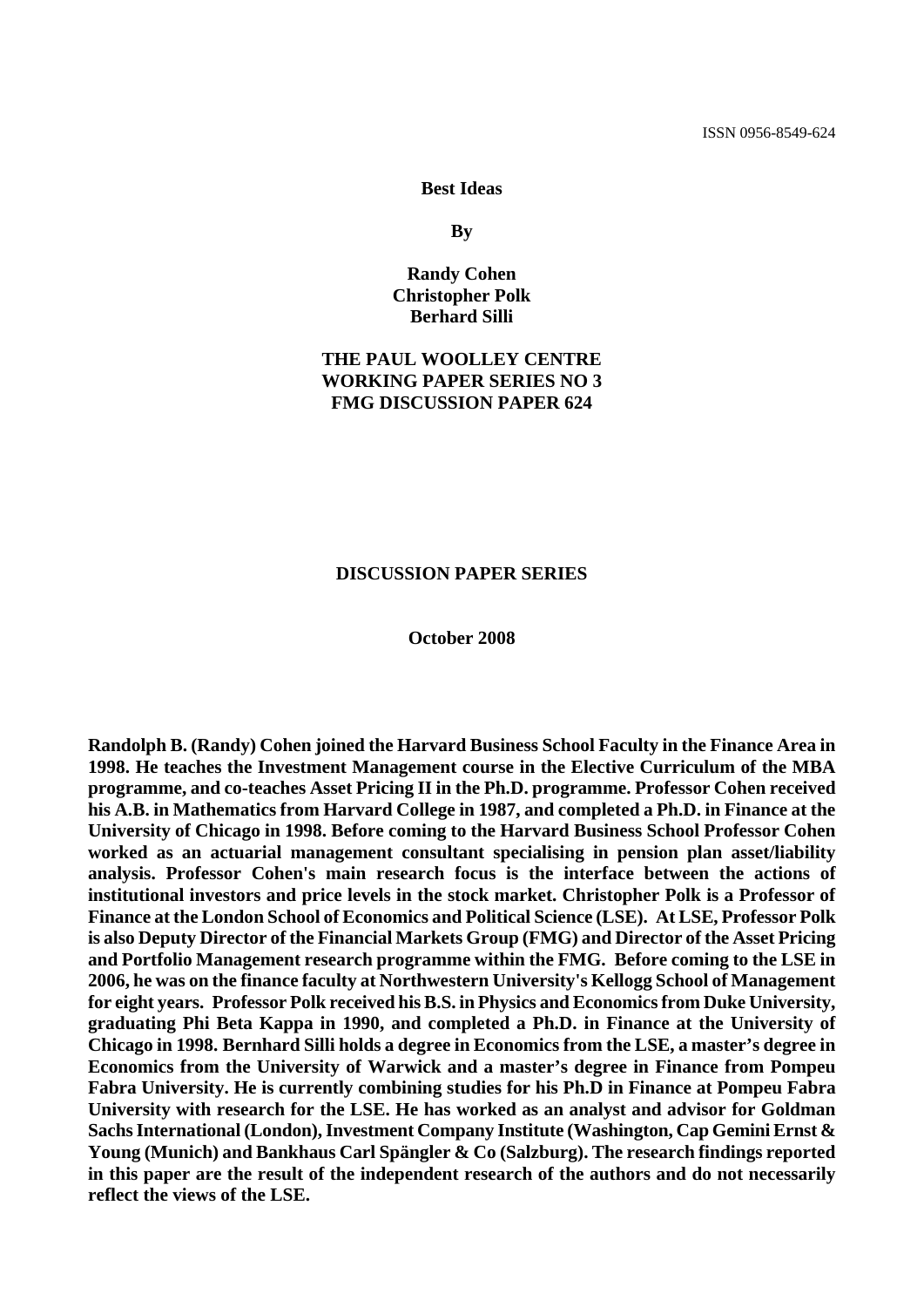# Best Ideas

Randy Cohen, Christopher Polk, and Bernhard Silli\*

First draft: November 7, 2005 This draft: October 19, 2008

\*Cohen is from Harvard Business School. Polk is from the London School of Economics and Silli is from Universitat Pompeu Fabra and the London School of Economics. Email: rcohen@hbs.edu, c.polk@lse.ac.uk, b.silli@lse.ac.uk. We are grateful to Ken French for providing us with some of the data used in this study. A very special thanks goes to Tapio Pekkala who was instrumental in producing an earlier version of this paper. All errors and omissions remain our responsibility. Polk and Silli thank the Paul Woolley Centre at the LSE for financial support.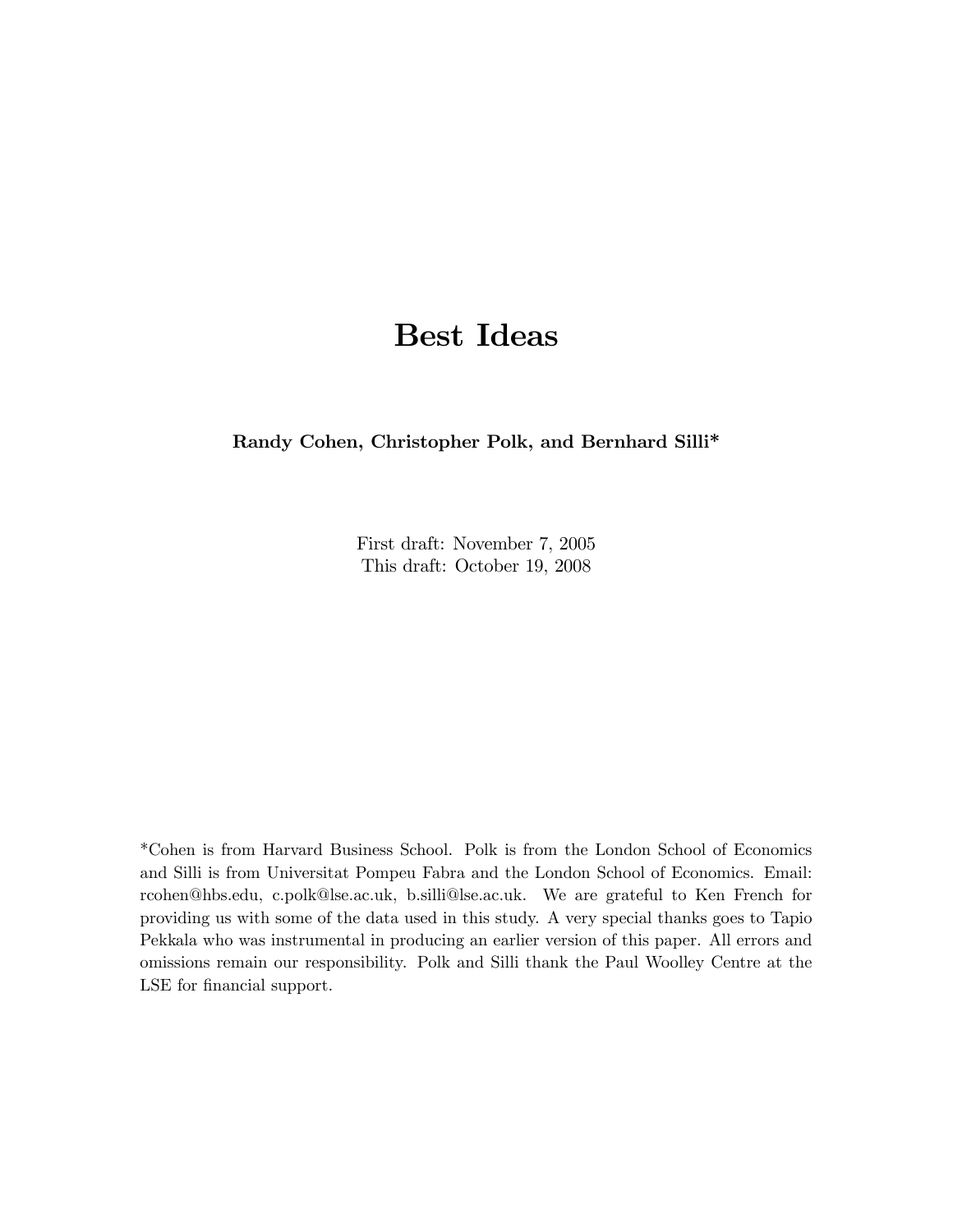### Best Ideas

### Abstract

This paper provides powerful evidence that mutual fund managers can pick stocks that outperform the market. Many have argued that the inability of mutual fund managers to outperform benchmarks is the most persuasive evidence in favor of capital market efficiency. Berk and Green  $(2004)$  argue that this is not necessarily the case, because factors related to the structure of the money management industry will cause even good stock pickers not to outperform. We circumvent this problem by examining the performance of stocks that represent managers' "Best Ideas." We find that the stock that active managers display the most conviction towards ex-ante, outperforms the market, as well as the other stocks in those managers' portfolios, by approximately 39 to 127 basis points per month depending on the benchmark employed. This leads us to two conclusions. First, the U.S. stock market does not appear to be efficiently priced, since even the typical active mutual fund manager is able to identify a stock that outperforms. Second, consistent with the view of Berk and Green, the organization of the money management industry appears to make it optimal for managers to introduce stocks into their portfolio that are not outperformers, even though they are able to pick good stocks.

JEL classification: G11, G23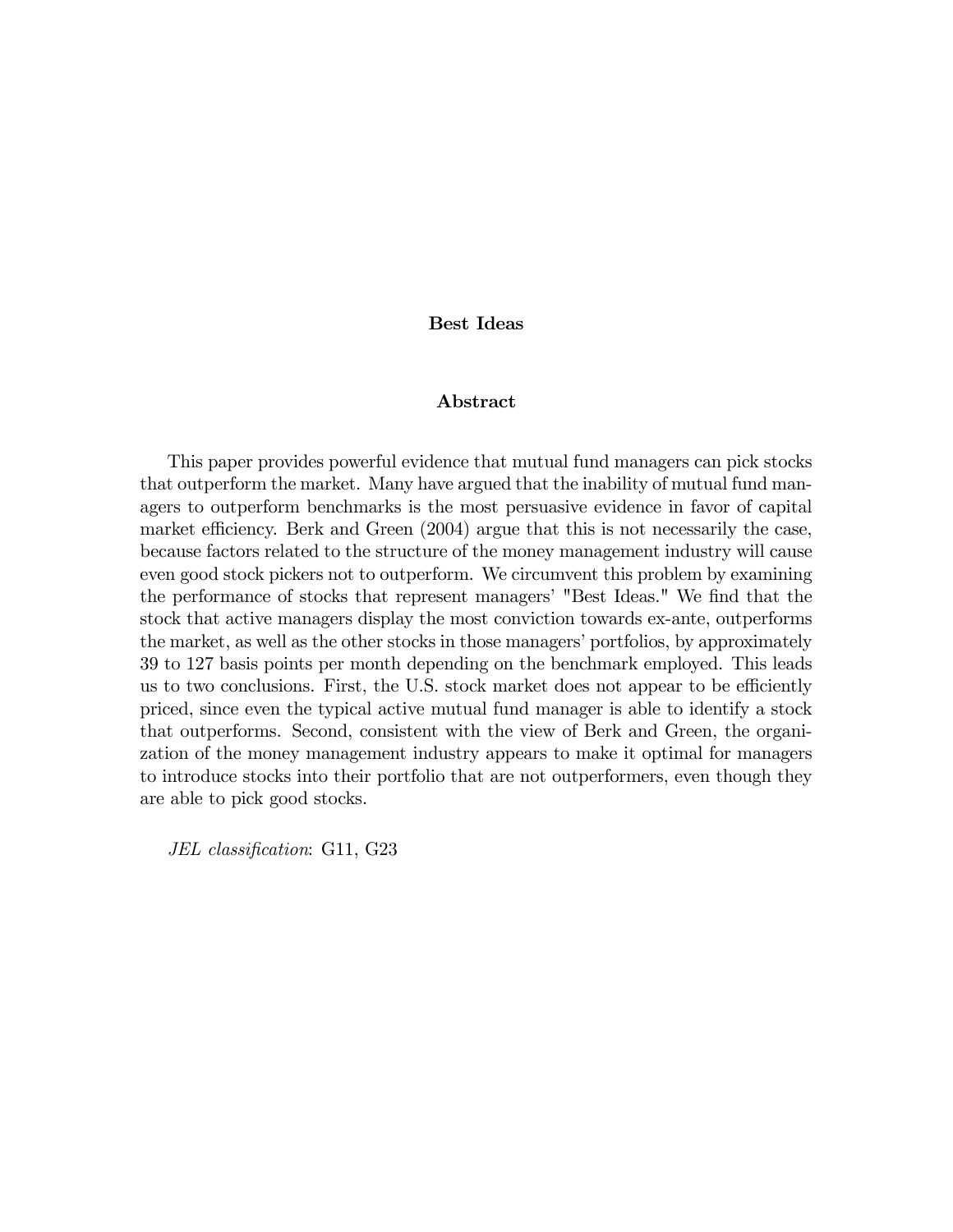# 1. Introduction

The informational efficiency of the stock market is of central concern to financial economists. Arguably, the track records of active mutual fund managers provide the best place to look for evidence on this issue. Consequently, researchers have used measures such as Jensenís alpha (Jensen, 1968) or the Sharpe ratio (Sharpe, 1966) to measure abnormal performance in the historical returns on fund portfolios. More recently, studies have taken advantage of the additional information contained in fund holdings in order to better measure any potential outperformance. Still, despite over four decades of empirical studies, it remains an open question as to whether managers can significantly outperform benchmarks or not. We reexamine the evidence on manager stock-picking ability, but with a novel perspective that is designed to avoid a common flaw in those previous studies. Specifically, by examining only the total performance of a fundís holdings, past work has used a watered-down version of manager's opinions. In stark contrast, we filter out potentially alphaneutral positions in fund portfolios, focusing instead on the best ideas of portfolio managers.

There are several plausible reasons why examining total portfolio performance may be misleading concerning stock-picking skills. First, manager compensation is often tied to the size of the fundís holdings. As a consequence, managers may have incentives to continue investing fund capital after their supply of alpha-generating ideas has run out. This tension has been the subject of recent analysis, highlighted by the work of Berk and Green (2004). Second, the very nature of fund evaluation may cause managers to hold some or even many stocks on which they have neutral views concerning future performance. In particular, since managers may be penalized for exposing investors to idiosyncratic risk, diversification may cause managers to hold some stocks not because they increase the mean return on the portfolio but simply because these stocks reduce overall portfolio volatility. Third, open end mutual funds provide a liquidity service to investors. Edelen (1999) provides strong evidence that liquidity management is a major concern for fund managers and that performance evaluation methods should take it into account. Alexander et al. (2007) show explicitly that fund managers trade-off liquidity against valuation motives, when making investment decisions. Finally, even if managers were to only hold stocks that they expect to outperform, it is likely that they believe that some of these bets are better than others.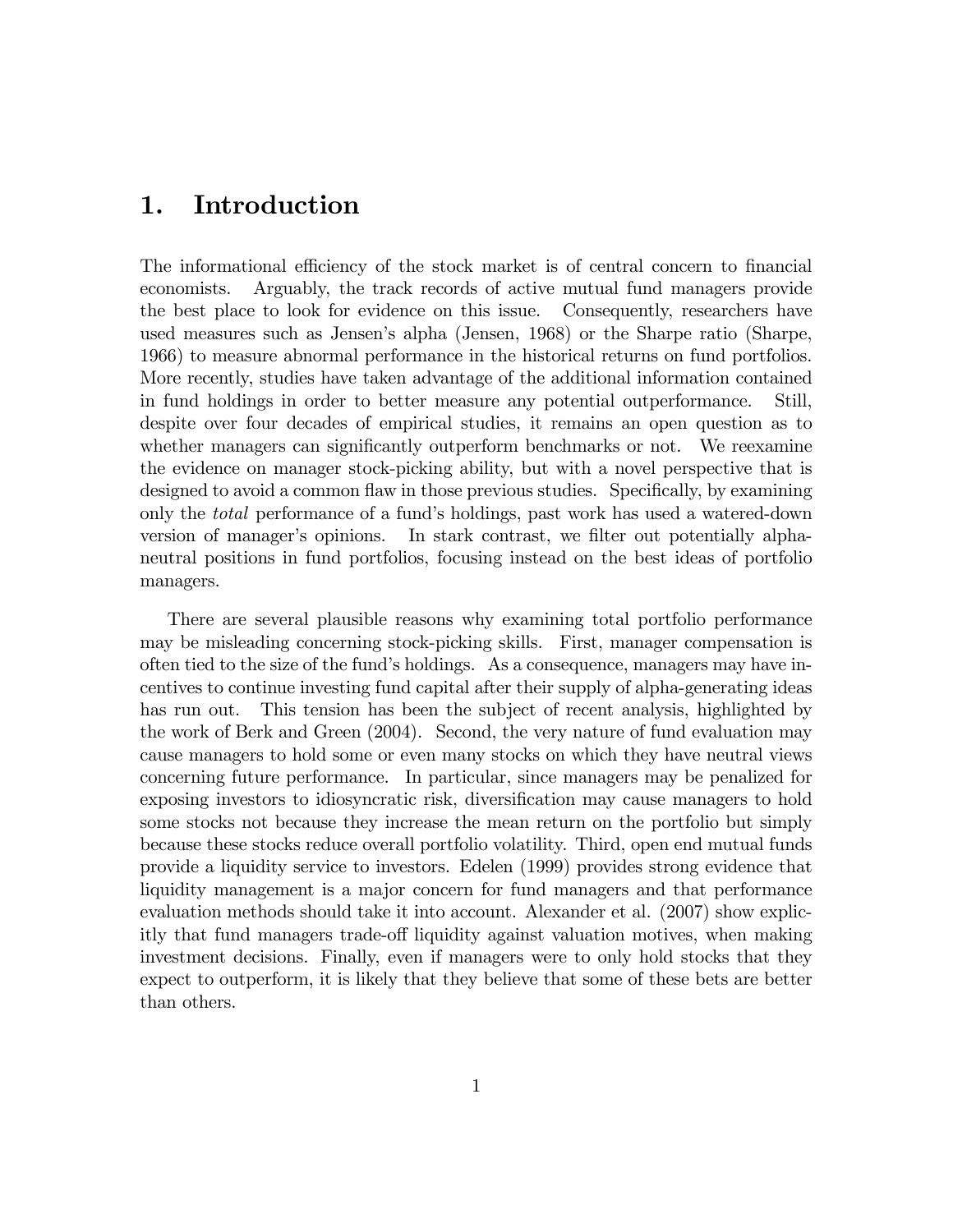The ideal research design for this study would be if managers were to identify, at the beginning of each quarter, which of the stocks in their portfolio they felt particularly strongly about. Then, we could simply test whether these best ideas perform better than other positions in the portfolio. Unfortunately for us, managers have no particular mechanism or incentive to identify their best ideas in such a way. Therefore, we must attempt to proxy for what would have been their selections - to use the data available to us to identify a plausible set of best ideas.

We do so by assuming that managers are maximizing Sharpe Ratio in order to back out their views about alpha from their portfolio holdings. In particular, we select the Capital Asset Pricing Model in order to estimate stocks' idiosyncratic risk component. With the assumption that that model captures the factor structure in stock returns, a manager that wishes to maximize his portfolio's excess return relative to volatility should overweight each stock (relative to the factor modelís weights) by alpha scaled by its idiosyncratic variance (MacKinlay and Pastor (2000)).

Our findings are quite consistent across all combinations of specifications: different benchmarks, different risk models, different definitions of best ideas. We find that best ideas do not only generate statistically and economically significant risk adjusted returns over time but they also systematically outperform the rest of managers' portfolios. The level of outperformance varies depending on the specifications, but falls in the range between 39 and 127 basis points per month in our primary specification. Thus, we argue that our findings present strong evidence that the U.S. stock market was not efficiently priced during the period of the study, and that professional stock pickers (even average ones) were able to exploit these inefficiencies to produce profitable trades.

The rest of the paper is structured as follows. In section 2 we provide motivation and our methodology. In section 3 we summarize the dataset. In section 4 we describe the results and their implications. Section 5 concludes.

# 2. Methodology

To formally motivate how we extract the best ideas of portfolio managers, we first consider a simple portfolio optimization problem. Consider a linear factor model for the returns on N given assets. Let  $r_t$  be the vector of returns on those N assets at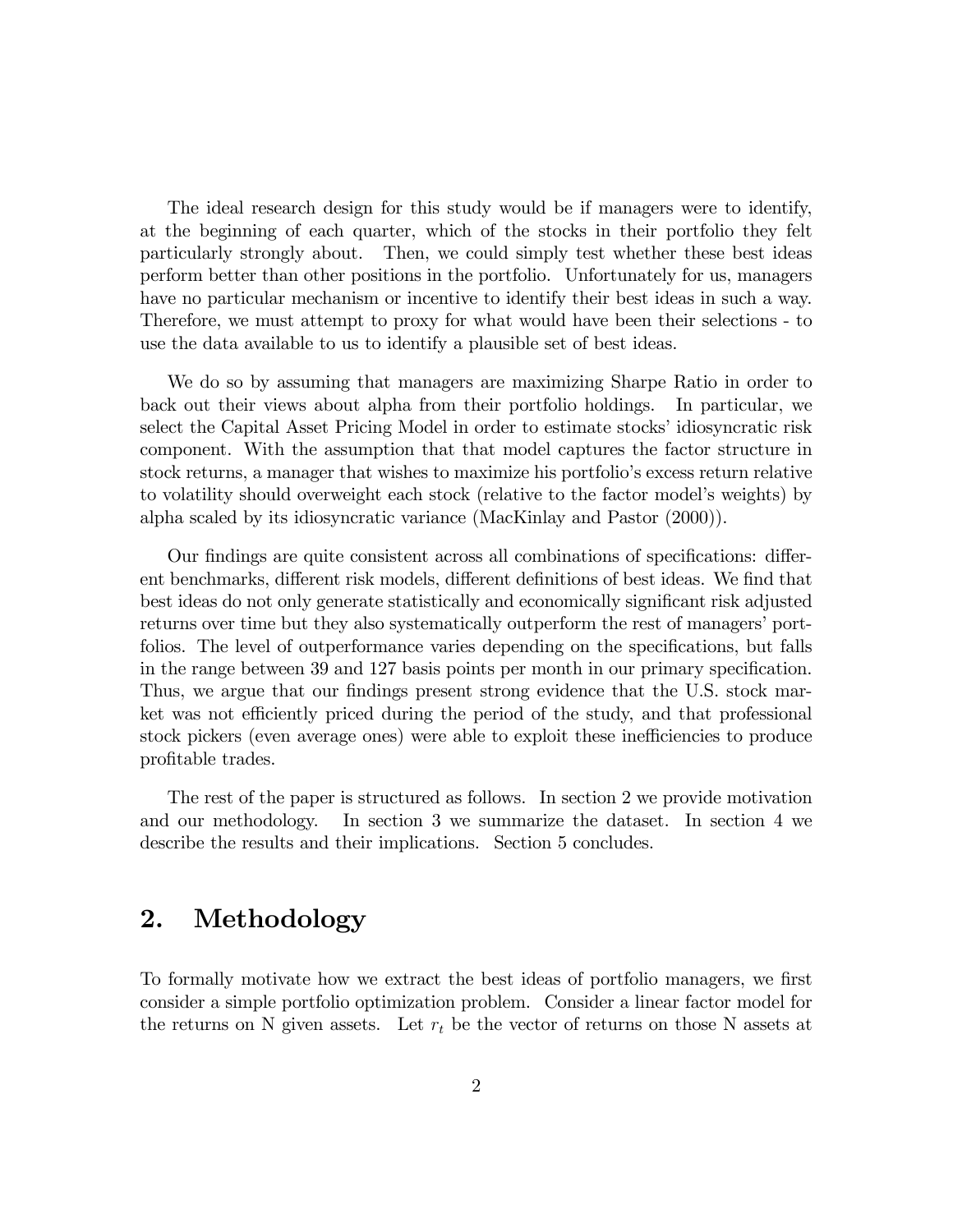time t, with mean  $\mu$  and covariance matrix  $\Omega$ . Returns are in excess of the risk-free rate, unless the asset is a zero-investment portfolio. For a set of K factor portfolios, we assume that the following relation holds

$$
r_t = \alpha + Br_{Kt} + \varepsilon_t
$$
  
\n
$$
E[\varepsilon_t] = 0, E[\varepsilon_t \varepsilon_t'] = \Sigma, Cov[r_{Kt}, \varepsilon_t] = 0
$$
  
\n
$$
r_{Kt} = \omega'_{Kt} r_t
$$

where B is a NxK matrix of factor sensitivities,  $r_{Kt}$  is the K-vector of factor portfolio returns in period  $t, \omega_{Kt}$  is the matrix of stock weights resulting in these factor returns, and  $\alpha$  and  $\varepsilon_t$  are the N-vectors of mispricings and disturbances, respectively. Finally,  $\Sigma$  is assumed to be of full rank.

An exact K-factor pricing relation implies that  $\alpha$  is a vector of zeros. If pricing is not exact, then  $\alpha$  is non-zero and related to the residual covariance matrix  $\Sigma$ as described in MacKinlay (1995). MacKinlay shows how the optimal orthogonal portfolio is the unique portfolio that can be constructed from these N assets to be uncorrelated with the factor portfolios and, in conjunction with the factor portfolios, forms the tangency portfolio. For example, when  $K=1$  and the residual covariance matrix  $\Sigma$  is diagonal and proportional to the identity matrix, the orthogonal portfolio weights in the N assets and in the factor portfolio are

$$
c \left[ \begin{array}{c} \alpha \\ -\beta' \alpha \end{array} \right]
$$

where c is a normalizing constant and  $\beta$  is the vector of loadings on the factor. The weights on the N assets are proportional to the mispricing vector while the weight on the factor portfolio makes the portfolio orthogonal with respect to the factor. With less restrictive assumptions about  $\Sigma$ , the weights in the orthogonal portfolio then become proportional to  $\Sigma^{-1}\alpha$ . For example, if  $\Sigma$  is diagonal but stocks differ in the level of residual variance, the weight in each stock is proportional to  $\frac{\alpha_i}{\sigma_i^2}$ .

This textbook theory motivates benchmark-adjusted weights as appropriate measures of managers' views on mispricing. Practically speaking, we adjust the weights we observe in holdings data in one of four ways. Our basic approach is to identify best ideas as those which the manager overweights the most relative to some benchmark weighting scheme. In order to show robustness of the result, we use several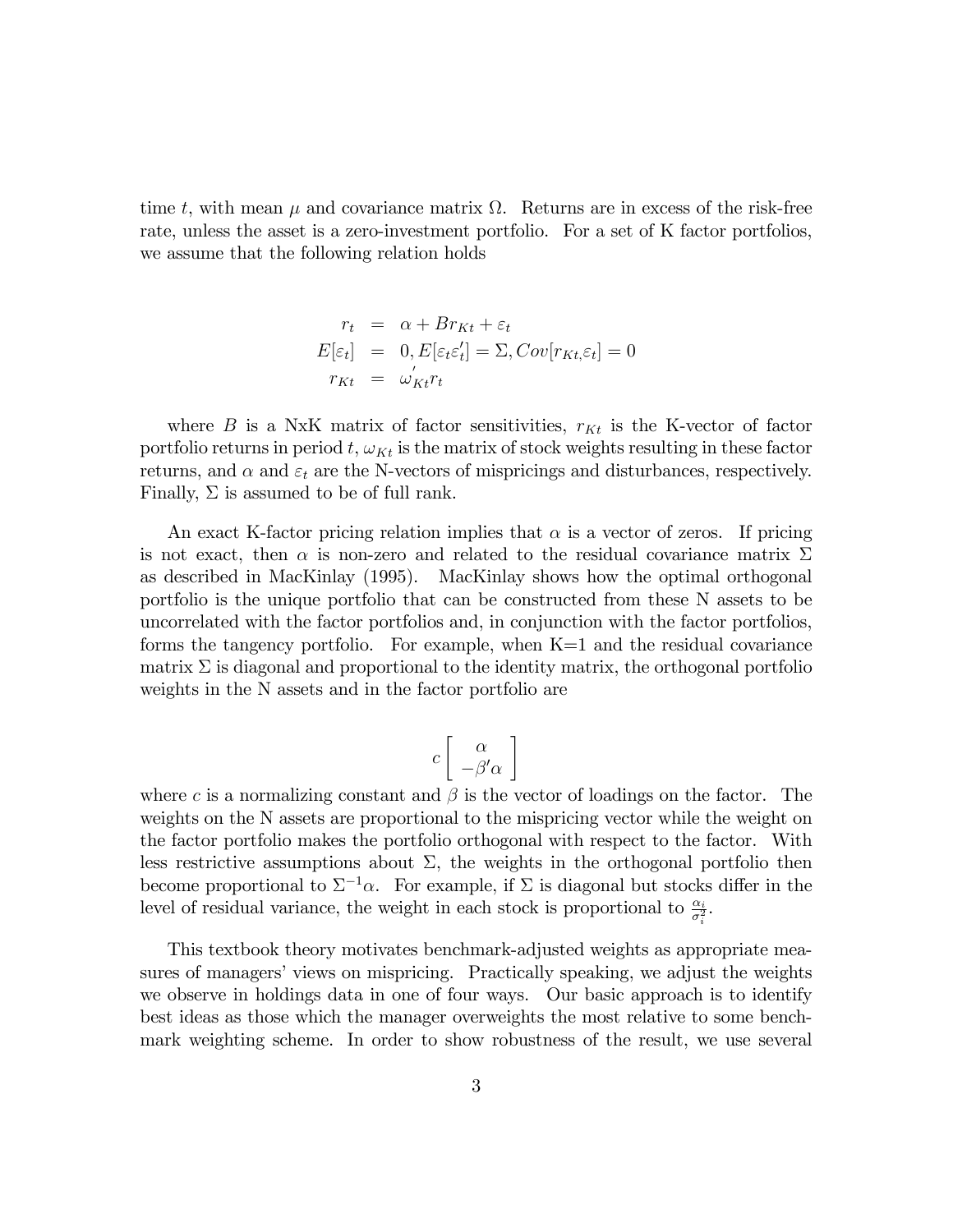different weighting schemes motivated by theory as well as simplicity and intuition. The simplest approach we consider is to compare the weights in the portfolio to the market capitalization weights of the stocks. That is, if Microsoft makes up 2 percent of the U.S. stock market, and Merk makes up 1 percent, we identify Microsoftís overweight as its portfolio weight minus 2 percent while Merkís overweight is its performance weight minus 1 percent. Of course, it is quite possible that every stock in a manager's portfolio is viewed as overweighted by this metric. This is especially true for the portfolios of small-cap managers, where a typical stock might have a market weight that is quite tiny, and each stock in the portfolio may have weights greater than 2 percent, for example. However, this is not a problem because we are only interested in the relative overweights of each stock - there is no need for the overweights to add to zero or to anything else. Therefore, our most intuitive approach is to define manager  $j'$ s tilt in stock i as the difference between the fund's portfolio weight in i,  $\lambda_{ijt}$ , and the weight of stock i in the market portfolio,  $\lambda_{iMt}$ 

$$
market\_tilt_{ijt} = \lambda_{ijt} - \lambda_{iMt}
$$

While intuitive, the weighting scheme discussed above is not clearly motivated by theory. A scheme that does follow from theory represents our second approach. For simplicity we select the Capital Asset Pricing Model to capture the return generating process of equity returns.<sup>1</sup> Using this model, we estimate the idiosyncratic risk component of each stock in the CRSP universe. This is nothing but the mean square error obtained by regressing a daily time series of stock  $i$  's excess returns over the risk-free rate on market excess returns over a period of 60 days. We then need to add two strong assumptions: first, the model we have selected captures the factor structure of returns, so that the idiosyncratic risk components of stocks relative to this model are independent. Second, the goal of each manager is to create a portfolio with maximum information ratio - that is, he wishes to maximize excess return relative to volatility by combining the set of stocks that he has selected. Given that the Sharpe Ratio is probably the most widely cited performance statistic of mutual fund managers our second assumption does not appear to be very restrictive. Under these conditions, the manager's weight in each stock relative to the benchmark will be given by its expected risk adjusted return divided by the stock's idiosyncratic variance. Each stock is viewed as being an equally good investment on a risk vs. return

<sup>&</sup>lt;sup>1</sup>In unreported results we repeat the analysis using the Fama-French Model (Fama and French 1993) as the underlying asset pricing model. We found that this does not influence our results significanly.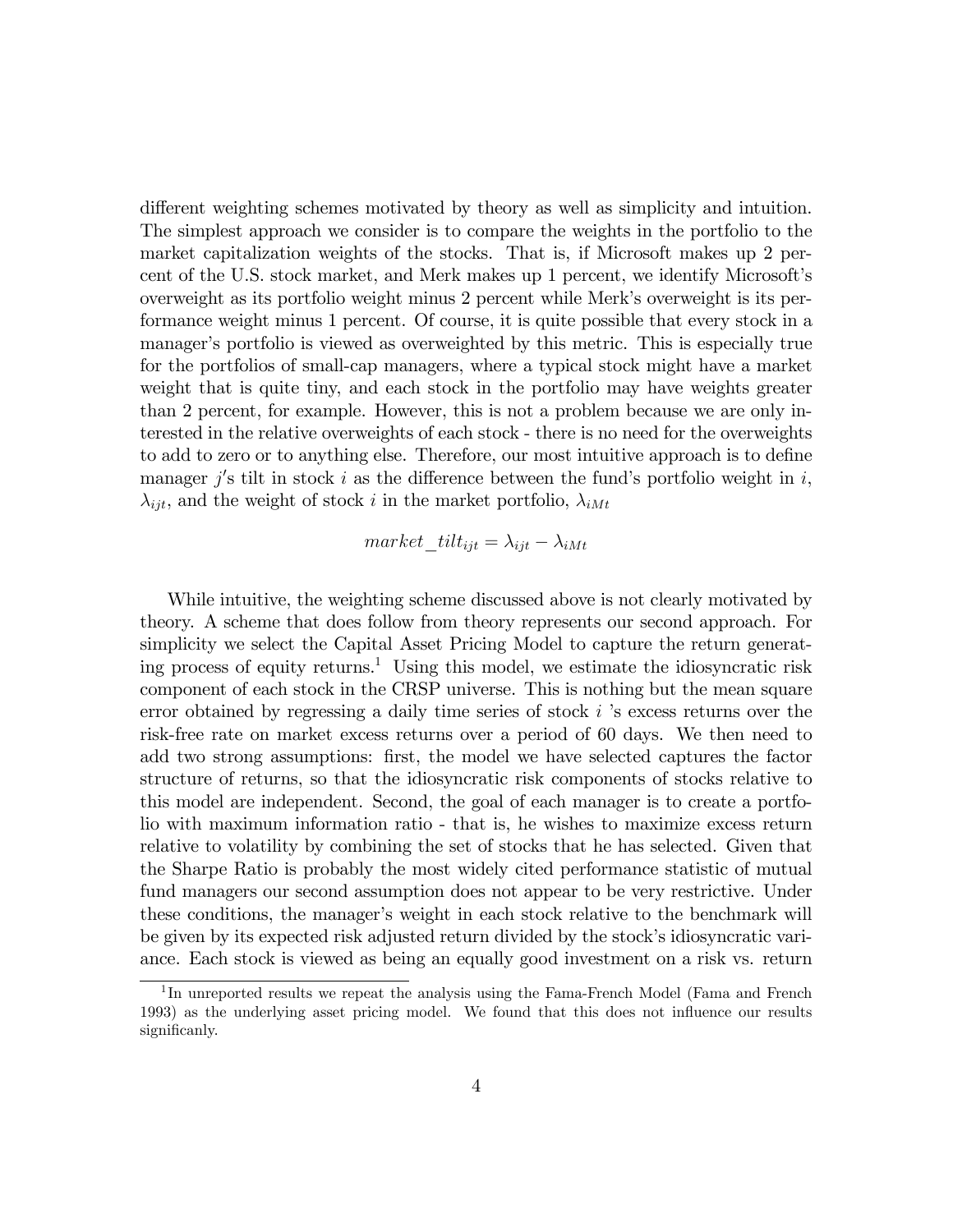basis. Therefore, we thus modify the above tilt by scaling it with our estimate of the stock's idiosyncratic variance,

$$
CAPM\_tilt_{ijt} = \sigma_{it}^2(\lambda_{ijt} - \lambda_{iMt})
$$

However, not all managers are benchmarked against the market. Ideally, we would subtract the portfolio weights of the benchmark relevant to the specific manager. One very general way to achieve this is to construct the benchmark as the marketcapitalization-weighted portfolio of stocks contained in the manager's portfolio. To clarify: suppose that a portfolio consisted of Stocks A and B, each of which makes up only a very tiny fraction of the stock market (i.e., they are micro-cap stocks). Further, suppose that Stock A has twice the market capitalization of Stock B. Then, in this weighting scheme, Stock A would have a benchmark weight of 66.67%, and Stock B a benchmark weight of 33.33%. If the portfolio held equal dollar amounts of Stock A and Stock B, Stock A would be viewed as being underweight by 16.67%, while Stock B as being overweight by 16.67%. Using this scheme, the summed tilts do equal zero. Regardless, it is the relative tilt within each portfolio that matters for our approach: in this example, Stock B would be the best idea, and Stock A would be the worst idea. Formally we define the portfolio tilt measures as,

> portfolio tilt<sub>ijt</sub> =  $\lambda_{ijt} - \lambda_{iVt}$  $CAPM\_portfolio\_tilt_{ijt} = \sigma_{it}^2(\lambda_{ijt} - \lambda_{iVt})$

We identify the "Best Idea" of a manager as the stock with the highest tilt in his portfolio. Each of our four tilt measures proxies for the manager's relative conviction about his holdings. High tilt ranks indicate strong conviction.

Recent papers have emphasized the importance of trades in conveying management opinion on the value of a stock.<sup>2</sup> Inefficiencies in the pricing of stocks are

<sup>&</sup>lt;sup>2</sup>Chen et al. (2000) show that the stock holdings of mutual funds in general do not outperform the rest of the market. In contrast, purchases of fund managers outperform their sales by roughly 2% over the year folowing the trade. The authors interpret this result as managers possessing superior information and acting on short-lived investment opportunities in the market.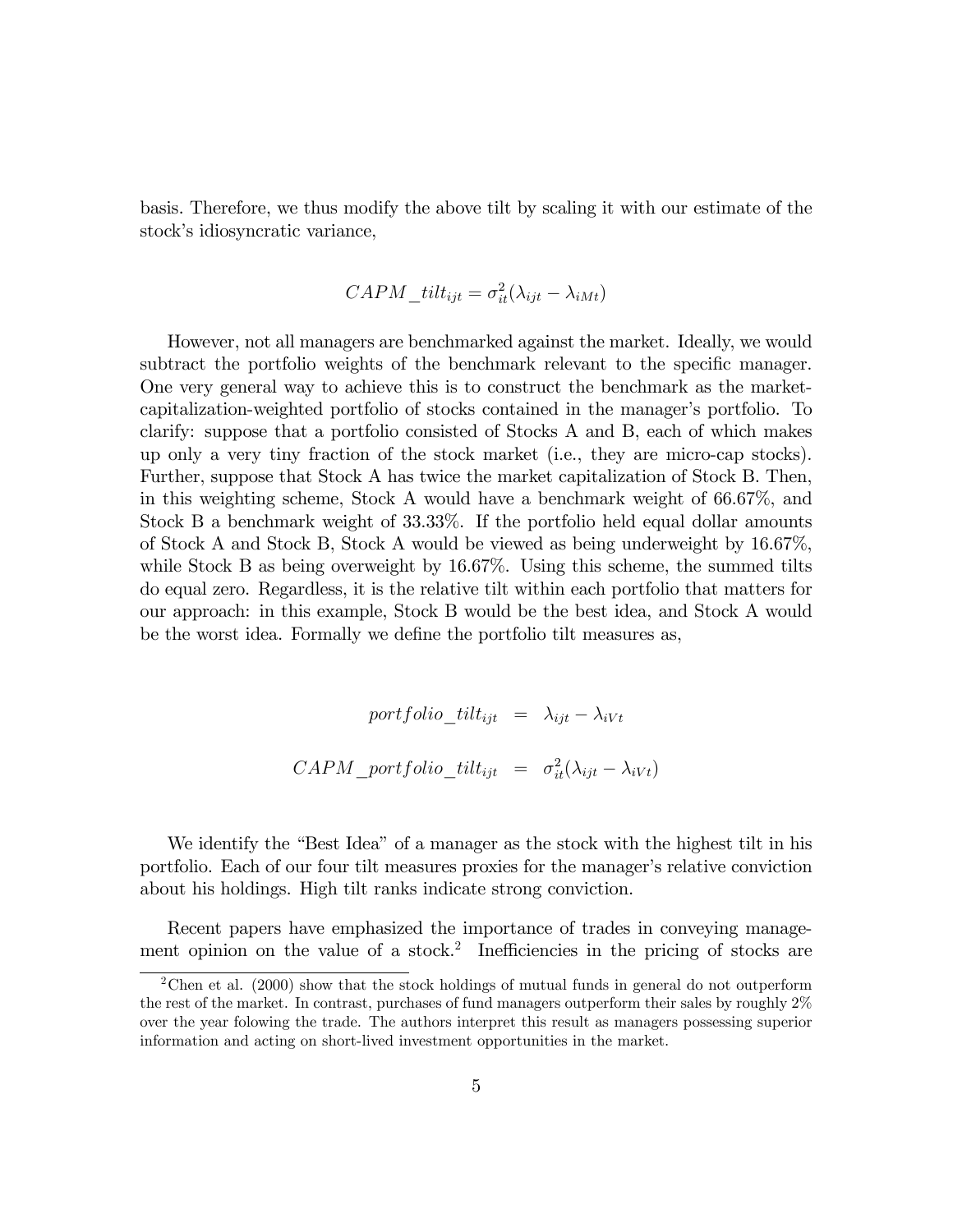unlikely to persist for extended periods. Mutual fund portfolios, on the other hand, exhibit inertia: Most managers cannot fully adjust their portfolios as a reaction to new information on the value of an asset, due to the price impact and the tax implications of their actions. Recent trades, by being incremental changes to managersí exposures, thus reflect "fresh" information on their valuation of a particular asset. We take account of this insight by reporting separate results for best ideas that have been recently bought by managers. Whenever we do so, we refer to them as best "fresh" ideas.

# 3. Data and Sample

Our stock return data comes from CRSP (Center of Research for Security Prices) and covers assets traded on the NYSE, AMEX and NASDAQ. We use the new mutual fund holdings data from Thompson Rueters. Our sample consists of US domestic equity funds that report their holdings in the period from January 1991 to December 2005. The holdings data are gathered from quarterly Ölings of every U.S.- registered mutual fund with the Securities Exchange Commission. The mandatory nature of these filings implies that we can observe the holdings of the vast majority of funds that are in existence during that period. For a portfolio to be eligible for consideration, it must contain at least 20 stocks and must have total net assets exceeding \$5 million.<sup>3</sup> A crucial assumption of our analysis is that fund managers try to maximize the information ratio of their portfolios. Therefore we exclude portfolios that are unlikely to be managed with this aim in mind, such as index or tax-managed funds. We identify best ideas as of the true holding date of the fund manager's portfolio as we are primarily interested in whether managers have stock-picking ability, not whether outsiders can piggyback on the information content in managers' holdings data.<sup>4</sup>

Table 1 provides summary statistics on our sample of mutual fund portfolios over the 15 year period under consideration. It points at the impressive growth of the industry, partly due to the growth in the market itself but also due to the increased demand for equity mutual fund investment. While the number of funds in our sample

<sup>3</sup>This minimum requirements on the reported portolios are standard in the the literature and imposed to filter out the most obvious errors present in the holdings data.

<sup>&</sup>lt;sup>4</sup>In research not shown, we have also documented that historically one is able to generate profitable best-ideas trading strategies using holdings information as of the date the positions are made public. See Figure 5 for indirect evidence on this question.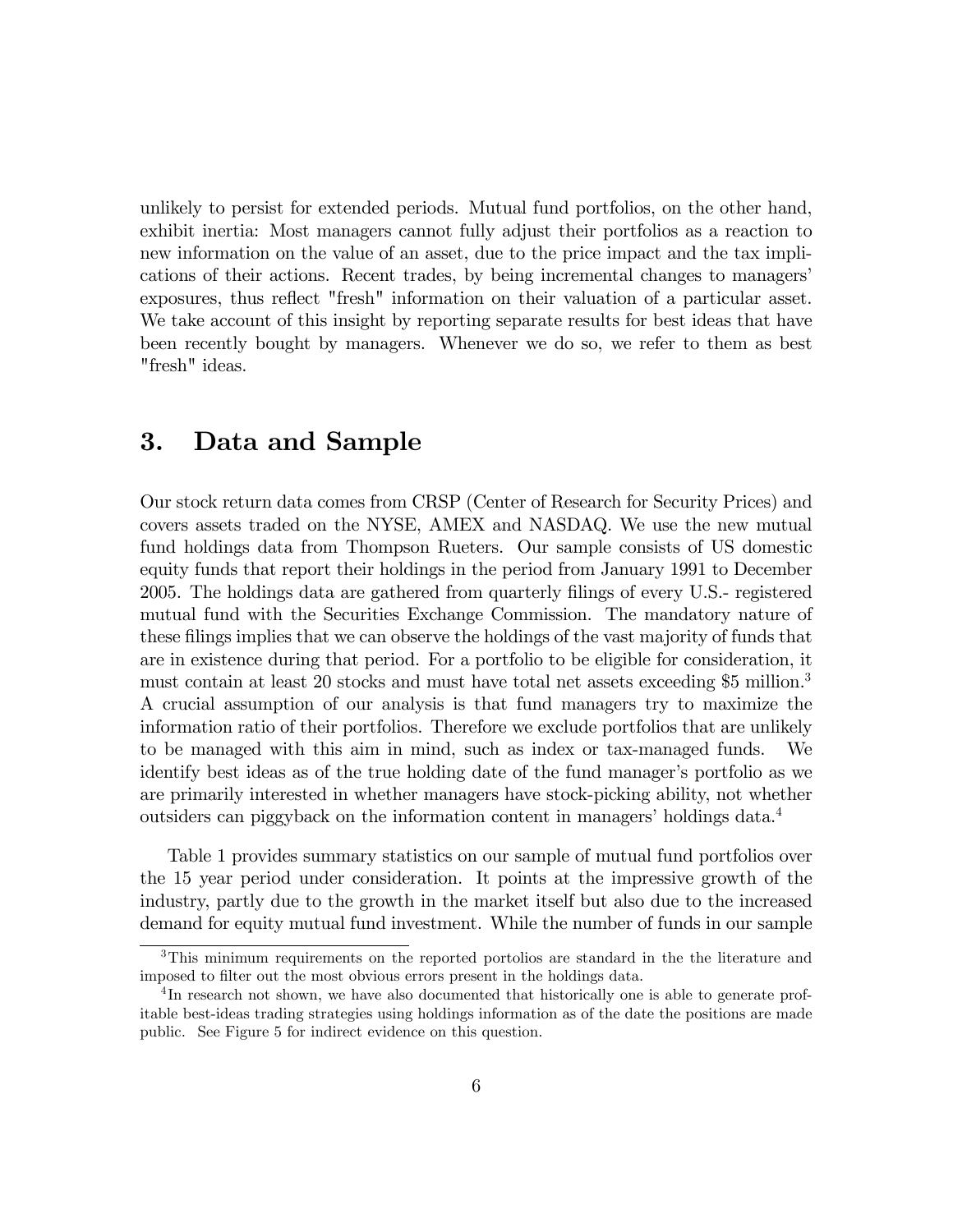roughly doubles from the end of 1990 to the end of 2005, assets under management increase from \$211.3 billion to more than \$2.6 trillion in the same time span. Column 4 indicates that active mutual funds as a whole have grown to be dominant investors in U.S. equity markets. The stocks that managers cover tend to be on average between the sixth and seventh market capitalization decile. This bias towards large capitalization stocks is gradually decreasing over time. During the sample period, the mean number of assets in a fund has increased by roughly half. In summary, our analysis covers a substantial segment of the professional money management industry that in turn scans a substantial part of the U.S stock market for investment ideas.

# 4. Empirical Results

### 4.1. The Distribution of Best Ideas

In theory the number of best ideas that exist in the industry at any point in time could be as many as the number of managers or as few as one (if each manager had the same best idea). Of course this latter case is quite unlikely since mutual fund holdings make up a substantial proportion of the market. Therefore massive overweighting of a stock by mutual funds would be difficult to reconcile with financial market equilibrium. The black bars in Figure 1 indicate that best ideas are generally not overlapping across managers. Over the entire sample period, more than 70% of Best Ideas do not overlap across managers. Any of these stocks are a Best Idea of only one manager at the time. Less than 19% of best ideas are considered by two managers, and only 8% of Best Ideas overlap over three managers at a time. On very rare occasions, it does occur that a stock is the best idea of ten or more funds. Clearly, managers best ideas are not entirely independent. However, the best idea portfolios we identify does not consist of just a few names that are hot on Wall Street. Rather, it represents the opinions of hundreds of managers each of whom independently found at least one stock about which they appeared to have real conviction.

Figure 2 graphs the median of top tilts (best ideas) over time. Panel 1 depicts the typical top market and portfolio tilts, while Panel 2 contains the same data for the CAPM-market and CAPM-portfolio tilts. As a group, fund managers exhibit a slightly decreasing tendency over time to tilt away from the market and portfolio benchmarks respectively. Panel 2 shows that the distribution of CAPM-tilts reflects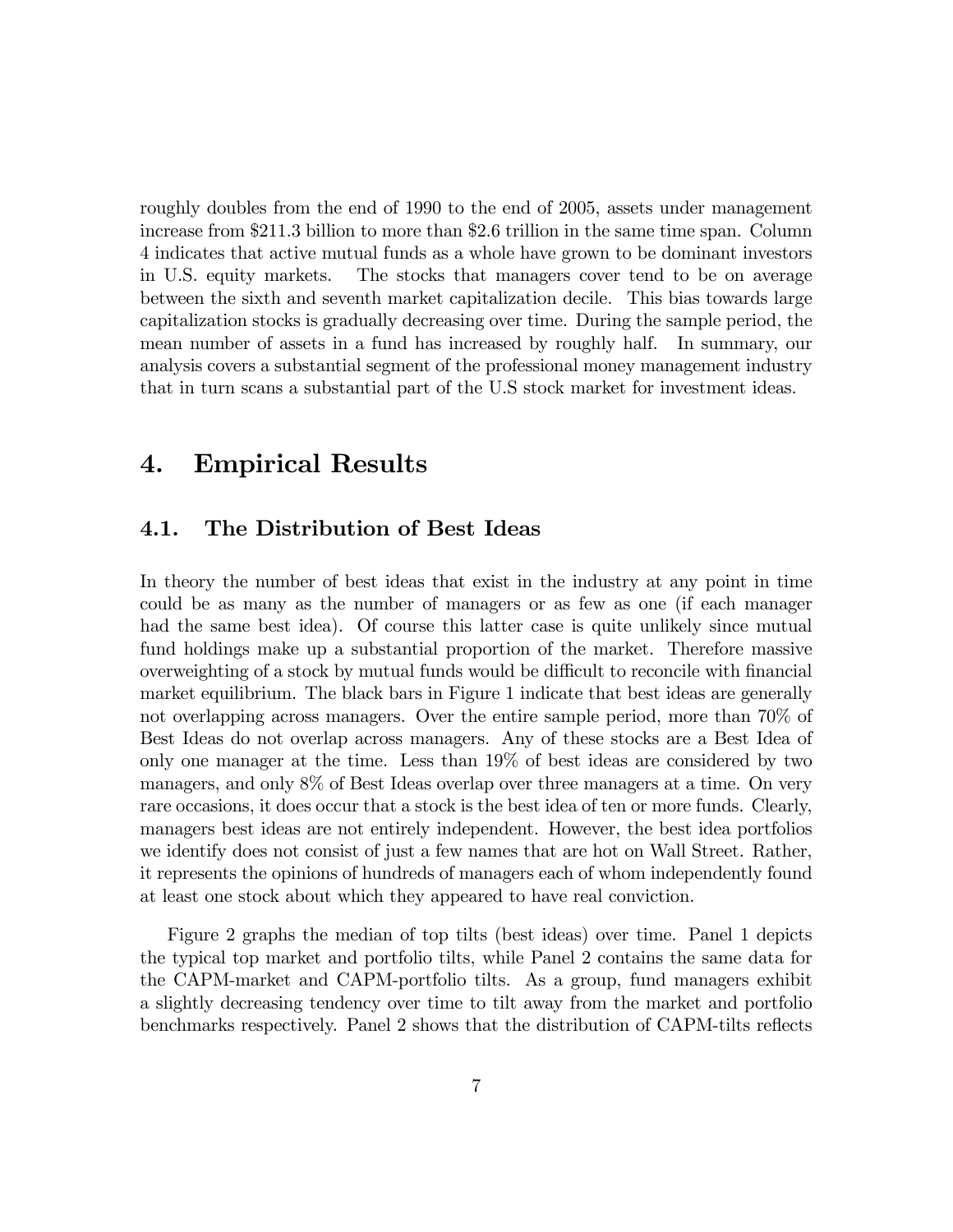trends in idiosyncratic volatility over time.<sup>5</sup> This is a desirable feature of our measures: A 2% tilt away from the benchmark in 2000 is a stronger sign of conviction than a 2% tilt in 1997, since idiosyncratic risk has risen in between.

Note that at any point in time, a portion of these tilts are very small as they are due to small deviations from benchmarks by essentially passive indexers. As a consequence, most of our analysis will focus on the top 25% of tilts at any point in time. However, we show that our conclusions do not depend on this restriction as our Öndings are still evident when we consider even the smallest top tilt as indicative of active management.

### 4.2. The Features and Performance of Best Ideas

We measure the performance of best ideas using two approaches. Our primary approach is to measure the out-of-sample performance of a portfolio of all active managers' best ideas. Each best idea in the portfolio is equal-weighted (if more than one manager considers a stock a best idea we overweight accordingly). Results are qualitatively similar if we equal-weight unique names in the portfolio, if we weight by market capitalization, or if we weight by the amount of dollar invested in the best idea. The portfolio is rebalanced on the first day of every quarter to reflect new information on the stock holdings of fund managers and its performance is tracked until the end of the quarter. Each best ideas portfolio differs according to which of the four tilt measures we use to identify best ideas. Our secondary approach is to instead examine "best-minus-rest" portfolios, where for every manager, we are long his or her best idea and short the remaining stocks in the manager's portfolio (with the weights for the rest of the portfolio being proportional to the manager's weights). Thus for each manager we have a style-neutral best-idea bet, which we as before aggregate over managers according to the dollar amount invested in each best idea.<sup>6</sup> Again, we then track the monthly performance of these four portfolios (one for each

<sup>&</sup>lt;sup>5</sup>Campbell, Lettau, Makiel, and Xu  $(2001)$  document a positive trend in idiosyncratic volatility during the 1962 to 1997 period. See Brandt, Brav, Graham, and Kumar (forthcoming) for post-1997 evidence on this time-series variation.

<sup>&</sup>lt;sup>6</sup>Note that our best-minus-rest approach has at least one attractive benefit: By comparing the manager's best idea to other stocks in the manager's portfolio, the best-minus-rest measure tends to cancel out most style and sector effects that might otherwise bias our performance inference. However, we emphasize the first approach for the simple reason that some managers may have the ability to pick more than one good stock.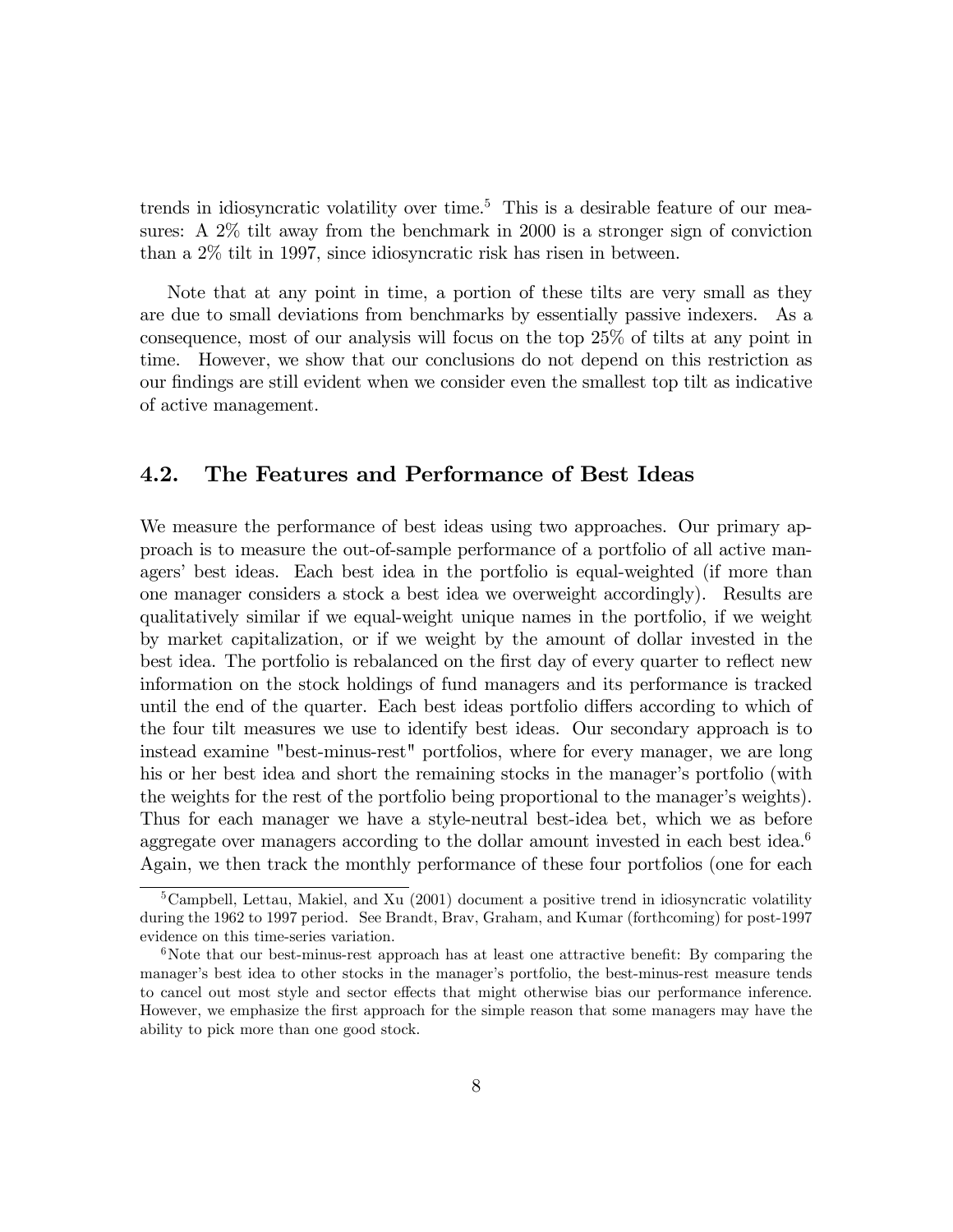tilt measure) over the following three months and rebalance thereafter.

We apply three different measures of performance to this test portfolio - that is three different methods to detect manager's abilities to make use of inefficiencies in stock markets. We choose these models, partly to reflect industry standards in fund evaluation and to make our results comparable to the findings of previous work in the literature. We first examine the simple average excess return of the test portfolio. This is equivalent to using a model of market equilibrium in which all stocks have equal expected return. While financial economists view this model as simplistic, it is still the case that raw returns are an important benchmark against which money managers may be judged by many investors. Second, we use Carhart's (1997) fourfactor enhancement of the Fama-French model, in which an additional factor is added to take account of correlation with a momentum bet, i.e. a winners-minus-losers portfolio. Third, we report performance results measured by a six-factor specification, which adds two more regressors to the Carhart model. The fifth factor is a standard value-weighted long-short portfolio, long in stocks with high idiosyncratic risk and short in stocks with low idiosyncratic risk. A recent paper by Ang, Hodrick, and Xi (2004) indicates that stocks with high idiosyncratic risk perform poorly, and given the nature of our tilt measures, not accounting for the performance of such stocks would skew our results. The sixth factor captures the documented short term reversion in the typical stockís performance. A short-term reversal factor is included here for similar reasons as the momentum factor, to control for mechanical and thus easily replicable investment strategies that should not be attributed to managers acting on private information. All standard factor return data is gathered from Kenneth French's website.<sup>7</sup> We construct the idiosyncratic volatility factor following Ang, Hodrick, and Xi (2004).

Table 2 reports the results of analyzing the best ideas of active fund managers. Panel A studies the best ideas portfolios using each tilt measure while Panel B analyzes the best fresh ideas for each tilt measure. We Örst study the covariance properties of these portfolios. We find that the best ideas of managers covary with small, high-beta, volatile, growth stocks that have recently performed well. Thus, despite considerable evidence that value outperforms growth, as well as weaker but still interesting evidence that low beta as well as less volatile stocks have positive alphas, it does not appear that fund managers systematically Önd their highest-conviction ideas among these sorts of stocks.

<sup>7</sup>http://mba.tuck.dartmouth.edu/pages/faculty/ken.french/data\_library.html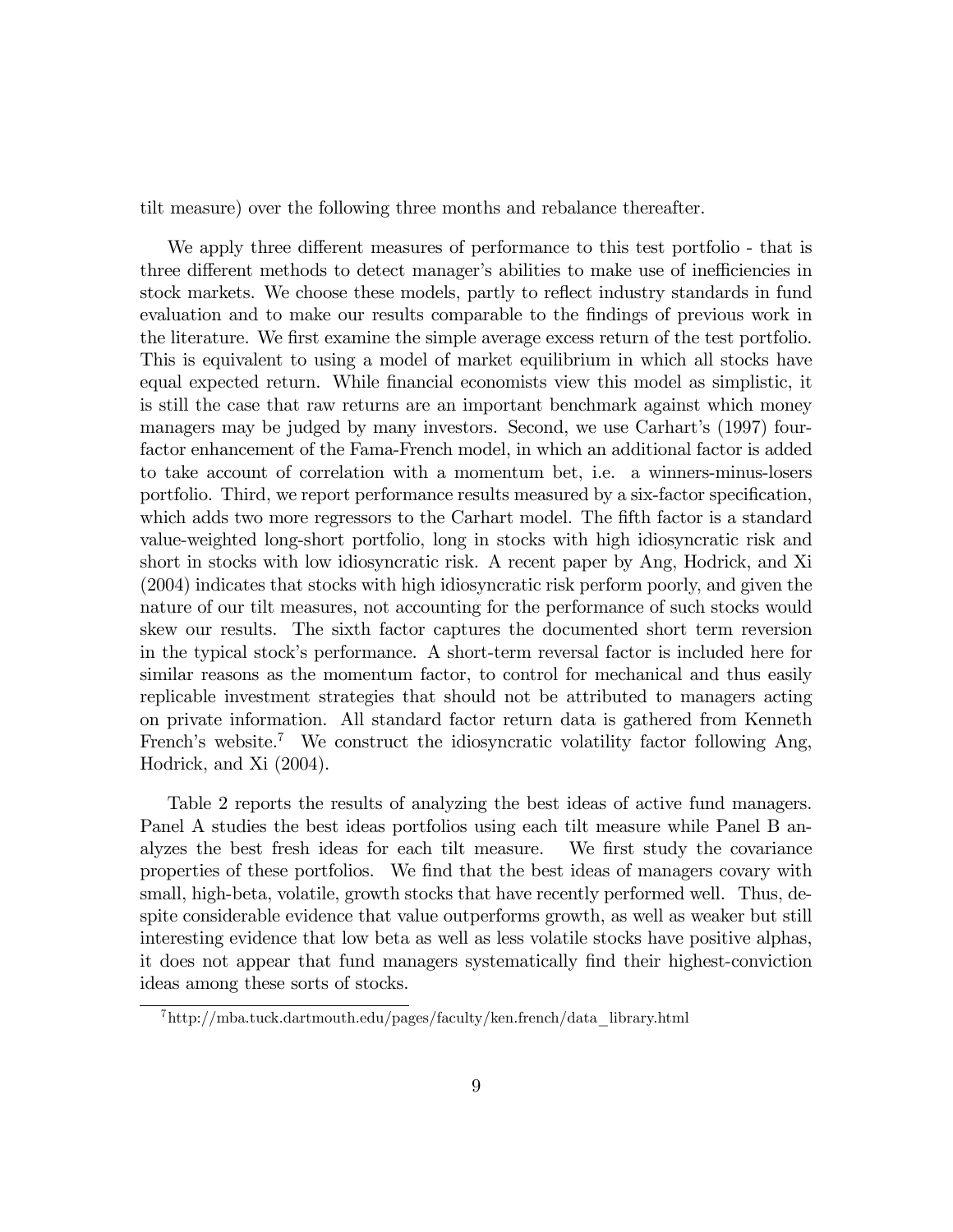The fact that we find that managers best ideas are small stocks that load positively on the momentum factor, UMD, is interesting. The first result would be expected even if managers ultimately had no stock-picking ability as the managers themselves would expect to be able to pick smaller stocks better, recognizing that the market for large-cap stocks would be relatively more efficient.

As for the covariance with momentum, when a stock performs well, it tends to load positively on UMD and negatively on SR. Thus, in part what we are finding is a failure to rebalance on the part of managers. Stocks that have a substantial tilt tend to be those that have performed well over the past year, thus, achieving their high position at least in part because of past growth in their stock price. Typical coefficients on the UMD factor are in the range between  $0.2$  and  $0.3$ . While loadings of this size on hedge portfolios do lead to tremendous statistical significance (often with t-statistics above 5), it does not appear that mere price increases are the primary cause of stocks being significantly overweighted in portfolios, since a momentum tilt in the neighborhood of .2 does not imply past performance so high as to massively increase the portfolio weight of the stock. After all, for a stock that is 2% of a portfolio to organically become 3.5% of the portfolio, its price has to rise 75% relative to the return on the rest of the stocks in the portfolio. This is a rare occurrence, and generally, as the data are showing, is not the norm among the best idea stocks we are observing.

In Table 2, we adjust returns using three models of market equilibrium. Over the entire sample, our most straightforward best ideas portfolio has an average return of 126 basis points per month in excess of the risk-free rate. This return has an associated four-factor alpha of 29 b.p. with a t-statistic of 2.24. The six-factor alpha is stronger at 39 basis points resulting in a higher t-statistic of 3.08. When we measure tilt relative to the manager's holdings, the point estimates as well as the t-statistics increase by twenty to thirty percent, suggesting that our benchmark may not be perfect. Finally, once we follow theory and interact our market tilt measure with an estimate of idiosyncratic variance, estimates of alpha increase to 112 basis points (t-statistic of 4.75) and 115 basis points (t-statistic of 5.31) for the market and portfolio tilt measures respectively.

So far our analysis identifies each manager's best individual idea based purely on a snapshot of the manager's holdings. Of course, one would expect that managers are not able to immediately reoptimize their positions. So as a consequence, we focus on those best ideas that are fresh, where the manager is not actively selling the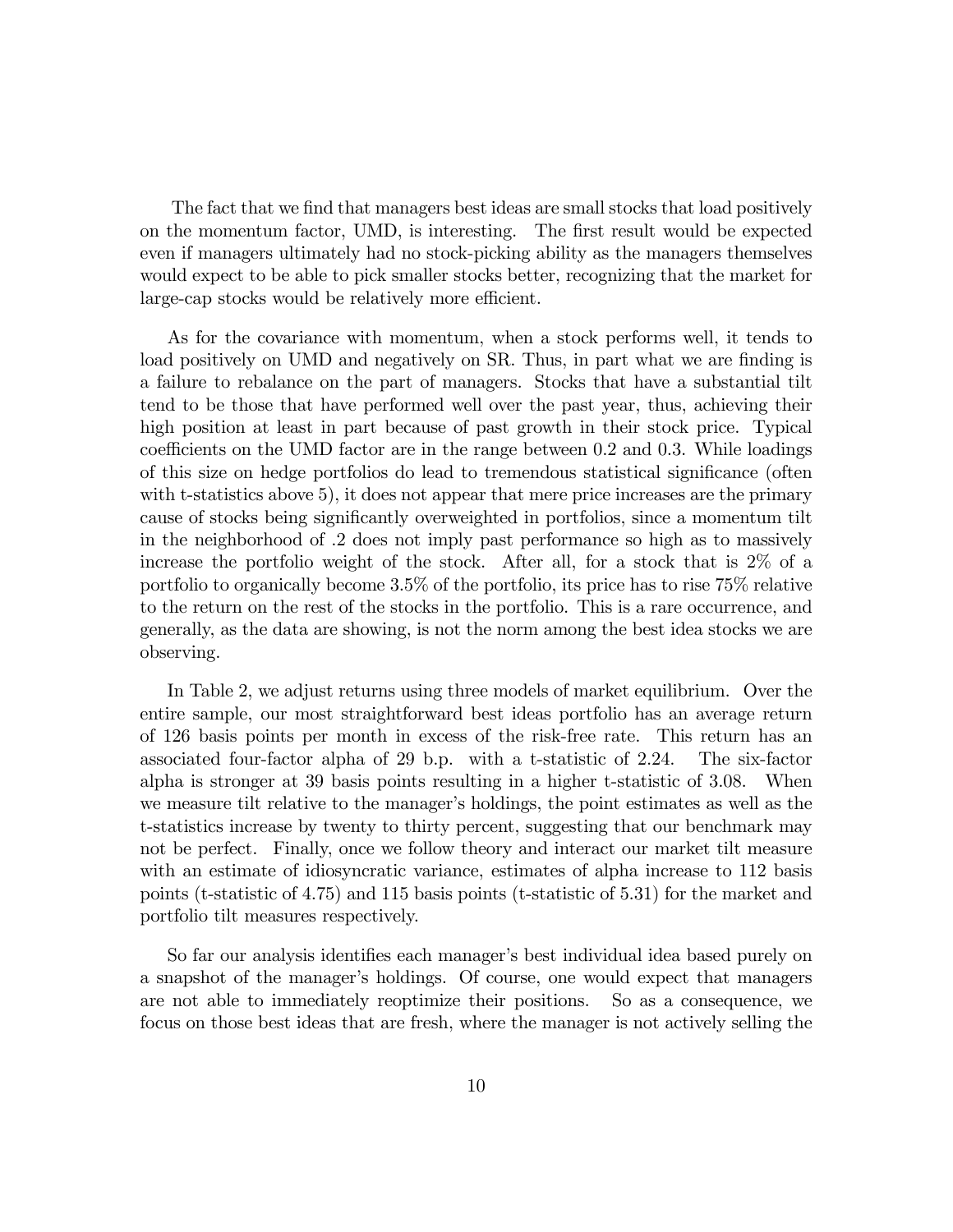position.<sup>8</sup> This allows us to ignore large positions that managers are slowly scaling down. In every case, the point estimates as well as the significance of risk-adjusted returns on the best-ideas portfolios increase substantially. Clearly, best fresh ideas outperform their benchmarks to a statistically and economically significant extent. The portfolio of best fresh ideas yields risk-adjusted returns in the range of 46 to 127 basis points per month.

One concern is that the factor model may not perfectly price characteristic-sorted portfolios. The small-growth portfolio and the large-growth portfolio have threefactor alphas of  $-34$  bps/month (t-stat  $-3.16$ ) and  $+21$  bps/month (t-stat of 3.20) in Fama and French (1993). As Daniel, Grinblatt, Titman, Wermers (1997) (DGTW) point out, this fact can distort performance evaluation. For example, the passive strategy of buying the S&P 500 growth and selling the Russell 2000 growth results in a 44 bps/month Carhart alpha (Cremers, Petajisto, and Zitzewitz; 2008). As a consequence, we also adjust the returns on the best-ideas strategy using characteristicsorted benchmark portfolios as in DGTW. Specifically we assign each best idea to a passive portfolio according to its size, book-to-market, and momentum rank and subtract the passive portfolio's return from the best idea's return. The Characteristic Selectivity (CS) measure for the best ideas portfolio is just the weighted differenced return,  $CS_t = r_{p,t} - r_{DGTW,t}$ . Table 3 and Table 4 show the mean of the benchmarked return,  $CS_t$ , as well as the mean of the benchmark return,  $r_{DGTW,t}$ . We also report in those tables the intercept and loadings estimates from corresponding four and six factor regressions. We find that most of the abnormal performance we measure in the four and six-factor regressions comes from stock selection within a characteristic benchmark, not from holding that benchmark passively or tactically [what DGTW denote as Average Style and Characteristic Timing].

Our analysis has focused on the top 25% best ideas across the universe of active managers in order to make sure we were not examining passive funds, sometimes labeled "closet indexers". Table 5 documents that our findings concerning the performance of best ideas generally hold as we vary this threshold from the top 100% to top 50% to top 5% of active tilts. Even if we consider the entire sample of best fresh ideas in the industry (Panel A in Table 6) we find that they outperform by 20 to 65 basis points per month, all statistically significant. In particular note the very strong performance of best ideas representing the top 5% of tilts in Panel C of that Table. For the top 5% of CAPM-portfolio tilts, the six-factor alpha is 1.88% per month, or

<sup>8</sup>An idea is considered "fresh" if and only if the percentage of the fund allocated to that stock is larger than in the previous quarter.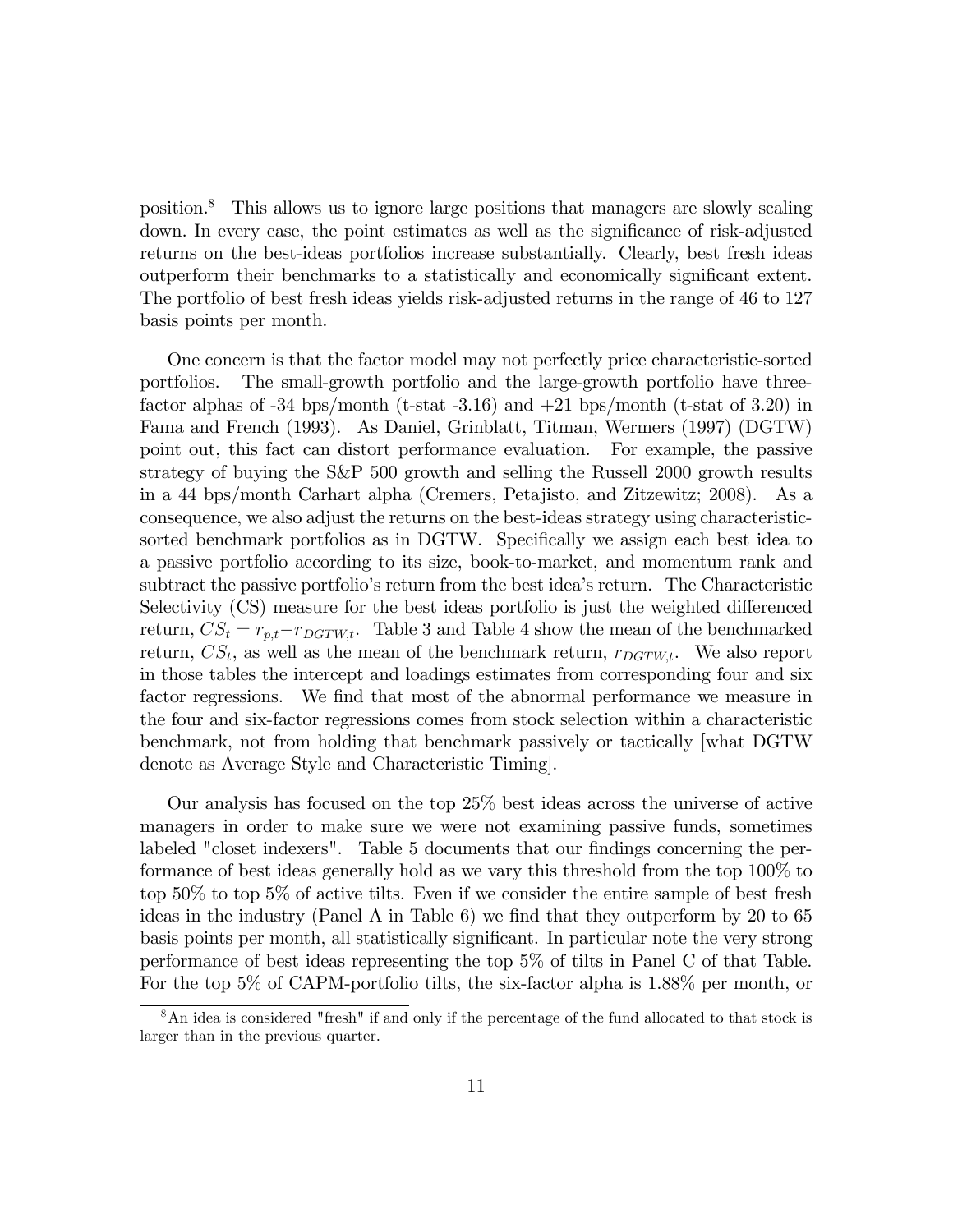22.56% per year.

The analysis in Table 7 indicates that missing controls are probably not responsible for the alphas we measure by examining the performance of a best-minus-rest strategy. Unless best ideas of managers systematically have a different risk or characteristic profile than the rest of the stocks in their portfolios, this strategy controls for any unknown style effects that the manager may possibly be following. Throughout the table, the six factor alphas are statistically significant at the  $1\%$  level of significance. Managers' best ideas, whether fresh or not, significantly outperform the rest of managers' portfolios.

Table 8 repeats the analysis of Table 7 replacing the best idea in the long side of the bet with the manager's top three ideas (Panel A) or top 5 ideas (Panel B). These top three/five positions are equally-weighted. We find that generalizing what managers feel is their top picks continues to show economically and statistically significant performance. Consistent with the idea that managers' tilts reflect their views concerning stocks' prospect, the alpha of the trading strategy is smaller as we include the lower-ranked stocks. Consistent with diversification benefits, the standard error of the estimate is usually lower as more stocks are included on the long side.

We examine more carefully how views concerning alpha that are implicit in managers' portfolio weights line up with subsequent performance. Recall that the sixfactor alpha for the best idea portfolio of Table 2 based on *portfolio* tilt was 47 basis points. We repeat the calculation replacing every manager's best idea with their second-best idea. We then repeat again for the third-best idea, and so on down to the 10th ranked idea. We perform the same analysis starting with the lowest tilt measure and moving up a manager's rank. Therefore we calculate the performance of strategies that bet on manager's worst idea, then on manager's second-worst idea and so on. Figure 5 plots how the six-factor alpha evolves when one moves down the list of best ideas. Figure 3 strikingly shows that the point estimates monotonically decline as we move down manager's rankings.

Figures 4 and 5 plot the cumulative abnormal returns (CAR) of the best ideas portfolios, against the portfolio of all stocks held by mutual fund managers in event time. The CARís have been adjusted for risk using the six factor model employed above. The graphs show that the superior performance of best ideas is not transitory in nature. The buy-and-hold CAR of the stocks in our best ideas portfolio is increasing even up to 12 months after first appearing in the portfolio. Buying the best-ideas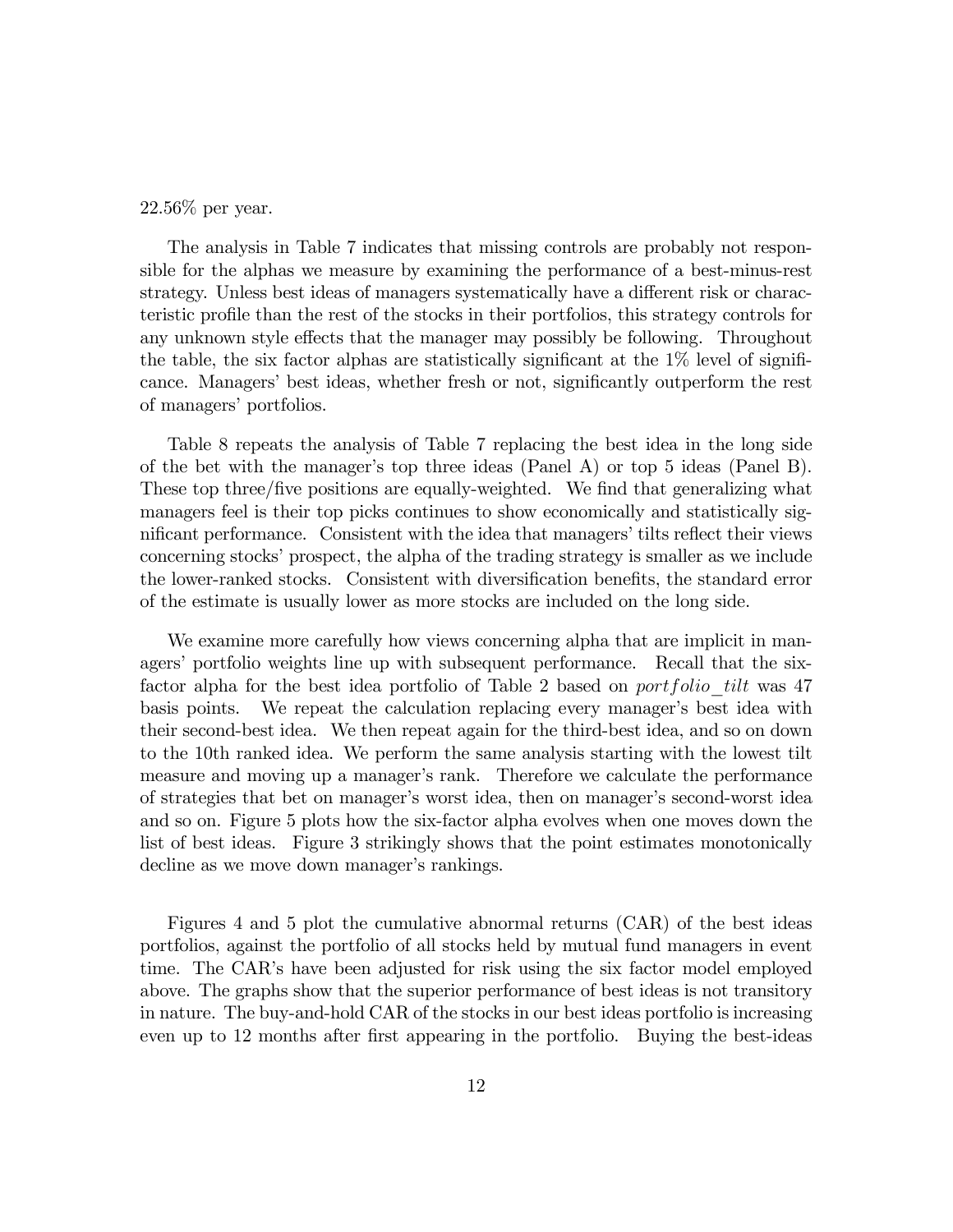portfolios of Table 2 that exploit variance-weighted tilts and holding these bets for the next twelve months would have returned slightly over 12%, after adjusting for standard factor risk.

## 4.3. Where are best ideas most effective?

In this subsection, we examine two potential contributing factors to managers' alphagenerating ability. In Table 9, each month we sort all stocks in the best ideas portfolio based on a standard measure of liquidity, the average daily relative bid-ask spread over the preceding quarter. We find that in every case, the less-liquid stocks are generating the majority of the alpha of the best ideas portfolios. For example, Table 9 shows that for our simplest tilt measure, the less-liquid best ideas outperform by 41 basis points with a t-statistic of 2.64 while the more-liquid best ideas actually underperform by 18 basis points. This cross-sectional variation in abnormal return within the best-ideas portfolio is not due to our sort on liquidity. In results not shown, we have also controlled for the Pastor and Stambaugh (2003) and Sadka (2006) liquidity factors, and the estimates of alpha remain economically and statistically significant.

In a rational expectations setting, information should be more valuable to the manager the less his peers act on it at the same time. Information is a strategic substitute. In order to shed light on this point, we calculate a stock-specific measure of conviction in the industry. Each quarter, we sort each manager's portfolio by one of the four tilt measures and assign a percentage rank to it (1% for lowest and 100% percent for highest tilt rank). We then cumulate this rank over all managers to arrive at a stock specific popularity measure. Table 10 provides the risk-adjusted performance of portfolios of above- and below-median popularity stocks. We find that the majority of the abnormal return comes from the best ideas that are the least popular. These results suggest that managers generate alpha in best-ideas that other managers do not seem to have. Consequently, a managerial stock pick outperforms if it is best, fresh, and first.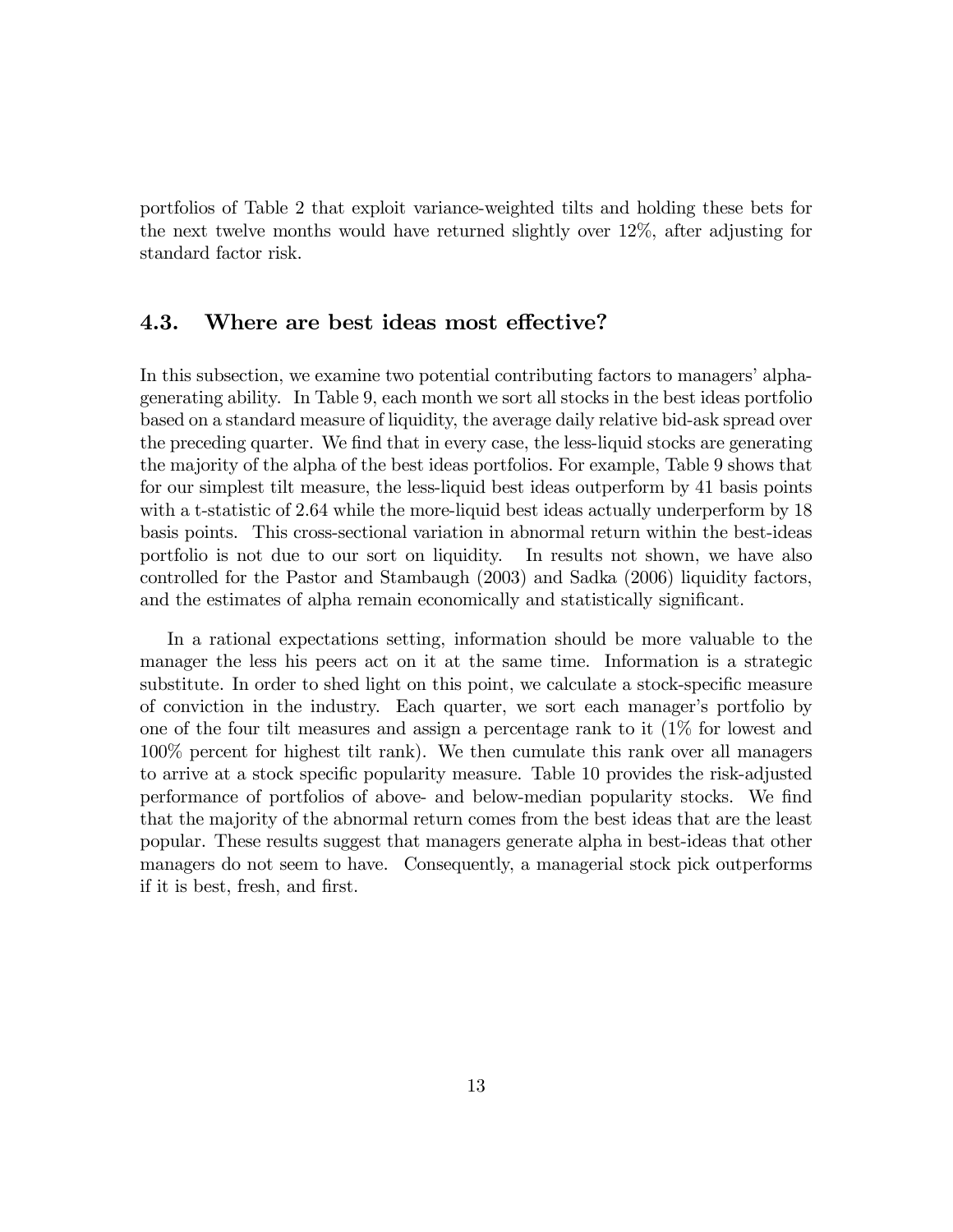## 4.4. How do best ideas bets perform as a function of fund characteristics

In this subsection, we repeat the analysis of Table 5 Panel A where we look at the entire universe of active managers. However we now decompose the result based on fund type. We examine three fund characteristics that might be plausibly related to the performance of a fundís best ideas. First we ask how concentrated the fund is using a normalized Herfindahl index measure of the positions in a fund. Then we ask how focused the manager is based on the number of positions in the portfolio. Then we ask how big the fund is based on assets under management. Tables 11 , 12 , and 13 show that the best ideas of small or concentrated funds outperform the best ideas of their large, unconcentrated counterparts, though only the latter is statistically significant. However, it is not the case that the performance of the best ideas strategy in earlier Tables is completely due to the best ideas of concentrated funds, as the best ideas of unconcentrated funds still outperform. We find no cross-sectional variation in the performance of best ideas as a function of fund focus.

## 4.5. Why are the rest of the ideas in the portfolio?

In this subsection, we examine the performance of the non-best ideas stocks more carefully. In particular, we sort the rest of the portfolio into quintiles based on the stock's past correlation with the manager's best idea, as defined in Table 2. We then measure the performance of a trading strategy that goes long the top quintile (the most correlated stocks) and short the bottom quintile (the most uncorrelated stocks). We find a spread in returns ranging from 12 to 48 basis points per month depending on the definition of best idea. Five of the eight estimates are statistically significant and the point estimates increase as we move to our more preferred measures of best ideas. These results suggest that managers are willing to accept a lower (abnormal) return for stocks that are less correlated with the stock on which they have strong views.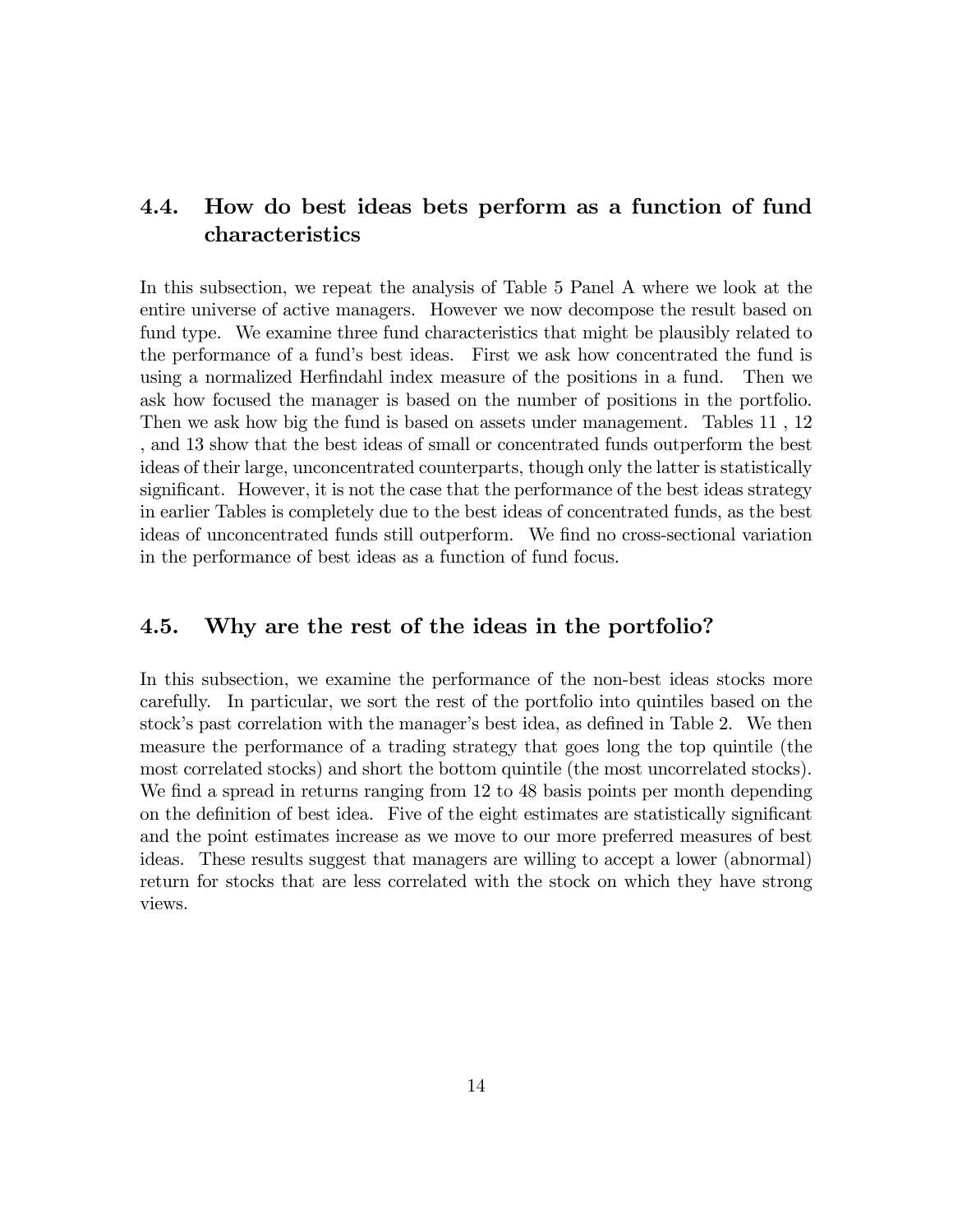### 4.6. Discussion and Implications

Modern portfolio theory makes clear normative statements about optimal investing by managers on behalf of their clients. Suppose for example that the assumptions underlying the CAPM hold, except that one manager has identified a single zerobeta investment opportunity X that has positive CAPM alpha. The optimal risky portfolio for an investor to hold will be a mix of X and M, where M represents the market portfolio. The weights that are optimal are the weights that maximize the resulting portfolio's Sharpe Ratio. Since the manager is not managing the investor's entire portfolio but only a part of it, the managers's optimal portfolio is **any** linear combination of X and M, since any such combination has the same (maximal) CAPM Information Ratio. Under the CAPM assumptions the investor can simply go long or short the market (costlessly) an appropriate amount to get an overall portfolio with maximum Sharpe Ratio.

When we weaken the assumptions to allow more realistic scenarios, we observe several reasons why investors or managers may prefer the manager's portfolio to have a larger or smaller weight in X. For simplicity we will continue to assume that the manager can invest only in X and M, that X has zero beta and positive alpha, and that investors care only about mean and variance of portfolio returns. The logic we develop will extend naturally to more general cases.

The first thing to consider is what happens when we relax the assumption that investors can borrow and lend freely at the riskless rate and costlessly trade the market portfolio long or short. Think, for example, of an investor who has 95% of his portfolio in the market and plans to invest 5% with the manager. (We justify the relatively small 5% assumption with the notion that more generally there will exist more than one manager with distinct stock-picking ability requiring allocations to individual managers to be relatively small.) To fix ideas, suppose that the investment X has  $4\%$  annual alpha and that the market premium is also  $4\%$ ; let the market's annual volatility be  $15\%$  and X's be  $40\%$  (of course X and M are uncorrelated). The investor wishes to end up with the Sharpe-ratio-maximizing (SRM) combination, which in this example is (approximately)  $88\%$  in M and  $12\%$  in X. In the absence of constraints the investor will be happy with any combination of X and M from the manager since she can simply unwind it (as in classic Modigliani-Miller fashion) to get to 88/12 through trading market futures. But in the constrained case, the investor cannot get to the optimal portfolio at all, and the best portfolio she can get results from the manager choosing a portfolio that places 100% in X (the "best idea"). (Of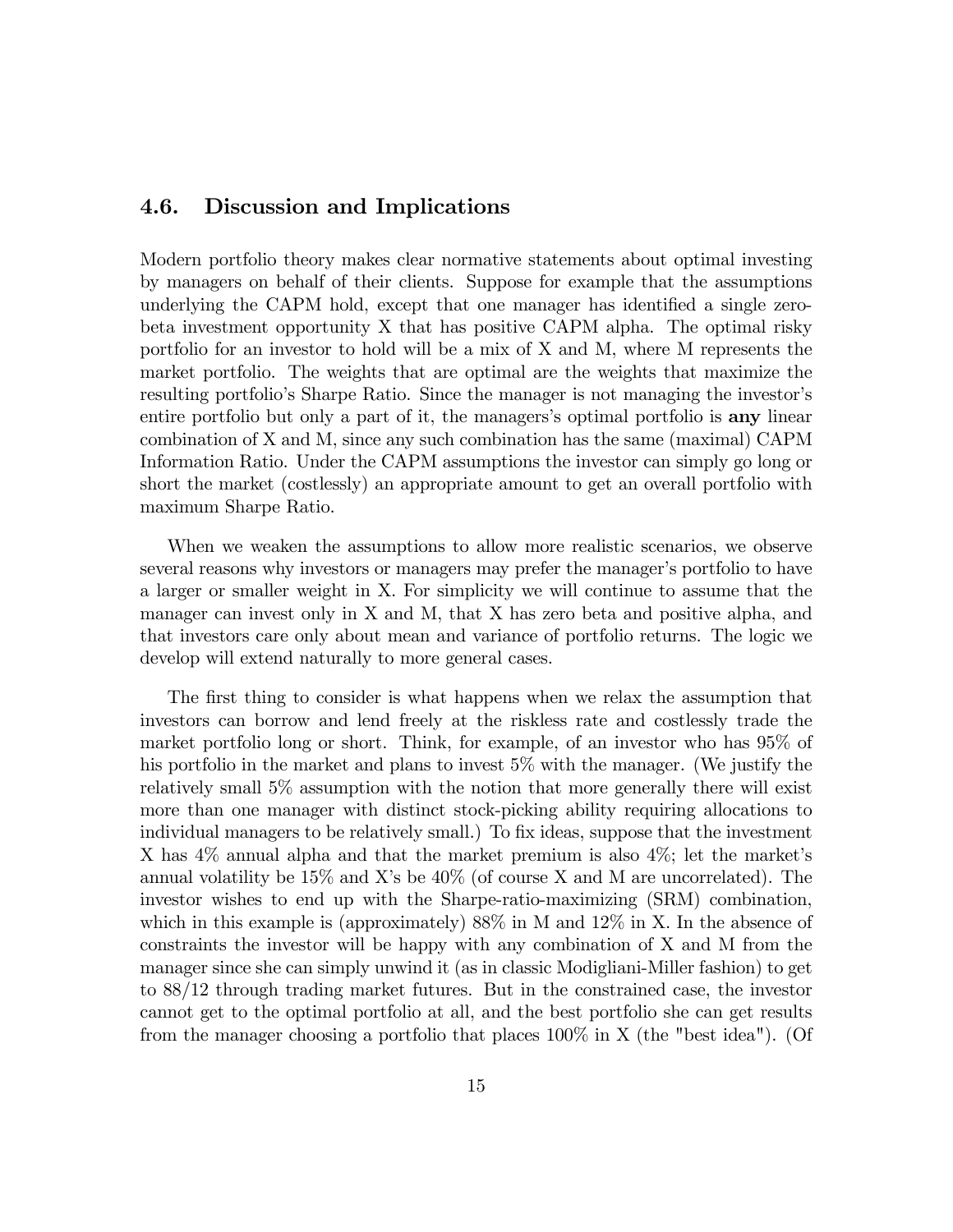course if the manager can borrow and short, the investor can get to the optimum if the manager holds a portfolio long 240% in X and short 140% in the market).

In general it seems likely that borrowing, lending, shorting, and maximum-investment constraints will create a situation where the investor's optimum requires the manager to choose a weight in X far greater than the SRM weight. This would appear to be the case in typical real-world situations. A manager has a small number of good investment ideas. Modern portfolio theory says that any portfolio of stocks that maximizes CAPM information ratio is equally good for investors. But in truth, if the manager o§ers a portfolio with small weights in the good ideas and a very large weight in the market [or a near-market portfolio of zero- (or near-zero-) alpha stocks], the results for investors will be entirely unsatisfactory. The small allocation that investors make to any given manager, combined with the small weight such a manager places in the good ideas, mean that the manager adds very little value. Few are the investors who will find 50 good managers of this type, take their 100 of capital, borrow 4900, and give each manager 100 while shorting the market 4900 in order to extract the edge from the best ideas while maintaining a portfolio beta of 1.0.

So: MPT says all X-M combinations are equally good. A natural choice for managers would be the SRM portfolio (88-12 in our example). But we see that the more realistic constrained case suggests that managers can serve their clients better by putting a much greater weight in X than the SRM weight  $-e.g.$  100% instead of 12%. And yet as we see in Figure 2, overweights of best ideas by actual managers are **smaller** than 12%. Indeed overweights of that magnitude are rare. Of course the 12% figure came from our simple example; perhaps managers view their best ideas as having far less than  $4\%$  alpha. But this seems unlikely, since we find actual outperformance of this order of magnitude despite our very poor proxy for best ideas. Of course other conditions may differ from our simple example, but it appears probable that what we are observing is a decision by managers to diversify as much or more than the SRM portfolio despite the argument above that their clients would be best served by them diversifying far less than SRM. We identify four reasons managers may overdiversify.

1. Regulatory/legal. A number of regulations make it impossible or at least risky for many investment funds to be highly concentrated. Specific regulations bar overconcentration; additionally vague standards such as the "Prudent man" rule make it more attractive for funds to be better diversified from a regulatory perspective. Managers may well feel that a concentrated portfolio that performs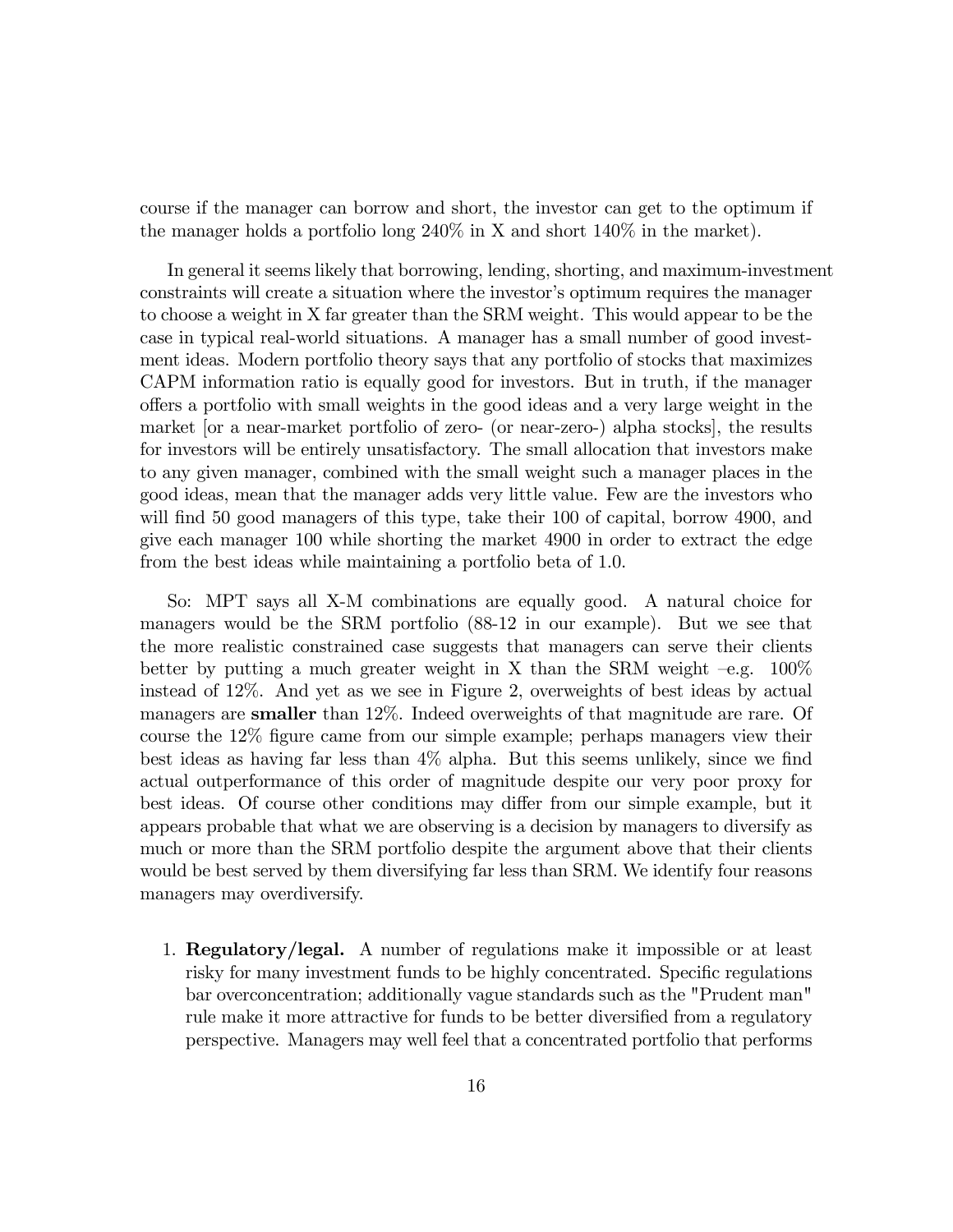poorly is likely to lead to investor litigation against the manager.

Anecdotally, discussions with institutional fund-pickers make their preference for individual funds with low idiosyncratic risk clear. Some attribute the effect to a lack of understanding of portfolio theory by the selectors. Others argue that the selector's superior (whether inside or outside the organization) will tend to zero in on the worst performing funds, regardless of portfolio performance. Whatever the cause, we have little doubt that most managers feel pressure to be diversified.

2. Price impact, liquidity and asset-gathering. Berk and Green (2004) outline a model in which managers attempt to maximize profits by maximizing assets under management. In their model, as in ours, managers mix their positive-alpha ideas with a weighting in the market portfolio. The motivation in their model for the market weight is that investing in an individual stock will affect the stock's price, each purchase pushing it toward fair value. Thus there is a maximum number of dollars of alpha that the manager can extract from a given idea. In the Berk and Green model managers collect fees as a fixed percentage of assets under management, and investors react to performance, so that in equilibrium each manager will raise assets until the fees are equal to the alpha that can be extracted from his good ideas. This leaves the investors with zero after-fee alpha.

Clearly in the world of Berk and Green, (and in the real world of mutual funds), a manager with one great idea would be foolish to invest his entire fund in that idea, for this would make it impossible for him to capture a very high fraction of the idea's alpha in his fees. In other words, while investors benefit from concentration as noted above, managers under most commonly-used fee structures are better off with a more diversified portfolio. The distribution of bargaining power between managers and investors may therefore be a key determinant of diversification levels in funds.

3. **Manager risk aversion.** While the investor is diversified beyond the manager's portfolio, the manager himself is not. The portfolio's performance is likely the central determinant of the manager's wealth, and as such we should expect him to be risk averse over fund performance. A heavy bet on one or a small number of positions can, in the presence of bad luck, cause the manager to lose his business or his job. If manager talent were fully observable this would not be the case  $-$  for a skilled manager the poor performance would be correctly attributed to luck, and no penalty would be exacted. But when ability is being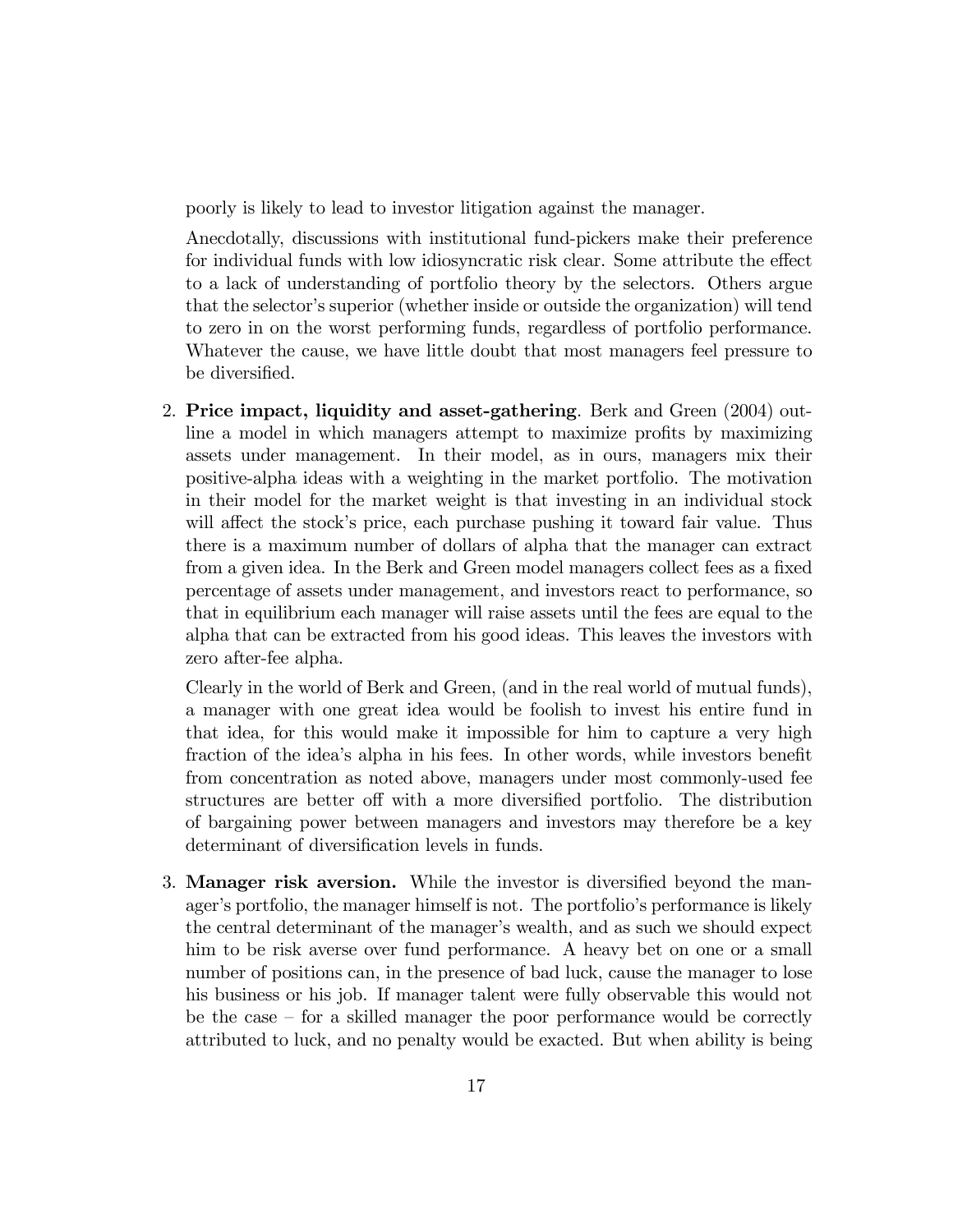estimated by investors based on performance, risk-averse managers will have incentive to overdiversify.

4. Investor irrationality. There is ample reason to believe that many investors – even sophisticated institutional investors – do not fully appreciate portfolio theory and therefore tend to judge individual investments on their expected Sharpe Ratio rather than on what they are expected to contribute to the Sharpe Ratio of their portfolio. For example, Morningstar's well-known star rating system is based on a risk-return trade-off that is highly correlated with Sharpe ratio. It is very difficult for a highly concentrated fund to get a top rating even if average returns are very high, as the star methodology heavily penalizes idiosyncratic risk. Since  $90\%$  of all flows to mutual funds are to four- and fivestar funds, concentrated funds would appear to be at a significant disadvantage in fund-raising. Other evidence of this bias includes the prominence of fundlevel Sharpe Ratios in the marketing materials of funds, as well as maximum drawdown and other idiosyncratic measures.

Both theory and evidence suggest that investors would benefit from managers holding more concentrated portfolios.<sup>9</sup> Our belief is that we fail to see managers focusing on their best ideas for a number of reasons. Most of these relate to benefits to the manager of holding a diversified portfolio. Indeed Table 14 provides evidence consistent with this interpretation. But if those were the only causes we would be hearing outcry from investors about overdiversification by managers, while in fact such cries are rare. Thus we speculate that investor irrationality (or at least bounded rationality) in the form of manager-level analytics and heuristics that are not truly appropriate in a portfolio context, play a major role in causing overdiversification.

# 5. Conclusions

How efficient are stock prices? This is perhaps the central question in the study of investing. Many have interpreted the fact that skilled professionals fail to beat the market by a significant amount as very strong evidence for the efficiency of the stock market. In fact, Rubinstein (2001) describes that evidence as a "nuclear bomb against the puny rifles" [of those who believed markets are inefficient]."

<sup>&</sup>lt;sup>9</sup>See recent work by Van Nieuwerburgh and Veldkamp  $(2008)$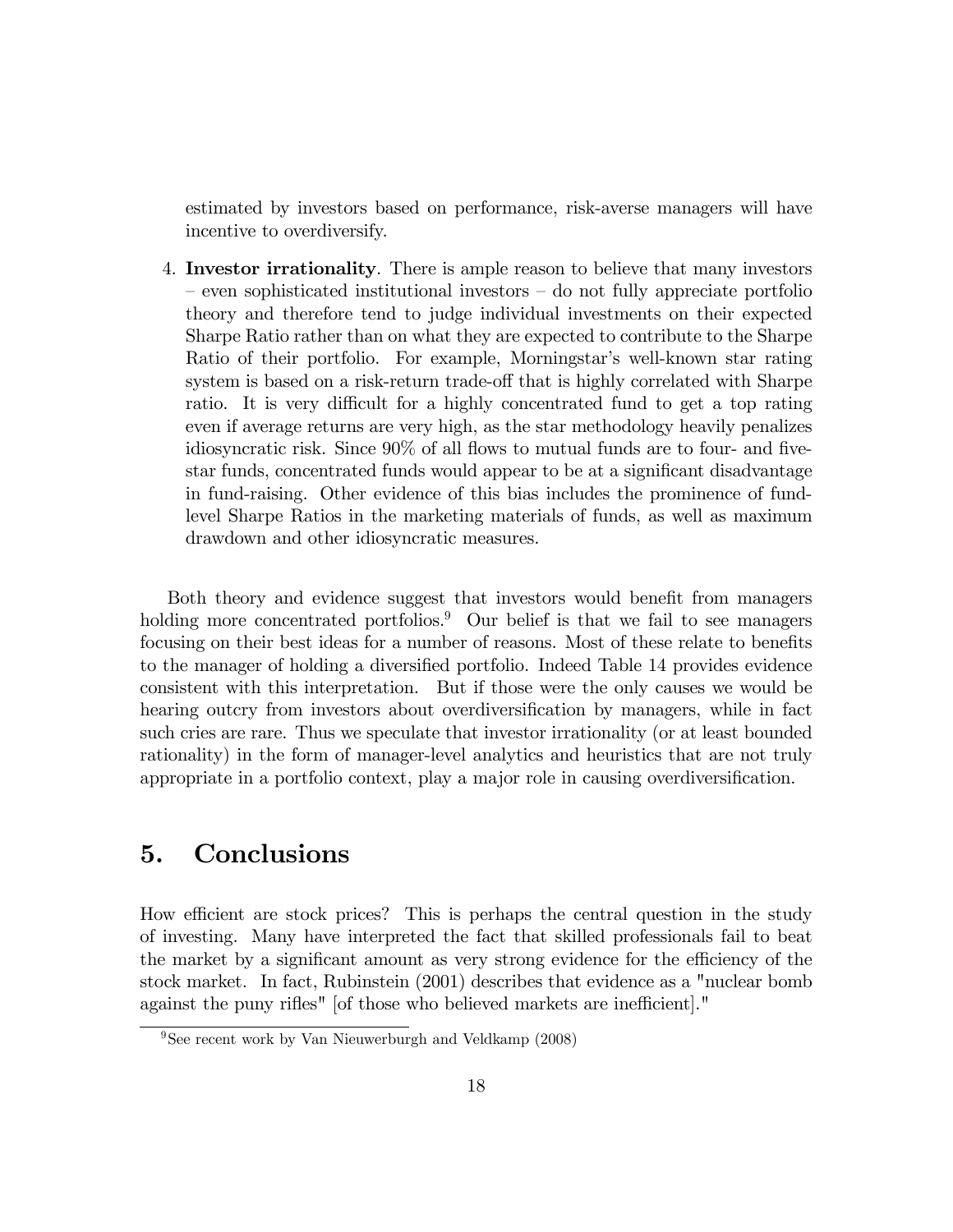This paper asks a related simple question. What if each mutual fund manager had only to pick a few stocks, their best ideas? Could they outperform under those circumstances? We document strong evidence that they could, as the best ideas of active managers generate up to an order of magnitude more alpha than their portfolio as whole, depending on the performance benchmark.

We argue that this presents powerful evidence that markets are, indeed, inefficient, and that typical mutual fund managers can, indeed, pick stocks. The poor overall performance of mutual fund managers in the past is not due to a lack of stock-picking ability, but rather to institutional factors that encourage them to overdiversify, i.e. pick more stocks than their best alpha-generating ideas. We point out that these factors may include not only the desire to have a very large fund and therefore collect more fees [as detailed in Berk and Green (2004)] but also the desire by both managers and investors to minimize idiosyncratic volatility: Though of course managers are risk averse, investors appear to judge funds irrationally by measures such as Sharpe Ratio or Morningstar rating. Both of these measures penalize idiosyncratic volatility, which is not truly appropriate in a portfolio context.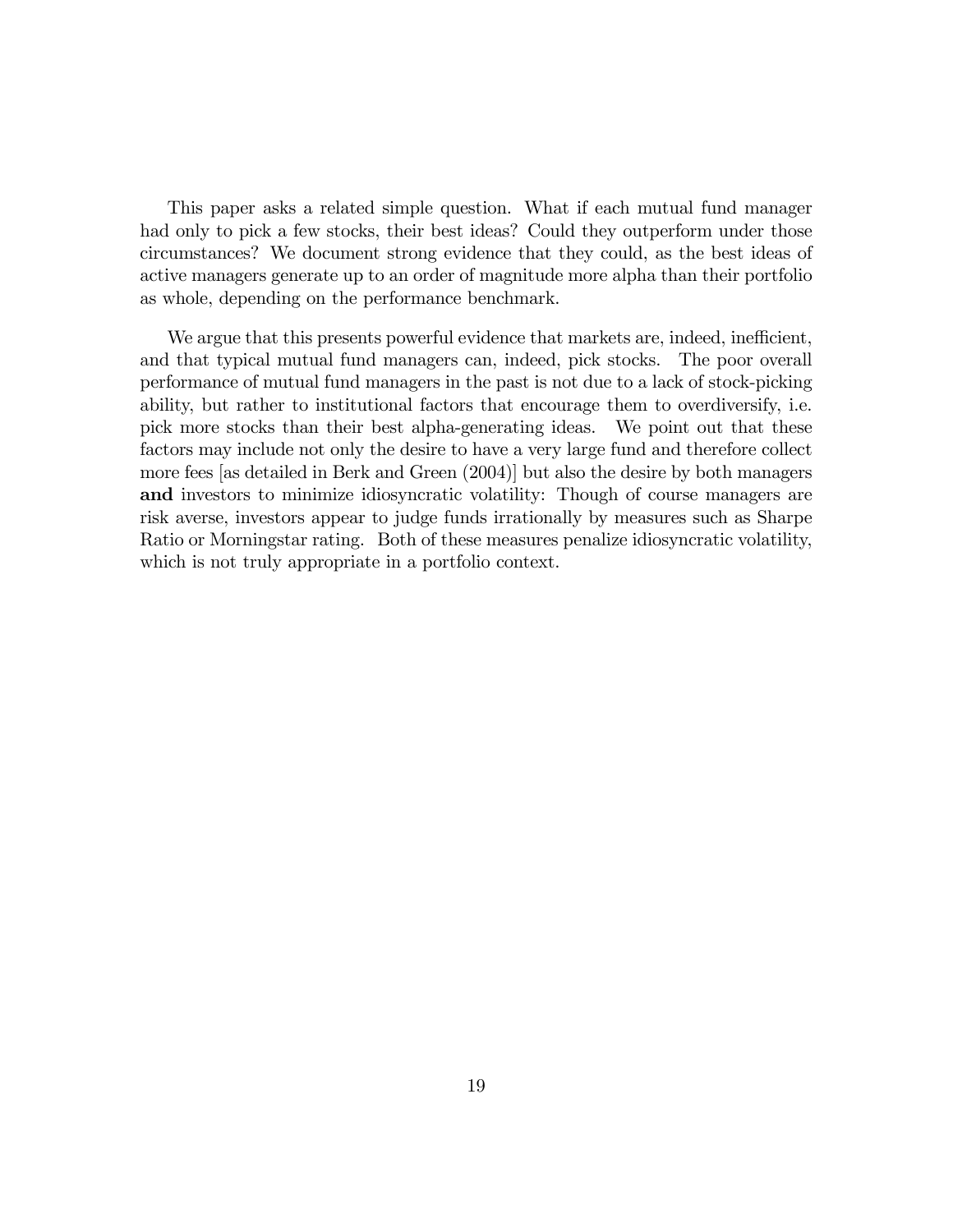# References

- Alexander, Gordon, Gjergji Cici, and Scott Gibson, 2007, Does Motivation Matter When Assessing Trade Performance? An Analysis of Mutual Funds Review of Financial Studies 12, 1, 125-150.
- Ang, Andrew, Robert Hodrick, Yuhang Xing and Xiaoyan Zhang, 2006, The Cross-Section of Volatility and Expected Returns, Journal of Finance, 51, 1, 259-299.
- Berk, Jonathan B. and Richard Green, 2004, Mutual fund flows and performance in rational markets, Journal of Political Economy 112, 1269-1295.
- Brandt, Michael W., Alon Brav, John R. Graham, and Alok Kumar, forthcoming, The Idiosyncratic Volatility Puzzle: Time Trend or Speculative Episode?, Review of Financial Studies.
- Campbell, John Y., Martin Lettau, Burton Makiel, and Yexiao Xu, 2001, Have Individual Stocks Become More Volatile? An Empirical Exploration of Idiosyncratic Risk, Journal of Finance 56:1-43.
- Carhart, Mark, 1997, On Persistence inMutual Fund Performance, Journal of Finance 52:57-82.
- Chen, Hsiu-Lang, Narasimhan Jegadeesh, and Russ Wermers, 2000, The Value of Active Mutual Fund Management, Journal of Financial and Quantitative Analysis 35, 343-368.
- Chen, Joseph, Harrison Hong, Ming Huang, and Jeffrey D. Kubik, 2004, Does Fund Size Erode Mutual Fund Performance? The Role of Liquidity and Organization, American Economic Review 94, 1276-1302.
- Chevalier, Judith and Glenn Ellison, 1997, Risk Taking by Mutual Funds as a Response to Incentives, Journal of Political Economy 105, 1167-1200.
- Cohen Randolph B., Paul A. Gompers, and Tuomo Vuolteenaho, 2002, Who underreacts to cash-flow news? Evidence from trading between individuals and institutions, Journal of Financial Economics 66, 409-462.
- Cremers, Martijn and Antti Petajisto, forthcoming, How Active is Your Fund Manager? A New Measure That Predicts Fund Performance, Review of Financial Studies.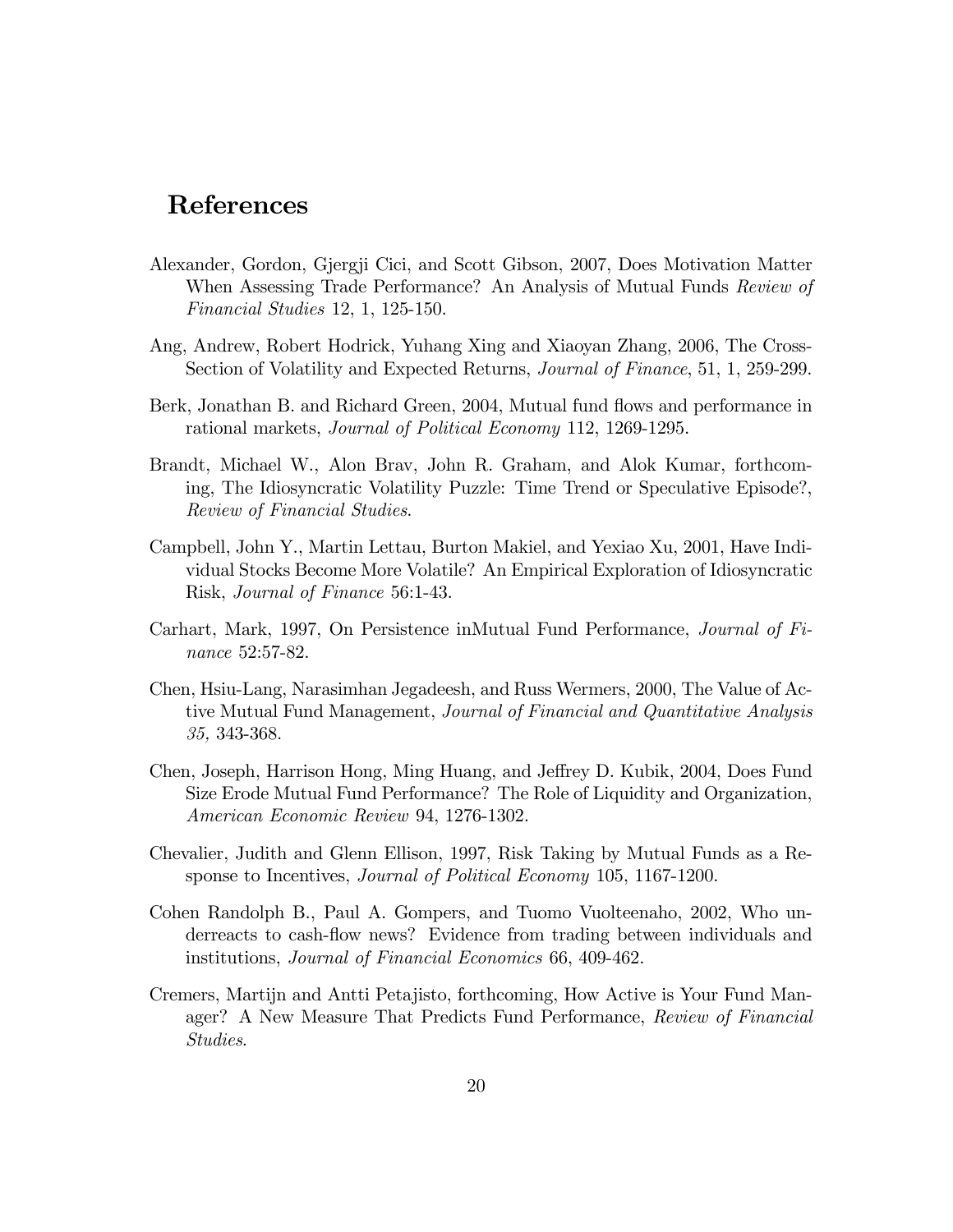- Danial, Kent, Mark Grinblatt, Sheridan Titman, and Russ Wermers, 1997, Measuring Mutual Fund Performance With Characteristic-Based Benchmarks, Journal of Finance 52:1035-1058.
- Edelen, R., 2002, Investor flows and the assessed performance of open-end fund managers, Journal of Financial Economics 53, 439-466.
- Fama, Eugene F. and Kenneth R. French, 1992. The cross-section of expected stock returns. Journal of Finance 47, 427–465.
- Fama, Eugene F. and Kenneth R. French, 1993, Common risk factors in the returns on stocks and bonds, *Journal of Financial Economics* 33, 3–56.
- Grossman, Sanford J. and Joseph E. Stiglitz, 1980, On the Impossibility of Informationally Efficient Markets, American Economic Review 70, 393-408.
- Jensen, Michael C., 1968, The Performance of Mutual Funds in the Period 1945- 1964, Journal of Finance 23, 389-416.
- MacKinlay, A. Craig and Lubos Pastor, 2000, Asset Pricing Models: Implications for Expected Returns and Portfolio Selection, Review of Financial Studies 13, 883-916.
- MacKinlay, A. Craig, 1995, Multifactor models do not explain deviations from the CAPM, Journal of Financial Economics 38, 3-28.
- Markowitz, Harry, 1952, Portfolio Selection, Journal of Finance 7, 77-91.
- Pastor, Lubos and Robert Stambaugh, 2003, Liquidity Risk and Expected Stock Returns, Journal of Political Economy 111, 642-685.
- Rubinstein, Mark, 2001, Rational Markets? Yes or No: The Affirmative Case.  $Fi$ nancial Analysts Journal 57, 15-29.
- Sadka, Ronnie, 2006, Momentum and Post-earnings-announcement drift anomalies: The Role of Liquidity Risk, Journal of Financial Economics 80, 309-349.
- Sharpe, William F., 1966, Mutual Fund Performance, *Journal of Business* 39, 119-138.
- Sirri, Erik R. and Peter Tufano, 1998, Costly search and mutual fund flows, *Journal* of Finance 53, 1589-1622.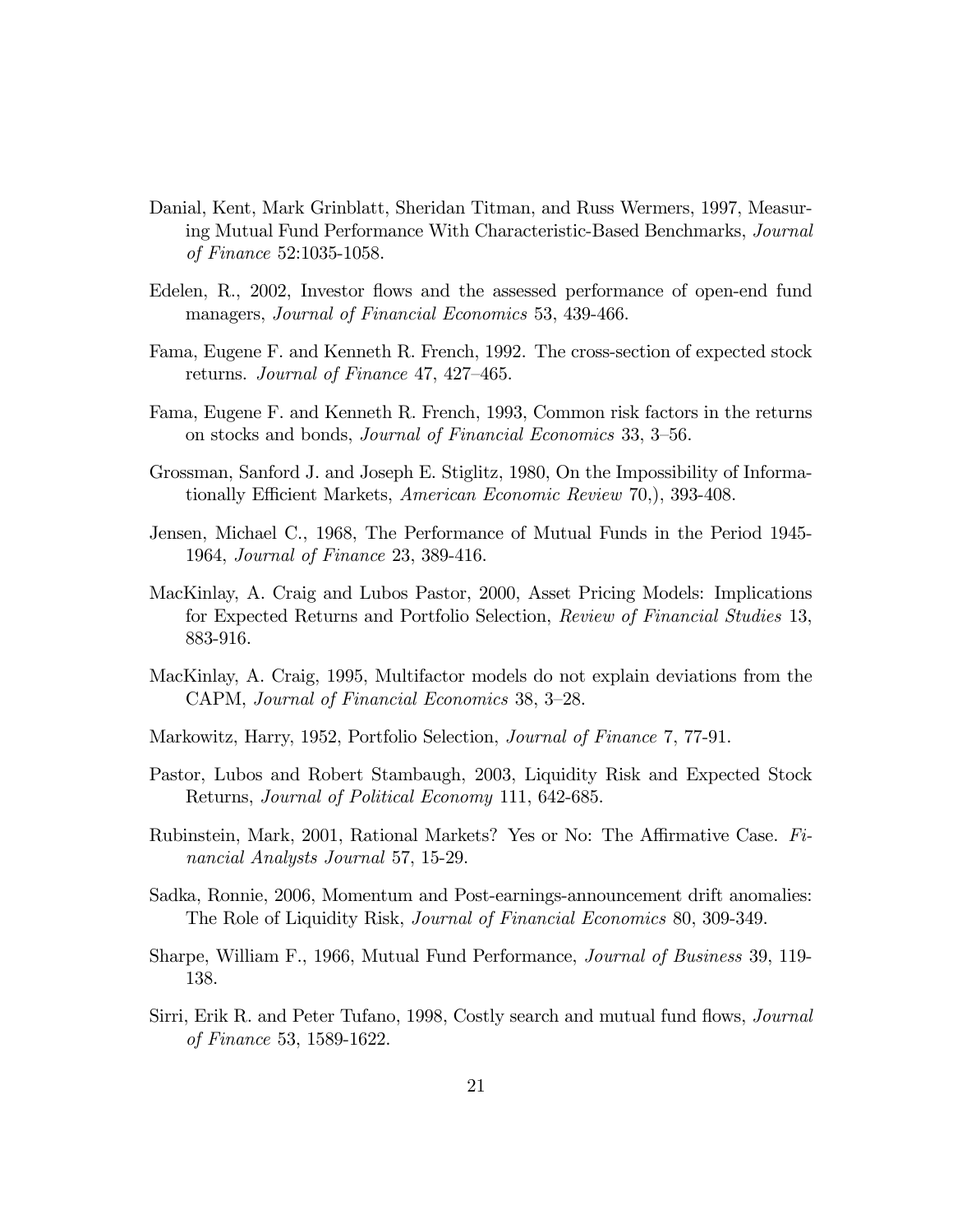- Stijn Van Nieuwerburgh and Laura Veldkamp, 2008, Information Acquisition and Under-diversification, NYU working paper.
- Wermers, Russ, 2000, Mutual fund performance: An empirical decomposition into stock picking talent, style, transaction costs, and expenses. Journal of Finance 55, 1655-1695.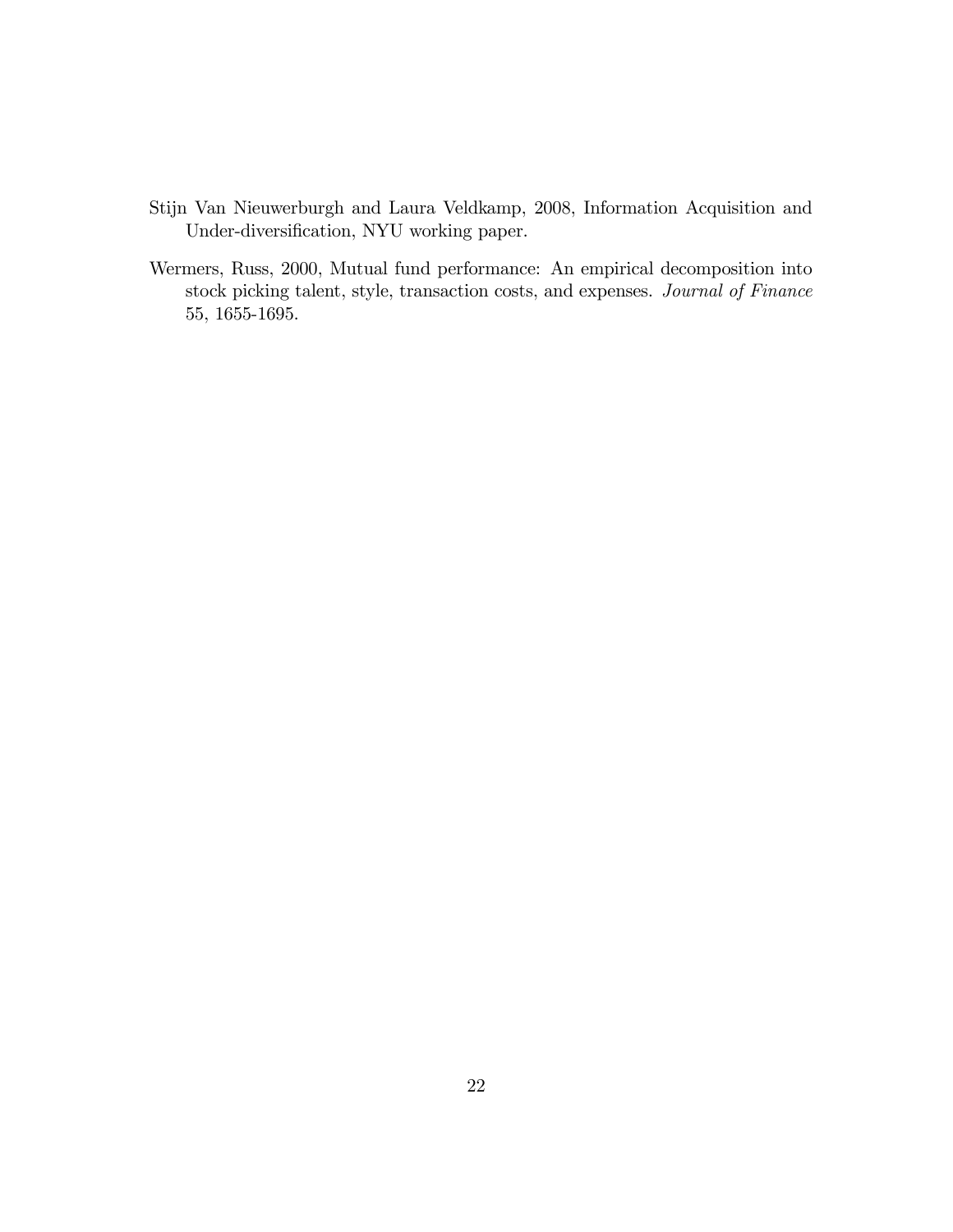#### **Overlap in Best Ideas**



Figure 1. This figure displays the histogram of the popularity of the stocks that we select as manager's best ideas from 1990-2005. Popularity is defined as the number of managers at any point in time which consider a particular stock their best idea. Best ideas are determined within each fund as the stock with the maximum value of  $market\_tilt_{ijt} = \lambda_{ijt} - \lambda_{iMt}$ , where  $\lambda_{ijt}$  is manager j's portfolio weight in stock i and  $\lambda_{iMt}$  is the weight of stock i in the market portfolio.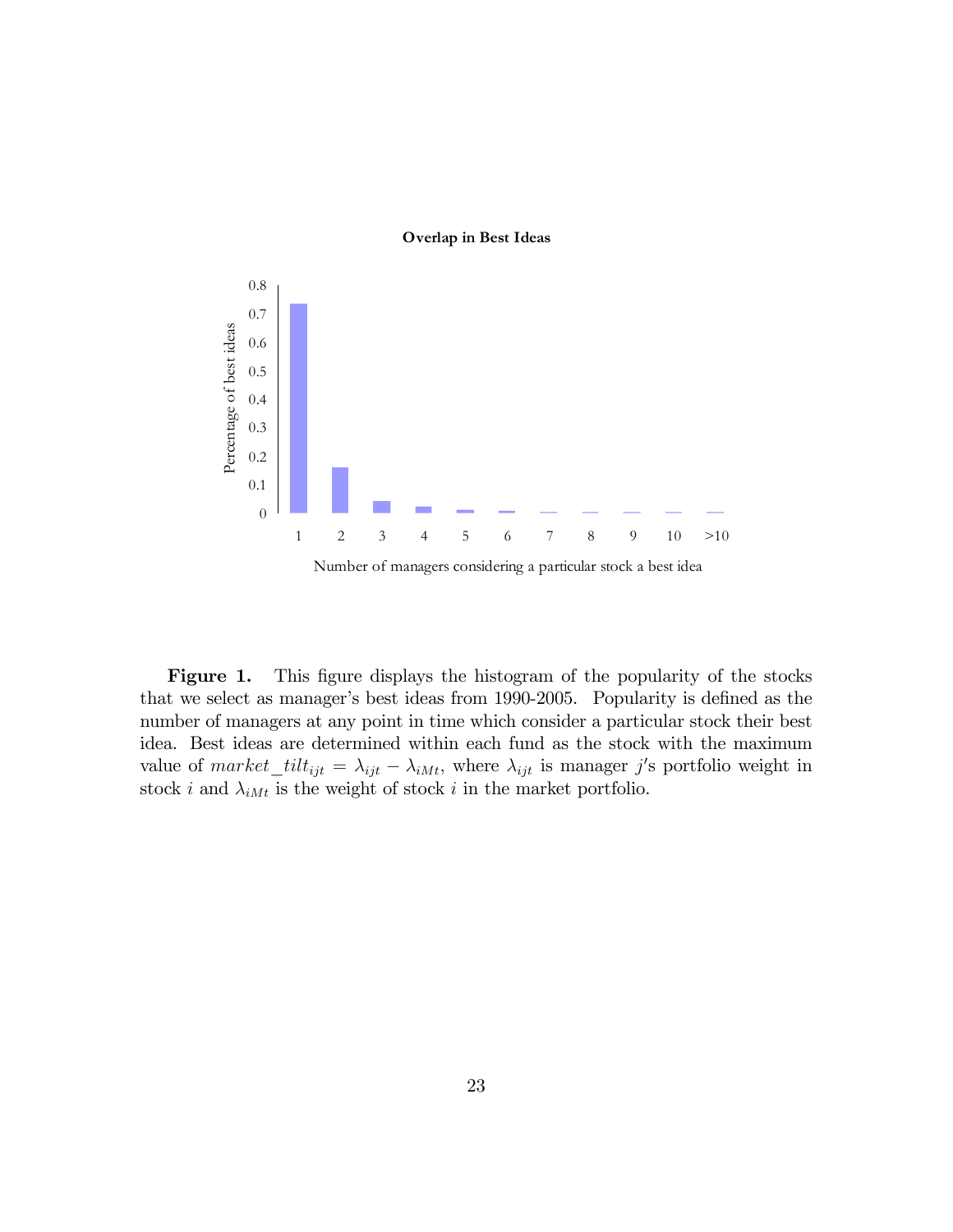

**Figure 2.** This figure graphs the value of the various measures we use to identify the best idea of a portfolio for the median manager over the time period in question. Best ideas are determined within each fund as the stock with the maximum value of one of four possible measures: 1) market\_tilt<sub>ijt</sub> =  $\lambda_{ijt} - \lambda_{iMt}$ , 2) CAPM\_tilt<sub>ijt</sub> =  $\sigma_{it}^2(\lambda_{ijt}-\lambda_{iMt}),$  3) portfolio\_tilt<sub>ijt</sub> =  $\lambda_{ijt}-\lambda_{ijtV}$ , and 4)  $CAPM\_portfolio\_tilt_{ijt}$  =  $\sigma_{it}^2(\lambda_{ijt}-\lambda_{ijtV})$  where  $\lambda_{ijt}$  is manager j's portfolio weight in stock i,  $\lambda_{iMt}$  is the weight of stock *i* in the market portfolio,  $\lambda_{ijtV}$  is the value weight of stock *i* in manager j's portfolio, and  $\sigma_{it}^2$  is the most-recent estimate (as of the time of the ranking) of a stock's CAPM idiosyncratic variance.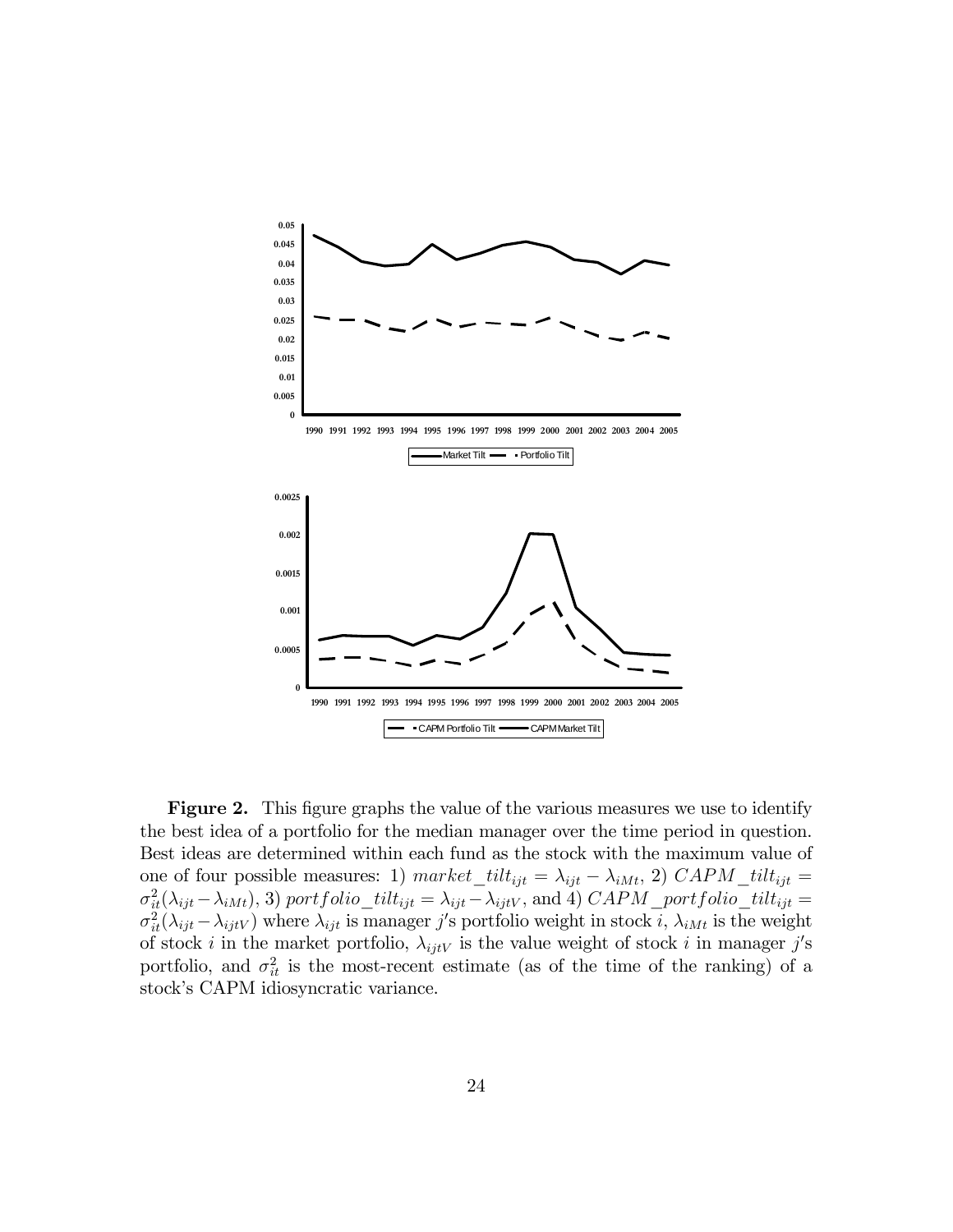

Figure 3. This figure graphs the six-factor alpha along with the accompanying two standard deviation bounds of trading strategies based on the  $portfolio\_tilt_{ijt}$  measure of Table 2 Panel A for managers' best idea, second-best idea, down to their worst idea.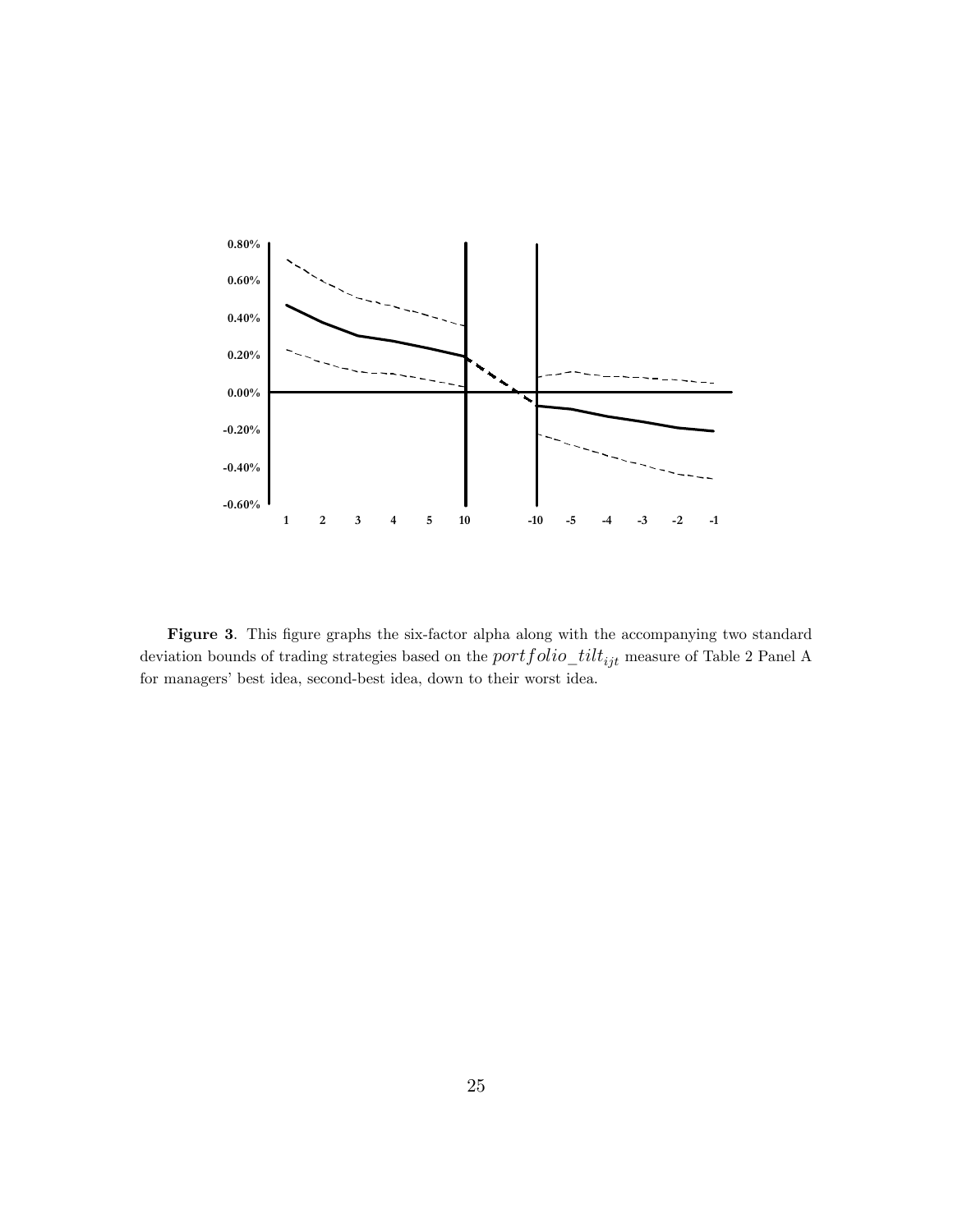

**Market Tilt, Portfolio Tilt and All Ideas**

Figure 4. This figure graphs the risk-adjusted cumulative buy-and-hold abnormal returns of the best ideas portfolio as identified by our various tilt measures. The performance of the best ideas portfolios is contrasted with the performance of all stocks held by the mutual fund industry at the same points in time. All cumulative abnormal returns are adjusted using the six factor model

$$
r_{p,t} - r_{f,t} = a_6 + bRMRF_t + sSMB_t + hHML_t + mMOM_t + iIDI_t + rSTREV_t + \varepsilon_{p,t}
$$

where  $r_{p,t}$  is the equal-weight return on the portfolio of the stocks that represent the best idea of each active manager. The best idea is determined within each fund as the stock with the maximum value of one of four possible tilt measures: The explanatory variables in the regression are all from Ken French's website except for  $IDI$  which we construct following Ang, Hodrick, and Xi (2004). We restrict the analysis to those managers whose maximum tilt is in the top 25% of all maximum tilts at the time. The sample period for the dependent variables is January 1991 - December 2005.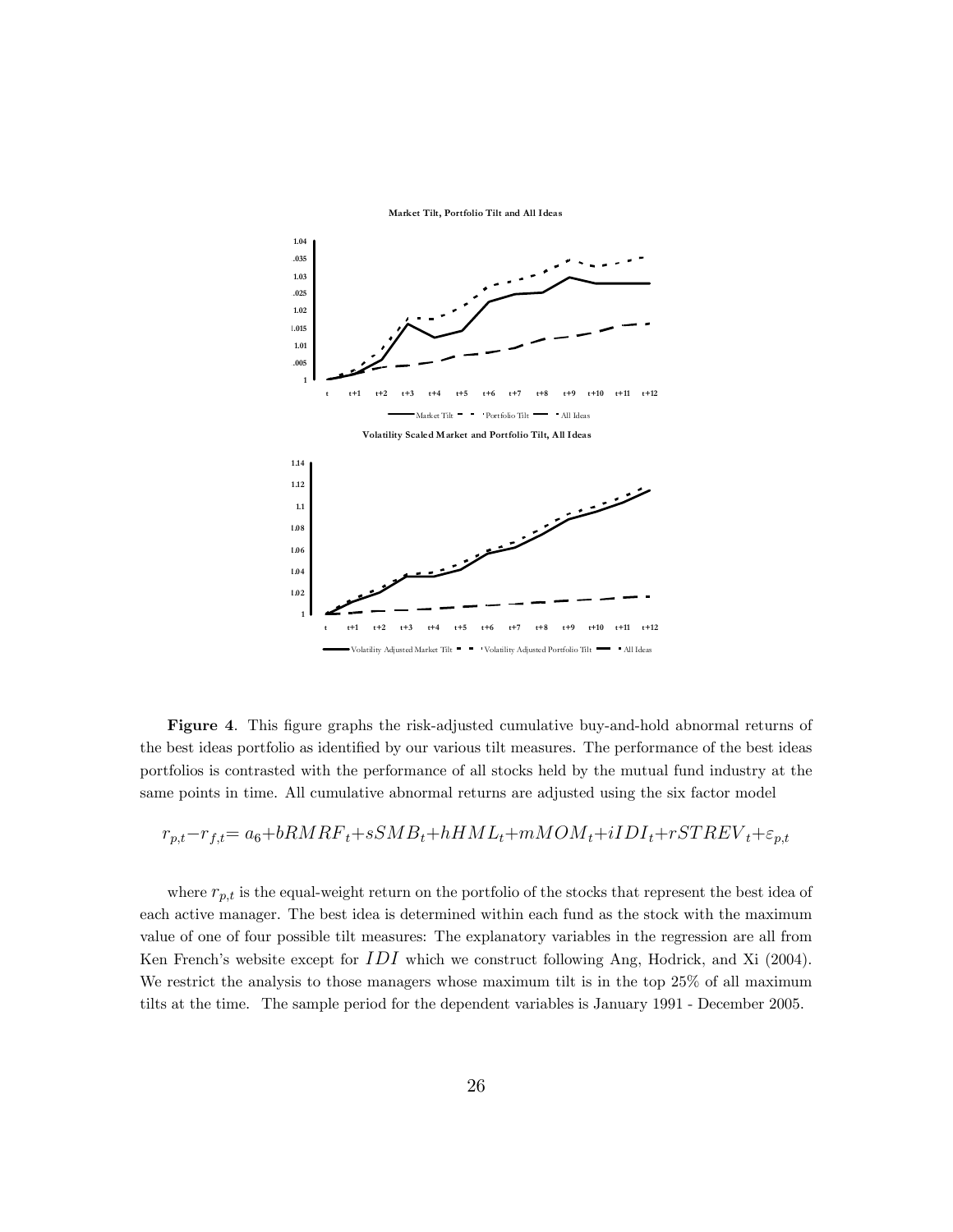

**Market Tilt, Portfolio Tilt and All Ideas**

Figure 5. This figure graphs the risk-adjusted cumulative buy-and-hold abnormal returns of the best fresh ideas portfolio as identified by our various tilt measures. The performance of the best fresh ideas portfolios is contrasted with the performance of all stocks held by the mutual fund industry at the same points in time. All cumulative abnormal returns are adjusted using the six factor model

$$
r_{p,t} - r_{f,t} = a_6 + bRMRF_t + sSMB_t + hHML_t + mMOM_t + iIDI_t + rSTREV_t + \varepsilon_{p,t}
$$

where  $r_{p,t}$  is the equal-return on the portfolio of the stocks that represent the best idea of each active manager. The best idea is determined within each fund as the stock with the maximum value of one of four possible tilt measures: The explanatory variables in the regression are all from Ken French's website except for  $IDI$  which we construct following Ang, Hodrick, and Xi (2004). We restrict the analysis to those managers whose maximum tilt is in the top 25% of all maximum tilts at the time. The sample period for the dependent variables is January 1991 - December 2005.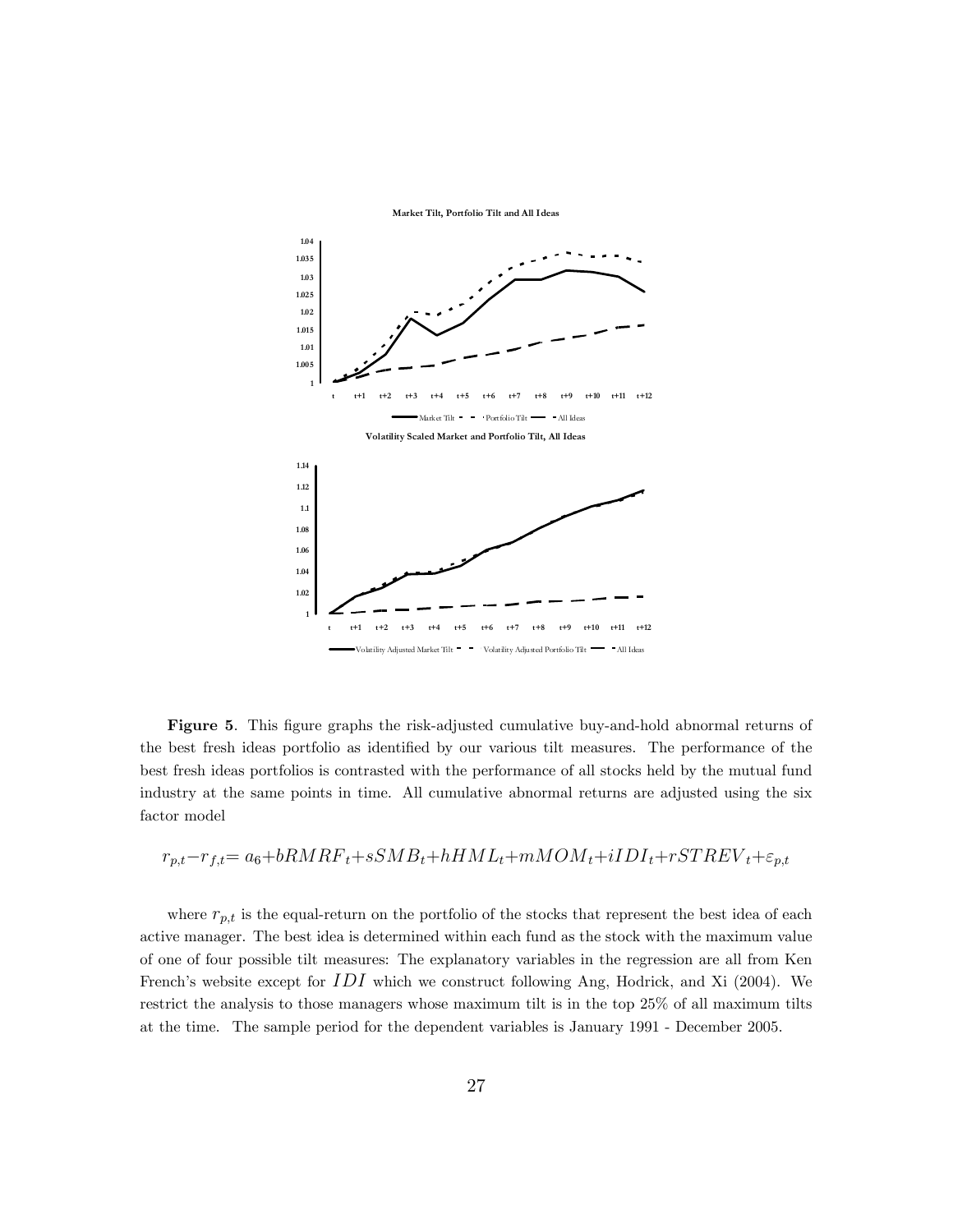### Table 1: Sample Summary Statistics

The table reports year-end summary statistics from January 1990 to December 2005 for all mutual fund portfolios detailed on Thompson Financial that contain at least five stocks, are not index or tax-managed funds, have total net assets exceeding Öve million dollars, and have disclosed fund holdings within the past six months. Column 2 reports the total number of these funds. Column 3 reports the average fund size while Column 4 reports the total value of stocks held in those portfolios (both columns in billions of dollars). Column 4 reports the average market capitalization decile of the stocks held by the funds in the sample. Column 5 reports the average number of stocks in a fund.

| Year | Number   | Average   | Total  | Average Market-Cap | Mean Number |
|------|----------|-----------|--------|--------------------|-------------|
|      | of Funds | Fund Size | Assets | Decile             | of Assets   |
| 1990 | 736      | 0.29      | 211.3  | 6.9                | 68.1        |
| 1991 | 844      | 0.36      | 300.4  | 6.8                | 74.1        |
| 1992 | 935      | 0.45      | 423.7  | 6.7                | 87.2        |
| 1993 | 1471     | 0.46      | 671.8  | 6.4                | 91.1        |
| 1994 | 1588     | 0.36      | 570.4  | 6.1                | 92.4        |
| 1995 | 1645     | 0.55      | 899.9  | 5.9                | 96.2        |
| 1996 | 2078     | 0.56      | 1172.5 | 6.3                | 96.8        |
| 1997 | 2210     | 0.68      | 1513.0 | 6.3                | 94.6        |
| 1998 | 2389     | 0.79      | 1877.6 | 6.1                | 98.5        |
| 1999 | 2324     | 1.01      | 2337.4 | 6.2                | 96.9        |
| 2000 | 2223     | 1.06      | 2350.1 | 5.8                | 105.8       |
| 2001 | 2061     | 0.93      | 1920.3 | 5.7                | 107.6       |
| 2002 | 1890     | 0.83      | 1565.6 | 5.8                | 104.2       |
| 2003 | 1848     | 1.11      | 2059.4 | 5.7                | 107.4       |
| 2004 | 1666     | 1.38      | 2301.4 | 6.0                | 106.6       |
| 2005 | 1563     | 1.68      | 2619.7 | 5.8                | 110.0       |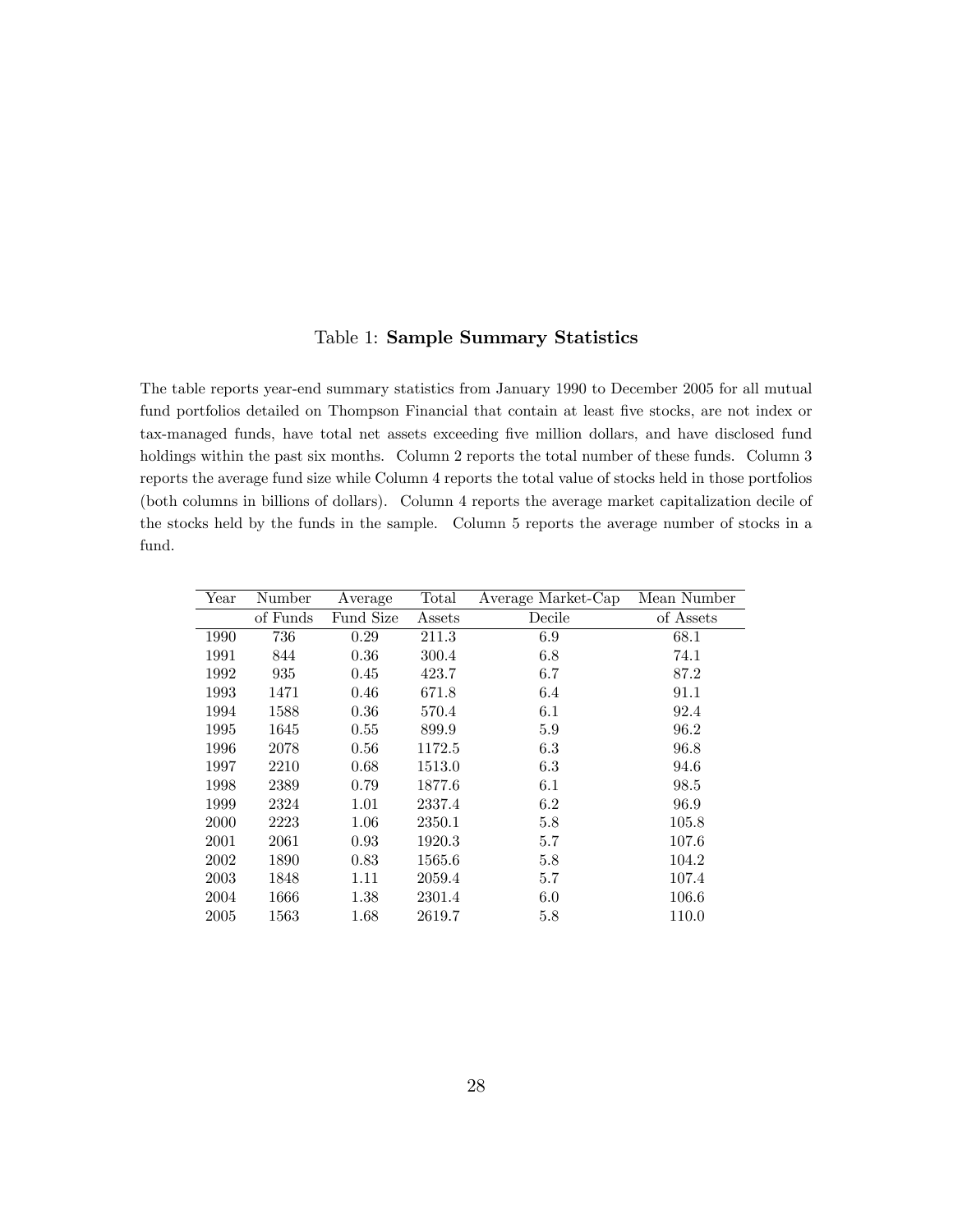#### Table 2: Performance of Best Ideas

We report coefficients from monthly regressions of

# $r_{p,t}-r_{f,t}= a_6+bRMRF_t+sSMB_t+hHML_t+mMOM_t+iIDI_t+rSTREV_t+\varepsilon_{p,t}$

where  $r_{p,t}$  is the equal-weight excess return on the portfolio of the stocks that represent the best idea of each active manager. The best idea is determined within each fund as the stock with the maximum value of one of four possible tilt measures: 1)  $market\_tilt_{ijt} = \tau_{ijt}(\lambda_{ijt}-\lambda_{iMt}),$ 2) portfolio\_tilt<sub>ijt</sub>=  $\tau_{ijt}(\lambda_{ijt}-\lambda_{ijtV})$ , 3)  $CAPM\_tilt_{ijt} = \tau_{ijt}\sigma_{it}^2(\lambda_{ijt}-\lambda_{iMt})$ , and 4)  $CAPM\_portfolio\_tilt_{ijt} = \tau_{ijt}\sigma_{it}^2(\lambda_{ijt}-\lambda_{ijtV})$  where  $\lambda_{ijt}$  is manager j's portfolio weight in stock i,  $\lambda_{iMt}$  is the weight of stock i in the market portfolio,  $\lambda_{ijtV}$  is the value weight of stock i in manager  $j'$ s portfolio,  $\sigma_{it}^2$  is the most-recent estimate of a stock's CAPM-idiosyncratic variance, and  $\tau_{ijt}$  is a dummy variable which is 1 whenever manager j's recent trade in i was a buy and 0 otherwise. We set  $\tau_{ij}=1$  throughout the analysis of Panel A, meaning that all best ideas are considered. The explanatory variables in the regression are all from Ken French's website except for  $IDI$  which we construct following Ang, Hodrick, and Xi (2004). We also report intercept estimates,  $\alpha_4$ , when IDI and STREV are excluded from the regression. We restrict the analysis to those managers whose maximum tilt is in the top 25% of all maximum tilts at the time. T-statistics are can be found below the parameter estimates. The sample period for the dependent variables is January 1991 - December 2005.

|                | Mean                | $\widehat{\alpha_4}$ | $\widehat{\alpha_6}$ | $\boldsymbol{b}$          | $\widehat{s}$ | $\boldsymbol{h}$ | $\widehat{m}$ | i     | $\widehat{r}$ |  |  |  |  |
|----------------|---------------------|----------------------|----------------------|---------------------------|---------------|------------------|---------------|-------|---------------|--|--|--|--|
|                |                     |                      |                      |                           |               |                  |               |       |               |  |  |  |  |
|                | Panel A: Best Ideas |                      |                      |                           |               |                  |               |       |               |  |  |  |  |
| $r_1$          | 0.0126              | 0.0029               | 0.0039               | 1.02                      | 0.09          | 0.00             | 0.22          | 0.07  | $-0.07$       |  |  |  |  |
|                |                     | 2.24                 | 3.08                 | 26.40                     | 1.79          | $-0.03$          | 8.28          | 2.53  | $-2.30$       |  |  |  |  |
| r <sub>2</sub> | 0.0142              | 0.0038               | 0.0047               | 1.03                      | 0.23          | 0.09             | 0.18          | 0.05  | $-0.06$       |  |  |  |  |
|                |                     | 3.13                 | 3.77                 | 27.33                     | 4.91          | 1.99             | 7.10          | 1.97  | $-1.98$       |  |  |  |  |
| $r_3$          | 0.0170              | 0.0059               | 0.0112               | 1.15                      | 0.09          | $-0.32$          | 0.29          | 0.52  | $-0.03$       |  |  |  |  |
|                |                     | 2.06                 | 4.75                 | 16.16                     | 1.00          | $-3.63$          | 5.95          | 10.14 | $-0.53$       |  |  |  |  |
| $r_4$          | 0.0188              | 0.0070               | 0.0115               | 1.20                      | 0.29          | $-0.30$          | 0.27          | 0.44  | $-0.04$       |  |  |  |  |
|                |                     | 2.75                 | 5.31                 | 18.26                     | 3.57          | $-3.73$          | 5.92          | 9.22  | $-0.77$       |  |  |  |  |
|                |                     |                      |                      | Panel B: Best Fresh Ideas |               |                  |               |       |               |  |  |  |  |
| $r_1$          | 0.0135              | 0.0037               | 0.0046               | 1.06                      | 0.13          | $-0.01$          | 0.19          | 0.04  | $-0.10$       |  |  |  |  |
|                |                     | 2.53                 | 3.14                 | 24.01                     | 2.31          | $-0.14$          | 6.31          | 1.33  | $-2.68$       |  |  |  |  |
| r <sub>2</sub> | 0.0151              | 0.0049               | 0.0057               | 1.06                      | 0.26          | 0.07             | 0.15          | 0.04  | $-0.08$       |  |  |  |  |
|                |                     | $3.53\,$             | 4.03                 | 24.80                     | 4.82          | 1.24             | 5.04          | 1.18  | $-2.36$       |  |  |  |  |
| $r_3$          | 0.0179              | 0.0070               | 0.0127               | 1.19                      | 0.06          | $-0.37$          | 0.26          | 0.55  | $-0.05$       |  |  |  |  |
|                |                     | 2.21                 | 4.74                 | 14.69                     | 0.60          | $-3.68$          | 4.61          | 9.40  | $-0.83$       |  |  |  |  |
| $r_4$          | 0.0193              | 0.0077               | 0.0127               | 1.26                      | 0.26          | $-0.34$          | 0.21          | 0.48  | $-0.06$       |  |  |  |  |
|                |                     | 2.65                 | 5.04                 | 16.58                     | 2.70          | $-3.57$          | 4.07          | 8.62  | $-1.00$       |  |  |  |  |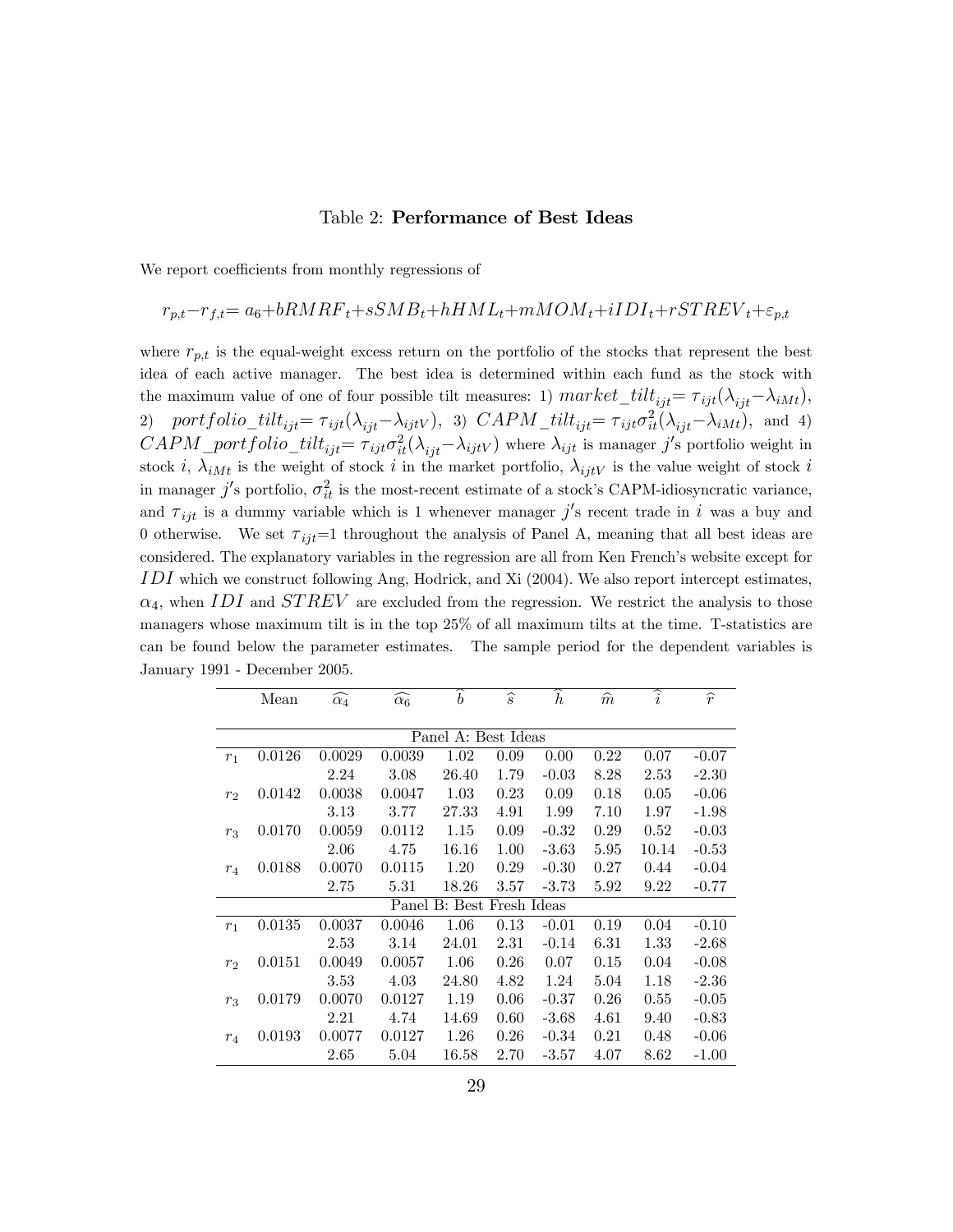#### Table 3: Performance of Best Ideas: Characteristic Selectivity

We report coefficients from monthly regressions of

### $r_{p,t}-r_{DGTW,t}= a_6+bRMRF_t+sSMB_t+hHML_t+mMOM_t+iIDI_t+rSTREV_t+\varepsilon_{p,t}$

where  $r_{p,t}-r_{DGTW,t}$  is the equal-weight and DGTW characteristic-benchmark-matched excess return on the portfolio of the stocks that represent the best idea of each active manager. The best idea is determined within each fund as the stock with the maximum value of one of four possible tilt measures: 1)  $market\_tilt_{ijt} = \tau_{ijt}(\lambda_{ijt}-\lambda_{iMt}),$ 2) portfolio\_tilt<sub>ijt</sub>=  $\tau_{ijt}(\lambda_{ijt}-\lambda_{ijtV})$ , 3)  $CAPM\_tilt_{ijt} = \tau_{ijt}\sigma_{it}^2(\lambda_{ijt}-\lambda_{iMt})$ , and 4)  $CAPM\_portfolio\_tilt_{ijt} = \tau_{ijt}\sigma_{it}^2(\lambda_{ijt}-\lambda_{ijtV})$  where  $\lambda_{ijt}$  is manager j's portfolio weight in stock i,  $\lambda_{iMt}$  is the weight of stock i in the market portfolio,  $\lambda_{iitV}$  is the value weight of stock i in manager  $j'$ s portfolio,  $\sigma_{it}^2$  is the most-recent estimate of a stock's CAPM-idiosyncratic variance, and  $\tau_{ijt}$  is a dummy variable which is 1 whenever manager j's recent trade in i was a buy and 0 otherwise. We set  $\tau_{ijt}=1$  throughout the analysis of Panel A, meaning that all best ideas are considered. The explanatory variables in the regression are all from Ken French's website except for IDI which we construct following Ang, Hodrick, and Xi (2004). We also report intercept estimates,  $\alpha_4$ , when IDI and STREV are excluded from the regression. We restrict the analysis to those managers whose maximum tilt is in the top 25% of all maximum tilts at the time. T-statistics are can be found below the parameter estimates. The sample period for the dependent variables is January 1991 - December 2005.

|                | Mean   | $\widehat{\alpha_4}$ | $\widehat{\alpha_6}$ | $\boldsymbol{b}$ | $\widehat{s}$             | $\boldsymbol{h}$ | $\widehat{m}$ | $\widehat{i}$ | $\widehat{r}$ |
|----------------|--------|----------------------|----------------------|------------------|---------------------------|------------------|---------------|---------------|---------------|
|                |        |                      |                      |                  |                           |                  |               |               |               |
|                |        |                      |                      |                  | Panel A: Best Ideas       |                  |               |               |               |
| $r_1$          | 0.0041 | 0.0024               | 0.0035               | 0.03             | $-0.08$                   | $-0.02$          | 0.19          | 0.07          | $-0.09$       |
|                |        | 1.91                 | 2.86                 | 0.81             | $-1.81$                   | $-0.53$          | 7.50          | 2.53          | $-3.11$       |
| r <sub>2</sub> | 0.0049 | 0.0033               | 0.0044               | 0.03             | $-0.07$                   | $-0.01$          | 0.18          | 0.05          | $-0.10$       |
|                |        | 2.53                 | 3.36                 | 0.66             | $-1.38$                   | $-0.23$          | 6.73          | 1.90          | $-3.28$       |
| $r_3$          | 0.0095 | 0.0072               | 0.0106               | 0.17             | $-0.20$                   | $-0.21$          | 0.24          | 0.32          | $-0.08$       |
|                |        | 2.72                 | 4.29                 | 2.26             | $-2.11$                   | $-2.21$          | 4.77          | 5.85          | $-1.39$       |
| $r_4$          | 0.0107 | 0.0083               | 0.0111               | 0.20             | $-0.11$                   | $-0.25$          | 0.22          | 0.25          | $-0.08$       |
|                |        | 3.37                 | 4.64                 | 2.81             | $-1.20$                   | $-2.76$          | 4.39          | 4.76          | $-1.30$       |
|                |        |                      |                      |                  | Panel B: Best Fresh Ideas |                  |               |               |               |
| $r_1$          | 0.0054 | 0.0036               | 0.0047               | 0.05             | $-0.07$                   | $-0.05$          | 0.19          | 0.06          | $-0.12$       |
|                |        | 2.27                 | 2.98                 | 1.12             | $-1.21$                   | $-0.84$          | 5.92          | 1.62          | $-2.97$       |
| r <sub>2</sub> | 0.0062 | 0.0045               | 0.0057               | 0.07             | $-0.09$                   | $-0.03$          | 0.17          | 0.05          | $-0.14$       |
|                |        | 2.86                 | 3.64                 | 1.42             | $-1.44$                   | $-0.50$          | 5.08          | 1.47          | $-3.58$       |
| $r_3$          | 0.0120 | 0.0092               | 0.0130               | 0.24             | $-0.19$                   | $-0.17$          | 0.20          | 0.31          | $-0.15$       |
|                |        | 3.06                 | 4.48                 | 2.72             | $-1.74$                   | $-1.56$          | 3.38          | 4.91          | $-2.05$       |
| $r_4$          | 0.0120 | 0.0094               | 0.0126               | 0.29             | $-0.12$                   | $-0.23$          | 0.16          | 0.27          | $-0.14$       |
|                |        | 3.32                 | 4.63                 | 3.58<br>₹        | $-1.21$                   | $-2.23$          | 2.90          | 4.47          | $-2.08$       |
|                |        |                      |                      |                  |                           |                  |               |               |               |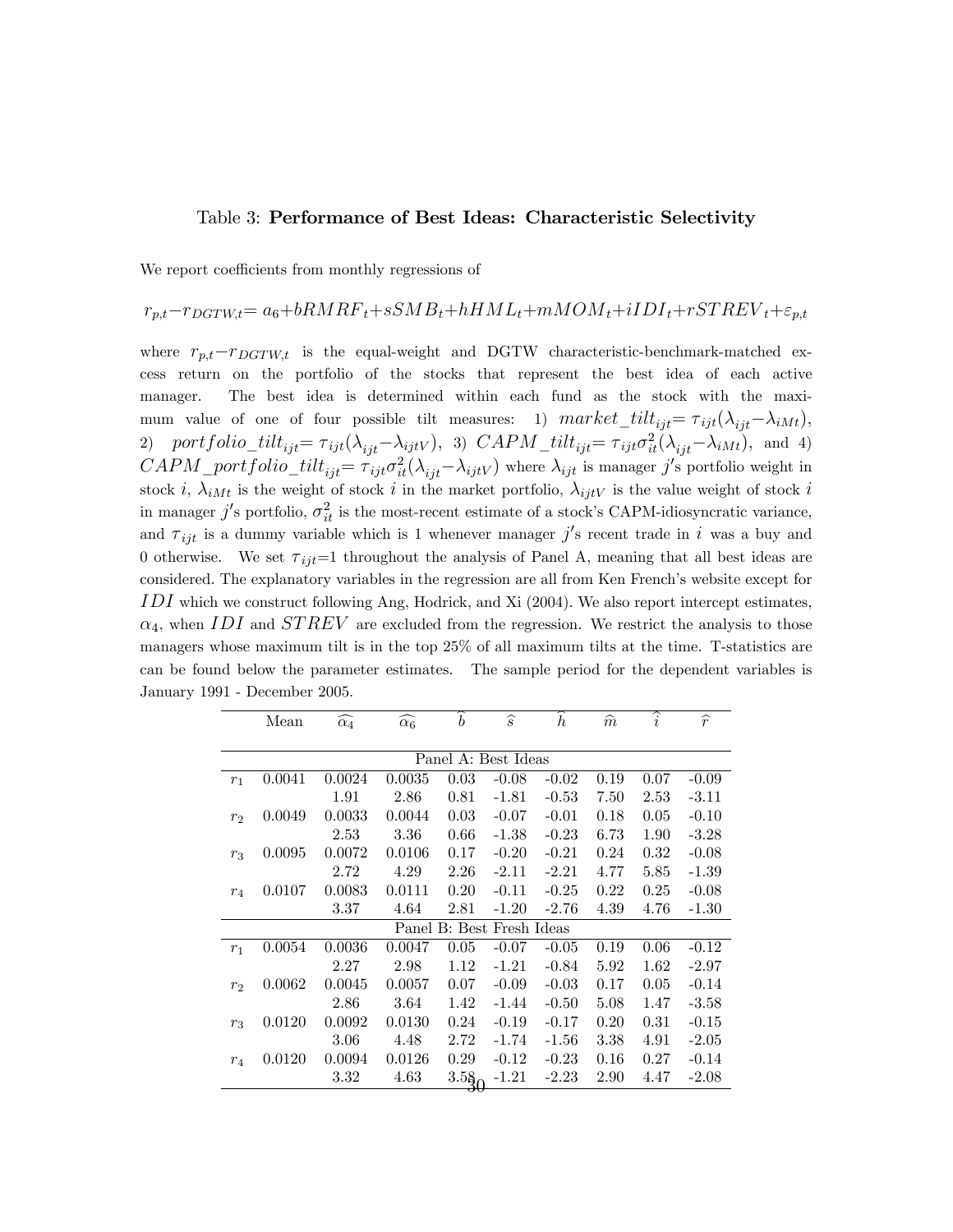#### Table 4: Performance of Best Ideas: Characteristic Timing / Average Style

We report coefficients from monthly regressions of

### $r_{DGTW,t} - r_{f,t} = a_6 + bRMRF_t + sSMB_t + hHML_t + mMOM_t + iIDI_t + rSTREV_t + \varepsilon_{p,t}$

where  $r_{DGTW,t} - r_{f,t}$  is the DGTW characteristic-benchmark-matched return for the equal-weight portfolio of the stocks that represent the best idea of each active manager. The best idea is determined within each fund as the stock with the maximum value of one of four possible tilt measures: 1)  $market\_tilt_{ijt} = \tau_{ijt}(\lambda_{ijt}-\lambda_{iMt}),$ 2) portfolio\_tilt<sub>ijt</sub>=  $\tau_{ijt}(\lambda_{ijt}-\lambda_{ijtV})$ , 3)  $CAPM\_tilt_{ijt} = \tau_{ijt}\sigma_{it}^2(\lambda_{ijt}-\lambda_{iMt})$ , and 4)  $CAPM\_portfolio\_tilt_{ijt} = \tau_{ijt}\sigma_{it}^2(\lambda_{ijt}-\lambda_{ijtV})$  where  $\lambda_{ijt}$  is manager j's portfolio weight in stock i,  $\lambda_{iMt}$  is the weight of stock i in the market portfolio,  $\lambda_{ijtV}$  is the value weight of stock i in manager  $j'$ s portfolio,  $\sigma_{it}^2$  is the most-recent estimate of a stock's CAPM-idiosyncratic variance, and  $\tau_{ijt}$  is a dummy variable which is 1 whenever manager j's recent trade in i was a buy and 0 otherwise. We set  $\tau_{ij}=1$  throughout the analysis of Panel A, meaning that all best ideas are considered. The explanatory variables in the regression are all from Ken French's website except for IDI which we construct following Ang, Hodrick, and Xi (2004). We also report intercept estimates,  $\alpha_4$ , when IDI and STREV are excluded from the regression. We restrict the analysis to those managers whose maximum tilt is in the top 25% of all maximum tilts at the time. T-statistics are can be found below the parameter estimates. The sample period for the dependent variables is January 1991 - December 2005.

|                | Mean                | $\widehat{\alpha_4}$ | $\widehat{\alpha_6}$ | $\boldsymbol{b}$          | $\widehat{s}$ | ≂<br>$\boldsymbol{h}$ | $\widehat{m}$ | $\widehat{i}$ | $\widehat{r}$ |  |  |  |  |
|----------------|---------------------|----------------------|----------------------|---------------------------|---------------|-----------------------|---------------|---------------|---------------|--|--|--|--|
|                |                     |                      |                      |                           |               |                       |               |               |               |  |  |  |  |
|                | Panel A: Best Ideas |                      |                      |                           |               |                       |               |               |               |  |  |  |  |
| $r_1$          | 0.0091              | 0.0011               | 0.0010               | 1.05                      | 0.10          | $-0.06$               | 0.07          | $-0.01$       | $-0.01$       |  |  |  |  |
|                |                     | 2.05                 | 1.85                 | 63.08                     | 5.00          | $-2.95$               | 6.01          | $-1.00$       | $-0.61$       |  |  |  |  |
| r <sub>2</sub> | 0.0097              | 0.0011               | 0.0010               | 1.05                      | 0.27          | 0.03                  | 0.04          | $-0.02$       | $-0.02$       |  |  |  |  |
|                |                     | 1.78                 | 1.66                 | 55.07                     | 11.54         | 1.36                  | 2.77          | $-1.15$       | $-1.26$       |  |  |  |  |
| $r_3$          | 0.0098              | 0.0006               | 0.0020               | 1.09                      | 0.39          | $-0.03$               | 0.02          | 0.12          | $-0.04$       |  |  |  |  |
|                |                     | 0.60                 | 2.06                 | 36.84                     | 10.62         | $-0.76$               | 1.13          | 5.67          | $-1.86$       |  |  |  |  |
| $r_4$          | 0.0100              | 0.0004               | 0.0016               | 1.08                      | 0.51          | $-0.01$               | 0.03          | 0.11          | $-0.04$       |  |  |  |  |
|                |                     | 0.41                 | 1.83                 | 40.39                     | 15.25         | $-0.27$               | 1.76          | 5.46          | $-1.90$       |  |  |  |  |
|                |                     |                      |                      | Panel B: Best Fresh Ideas |               |                       |               |               |               |  |  |  |  |
| $r_1$          | 0.0092              | 0.0013               | 0.0011               | 1.05                      | 0.11          | $-0.04$               | 0.04          | $-0.02$       | $-0.01$       |  |  |  |  |
|                |                     | 2.09                 | 1.80                 | 54.50                     | 4.70          | $-1.58$               | 3.25          | $-1.65$       | $-0.87$       |  |  |  |  |
| r <sub>2</sub> | 0.0099              | 0.0016               | 0.0016               | 1.04                      | 0.27          | 0.05                  | 0.00          | $-0.02$       | $-0.03$       |  |  |  |  |
|                |                     | 2.31                 | 2.20                 | 48.89                     | 10.07         | 1.73                  | $-0.13$       | $-1.49$       | $-1.91$       |  |  |  |  |
| $r_3$          | 0.0096              | 0.0004               | 0.0018               | 1.09                      | 0.41          | $-0.03$               | 0.02          | 0.12          | $-0.05$       |  |  |  |  |
|                |                     | 0.41                 | 1.81                 | 36.49                     | 11.02         | $-0.78$               | 0.88          | 5.40          | $-1.87$       |  |  |  |  |
| $r_4$          | 0.0100              | 0.0005               | 0.0017               | 1.09                      | 0.52          | $-0.02$               | 0.02          | 0.10          | $-0.04$       |  |  |  |  |
|                |                     | 0.51                 | 1.78                 | 38.90                     | 14.79         | $-0.46$               | 1.14          | 4.84          | $-1.80$       |  |  |  |  |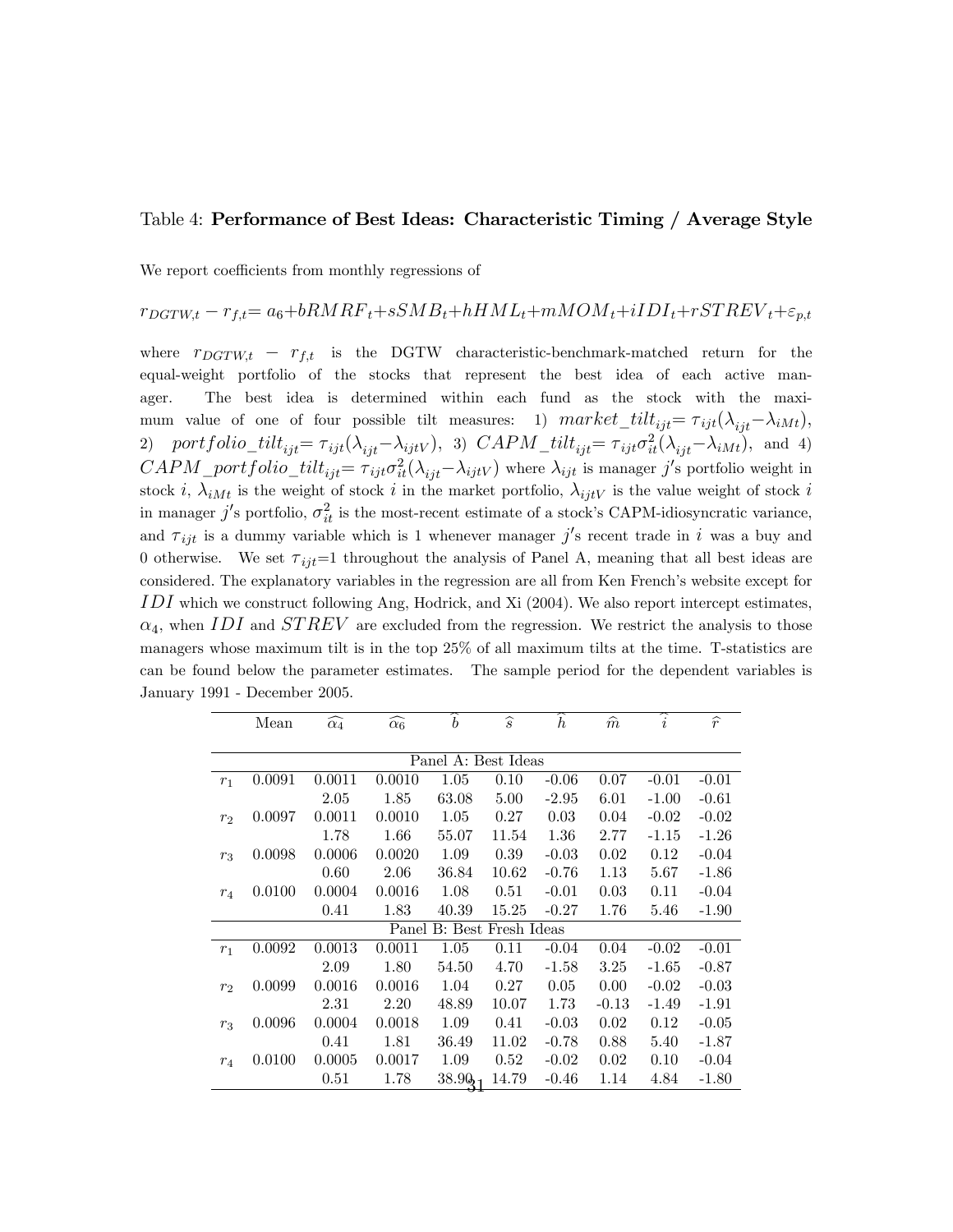Table 5: Performance of Best Ideas at Different Threshold Levels

We report coefficients from monthly regressions of

$$
r_{p,t} - r_{f,t} = a_6 + bRMRF_t + sSMB_t + hHML_t + mMOM_t + iIDI_t + rSTREV_t + \varepsilon_{p,t}
$$

where  $r_{p,t}$  is the equal-weight excess return on the portfolio of the stocks that represent the best idea of each active manager. The best idea is determined within each fund as the stock with the maximum value of one of four possible tilt measures: 1)  $market\_tilt_{ijt} = \tau_{ijt}(\lambda_{ijt}-\lambda_{iMt}),$ 2) portfolio\_tilt<sub>ijt</sub>=  $\tau_{ijt}(\lambda_{ijt}-\lambda_{ijtV})$ , 3)  $CAPM\_tilt_{ijt} = \tau_{ijt}\sigma_{it}^2(\lambda_{ijt}-\lambda_{iMt})$ , and 4)  $CAPM\_portfolio\_tilt_{ijt} = \tau_{ijt}\sigma_{it}^2(\lambda_{ijt}-\lambda_{ijtV})$  where  $\lambda_{ijt}$  is manager j's portfolio weight in stock i,  $\lambda_{iMt}$  is the weight of stock i in the market portfolio,  $\lambda_{ijtV}$  is the value weight of stock i in manager  $j'$ s portfolio,  $\sigma_{it}^2$  is the most-recent estimate of a stock's CAPM-idiosyncratic variance, and  $\tau_{ijt}$  is a dummy variable which is set to 1 throughout this table's analysis. The explanatory variables in the regression are all from Ken French's website except for  $IDI$  which we construct following Ang, Hodrick, and Xi (2004). We also report intercept estimates,  $\alpha_4$ , when IDI and STREV are excluded from the regression. T-statistics are can be found below the parameter estimates. The sample period for the dependent variables is January 1991 - December 2005.

|                | Mean   | $\widehat{\alpha_4}$ | $\widehat{\alpha_6}$ | $\hat{b}$                                | $\widehat{s}$ | $\overline{h}$    | $\widehat{m}$ | $\widehat{i}$ | $\widehat{r}$ |
|----------------|--------|----------------------|----------------------|------------------------------------------|---------------|-------------------|---------------|---------------|---------------|
|                |        |                      |                      |                                          |               |                   |               |               |               |
|                |        |                      |                      | Panel $\overline{A}$ : Top 100% of Tilts |               |                   |               |               |               |
| $r_1$          | 0.0110 | 0.0008               | 0.0012               | 1.08                                     | 0.14          | $\overline{0.01}$ | 0.22          | 0.01          | $-0.06$       |
|                |        | 0.93                 | 1.34                 | 41.47                                    | $4.20\,$      | 0.29              | 12.33         | 0.33          | $-2.67$       |
| r <sub>2</sub> | 0.0121 | 0.0011               | 0.0013               | 1.09                                     | 0.30          | $0.15\,$          | 0.17          | $-0.01$       | $-0.06$       |
|                |        | 1.14                 | 1.37                 | 37.54                                    | 8.19          | 4.22              | 8.71          | $-0.41$       | $-2.55$       |
| $r_3$          | 0.0133 | 0.0026               | 0.0061               | 1.22                                     | $0.14\,$      | $-0.14$           | 0.13          | $0.32\,$      | $-0.07$       |
|                |        | 1.34                 | 3.76                 | 24.93                                    | $2.25\,$      | $-2.22$           | $4.01\,$      | $9.04\,$      | $-1.82$       |
| $r_4$          | 0.0138 | 0.0025               | 0.0049               | $1.24\,$                                 | $0.32\,$      | $-0.06$           | $0.11\,$      | 0.23          | $-0.03$       |
|                |        | 1.56                 | 3.40                 | 28.76                                    | $5.91\,$      | $-1.18$           | 3.58          | 7.28          | $-0.94$       |
|                |        |                      |                      | Panel B: Top 50% of Tilts                |               |                   |               |               |               |
| $r_1$          | 0.0122 | 0.0023               | 0.0029               | 1.06                                     | 0.12          | $-0.01$           | 0.21          | $0.03\,$      | $-0.06$       |
|                |        | 2.29                 | 2.84                 | 34.71                                    | $3.12\,$      | $-0.34$           | 9.95          | $1.15\,$      | $-2.57$       |
| r <sub>2</sub> | 0.0134 | 0.0026               | 0.0033               | 1.06                                     | $0.24\,$      | 0.12              | $0.19\,$      | 0.03          | $-0.06$       |
|                |        | $2.46\,$             | $2.99\,$             | $32.08\,$                                | $5.77\,$      | 2.95              | 8.47          | $1.23\,$      | $-2.31$       |
| $r_3$          | 0.0149 | 0.0036               | 0.0084               | 1.21                                     | $0.14\,$      | $-0.26$           | 0.24          | 0.45          | $-0.07$       |
|                |        | 1.47                 | 4.23                 | 19.98                                    | 1.87          | $-3.48$           | 5.74          | 10.37         | $-1.45$       |
| $r_4$          | 0.0164 | 0.0046               | 0.0083               | 1.24                                     | $0.34\,$      | $-0.20$           | 0.20          | 0.36          | $-0.04$       |
|                |        | 2.17                 | 4.65                 | 22.91                                    | 4.96          | $-2.99$           | 5.29          | 9.21          | $-0.96$       |
|                |        |                      |                      | Panel C: Top 5% of Tilts                 |               |                   |               |               |               |
| $r_1$          | 0.0139 | 0.0039               | 0.0055               | 0.98                                     | $0.18\,$      | 0.00              | $0.24\,$      | $0.10\,$      | $-0.12$       |
|                |        | 1.80                 | 2.52                 | 14.94                                    | $2.21\,$      | $-0.05$           | $5.38\,$      | 2.04          | $-2.30$       |
| r <sub>2</sub> | 0.0155 | 0.0048               | 0.0066               | 1.02                                     | 0.30          | $-0.01$           | 0.23          | 0.09          | $-0.16$       |
|                |        | 2.39                 | $3.27\,$             | 16.70                                    | 3.89          | $-0.11$           | 5.40          | $2.13\,$      | $-3.20$       |
| $r_3$          | 0.0207 | 0.0094               | 0.0151               | 1.12                                     | $0.15\,$      | $-0.53$           | 0.41          | 0.54          | $-0.09$       |
|                |        | $2.33\,$             | 4.07                 | 10.022                                   | $1.10\,$      | $-3.78$           | $5.35\,$      | $6.61\,$      | $-1.02$       |
| $r_4$          | 0.0238 | 0.0118               | 0.0170               | $1.22\,$                                 | 0.31          | $-0.57$           | 0.40          | 0.47          | $-0.12$       |
|                |        | 3.20                 | 4.92                 | 11.61                                    | 2.37          | $-4.38$           | 5.53          | 6.14          | $-1.42$       |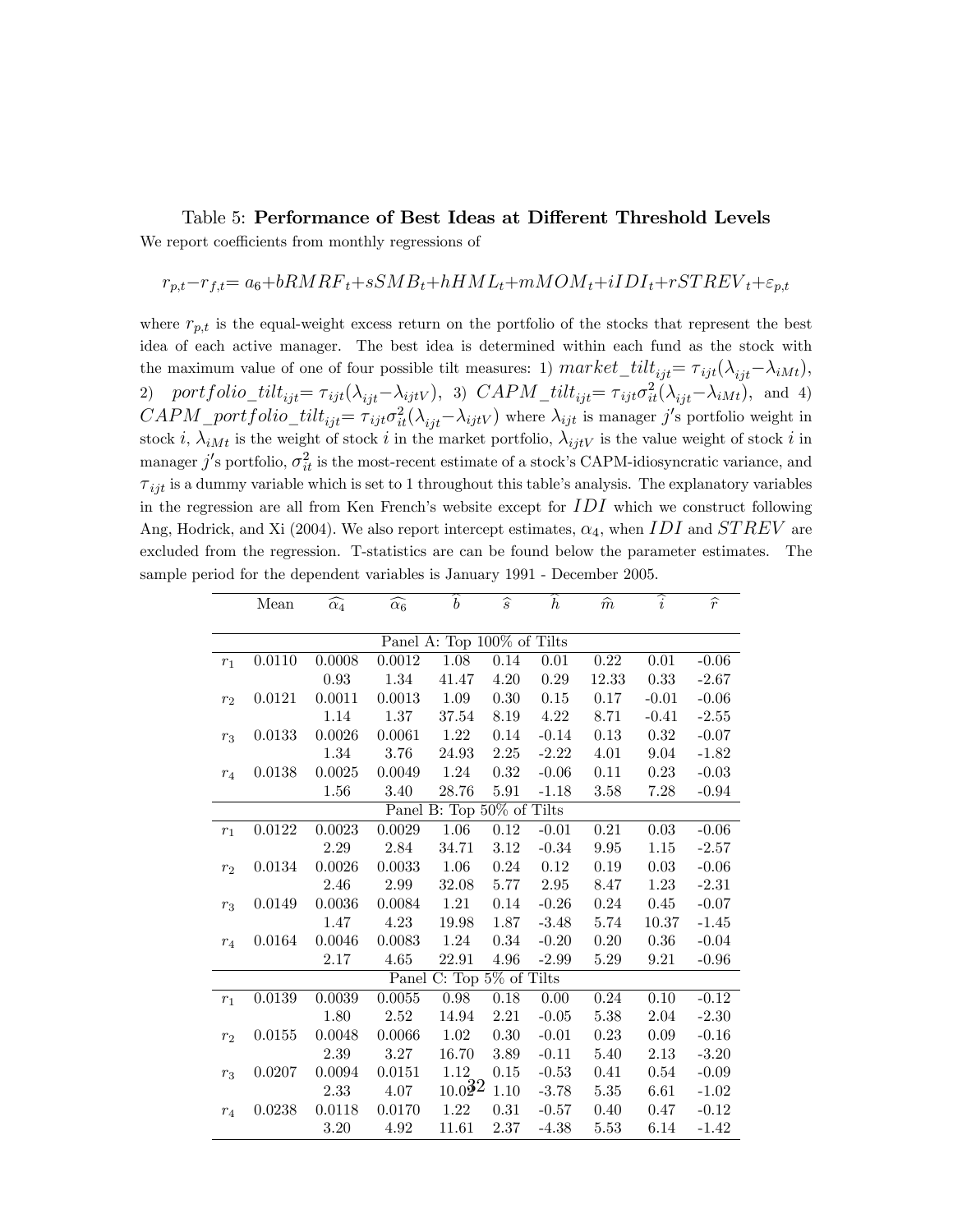Table 6: Performance of Best Fresh Ideas at Different Threshold Levels We report coefficients from monthly regressions of

$$
r_{p,t} - r_{f,t} = a_6 + bRMRF_t + sSMB_t + hHML_t + mMOM_t + iIDI_t + rSTREV_t + \varepsilon_{p,t}
$$

where  $r_{p,t}$  is the equal-weight excess return on the portfolio of the stocks that represent the best idea of each active manager. The best idea is determined within each fund as the stock with the maximum value of one of four possible tilt measures: 1)  $market\_tilt_{ijt} = \tau_{ijt}(\lambda_{ijt}-\lambda_{iMt}),$ 2) portfolio\_tilt<sub>ijt</sub>=  $\tau_{ijt}(\lambda_{ijt}-\lambda_{ijtV})$ , 3)  $CAPM\_tilt_{ijt} = \tau_{ijt}\sigma_{it}^2(\lambda_{ijt}-\lambda_{iMt})$ , and 4)  $CAPM\_portfolio\_tilt_{ijt} = \tau_{ijt}\sigma_{it}^2(\lambda_{ijt}-\lambda_{ijtV})$  where  $\lambda_{ijt}$  is manager j's portfolio weight in stock i,  $\lambda_{iMt}$  is the weight of stock i in the market portfolio,  $\lambda_{ijtV}$  is the value weight of stock i in manager  $j'$ s portfolio,  $\sigma_{it}^2$  is the most-recent estimate of a stock's CAPM-idiosyncratic variance, and  $\tau_{ijt}$  is a dummy variable which is 1 whenever manager j's recent trade in i was a buy and 0 otherwise. The explanatory variables in the regression are all from Ken French's website except for  $IDI$  which we construct following Ang, Hodrick, and Xi (2004). We also report intercept estimates,  $\alpha_4$ , when IDI and STREV are excluded from the regression. T-statistics are can be found below the parameter estimates. The sample period for the dependent variables is January 1991 - December 2005.

|                | Mean   | $\widehat{\alpha_4}$ | $\widehat{\alpha_6}$ | $\widehat{b}$              | $\widehat{s}$     | $\widehat{h}$ | $\widehat{m}$ | $\widehat{i}$ | $\widehat{r}$ |
|----------------|--------|----------------------|----------------------|----------------------------|-------------------|---------------|---------------|---------------|---------------|
|                |        |                      |                      |                            |                   |               |               |               |               |
|                |        |                      |                      | Panel A: Top 100% of Tilts |                   |               |               |               |               |
| $r_1$          | 0.0115 | 0.0016               | 0.0020               | $\overline{1.09}$          | 0.15              | 0.01          | 0.17          | 0.00          | $-0.08$       |
|                |        | 1.61                 | 1.97                 | 35.71                      | 4.04              | 0.17          | 8.31          | $-0.21$       | $-3.15$       |
| r <sub>2</sub> | 0.0128 | 0.0021               | 0.0024               | $1.10\,$                   | $0.31\,$          | 0.12          | $0.14\,$      | $-0.01$       | $-0.08$       |
|                |        | 1.97                 | 2.24                 | 34.21                      | 7.71              | 3.02          | 6.27          | $-0.59$       | $-3.20$       |
| $r_3$          | 0.0144 | 0.0042               | 0.0081               | 1.24                       | $0.13\,$          | $-0.22$       | 0.11          | 0.34          | $-0.10$       |
|                |        | 2.05                 | 4.70                 | 23.86                      | 1.98              | $-3.39$       | 2.96          | 9.11          | $-2.45$       |
| $r_4$          | 0.0145 | 0.0037               | 0.0065               | 1.26                       | $0.31\,$          | $-0.15$       | 0.08          | 0.25          | $-0.05$       |
|                |        | 2.16                 | 4.19                 | 26.97                      | 5.30              | $-2.56$       | 2.35          | 7.49          | $-1.37$       |
|                |        |                      |                      | Panel B: Top 50% of Tilts  |                   |               |               |               |               |
| $r_1$          | 0.0127 | 0.0030               | 0.0035               | 1.08                       | $\overline{0.15}$ | $-0.01$       | 0.16          | 0.00          | $-0.09$       |
|                |        | 2.60                 | 3.01                 | 30.91                      | $3.38\,$          | $-0.32$       | 6.76          | $0.09\,$      | $-3.18$       |
| r <sub>2</sub> | 0.0142 | 0.0038               | $0.0045\,$           | 1.08                       | $0.25\,$          | 0.08          | $0.15\,$      | 0.02          | $-0.09$       |
|                |        | 3.21                 | 3.74                 | 29.70                      | $5.44\,$          | 1.88          | 6.16          | 0.67          | $-3.16$       |
| $r_3$          | 0.0158 | 0.0050               | 0.0102               | 1.24                       | $0.12\,$          | $-0.35$       | 0.20          | 0.48          | $-0.11$       |
|                |        | 1.88                 | 4.67                 | 18.66                      | 1.44              | $-4.28$       | 4.41          | 9.91          | $-1.97$       |
| $r_4$          | 0.0172 | 0.0056               | 0.0098               | 1.27                       | $0.31\,$          | $-0.27$       | $0.16\,$      | 0.39          | $-0.06$       |
|                |        | 2.45                 | 4.95                 | 21.35                      | 4.22              | $-3.63$       | 3.93          | 8.99          | $-1.23$       |
|                |        |                      |                      | Panel C: Top 5% of Tilts   |                   |               |               |               |               |
| $r_1$          | 0.0164 | 0.0060               | 0.0081               | $\overline{1.01}$          | 0.27              | $-0.06$       | 0.23          | 0.09          | $-0.23$       |
|                |        | 2.44                 | 3.31                 | 13.67                      | 2.90              | $-0.67$       | 4.61          | 1.61          | $-3.84$       |
| r <sub>2</sub> | 0.0168 | 0.0062               | 0.0079               | 1.04                       | $0.32\,$          | 0.02          | 0.18          | 0.09          | $-0.16$       |
|                |        | 2.51                 | 3.17                 | $13.80^{33}$ 3.44          |                   | 0.23          | 3.41          | 1.61          | $-2.60$       |
| $r_3$          | 0.0254 | 0.0139               | 0.0203               | $1.21\,$                   | $0.10\,$          | $-0.58$       | 0.39          | 0.59          | $-0.11$       |
|                |        | 3.02                 | 4.70                 | 9.29                       | 0.64              | $-3.57$       | 4.35          | 6.24          | $-1.01$       |
| $r_4$          | 0.0256 | 0.0132               | 0.0188               | 1.32                       | $0.26\,$          | $-0.56$       | 0.36          | $0.51\,$      | $-0.13$       |
|                |        | 3.04                 | 4.58                 | 10.58                      | 1.71              | $-3.61$       | 4.27          | 5.67          | $-1.26$       |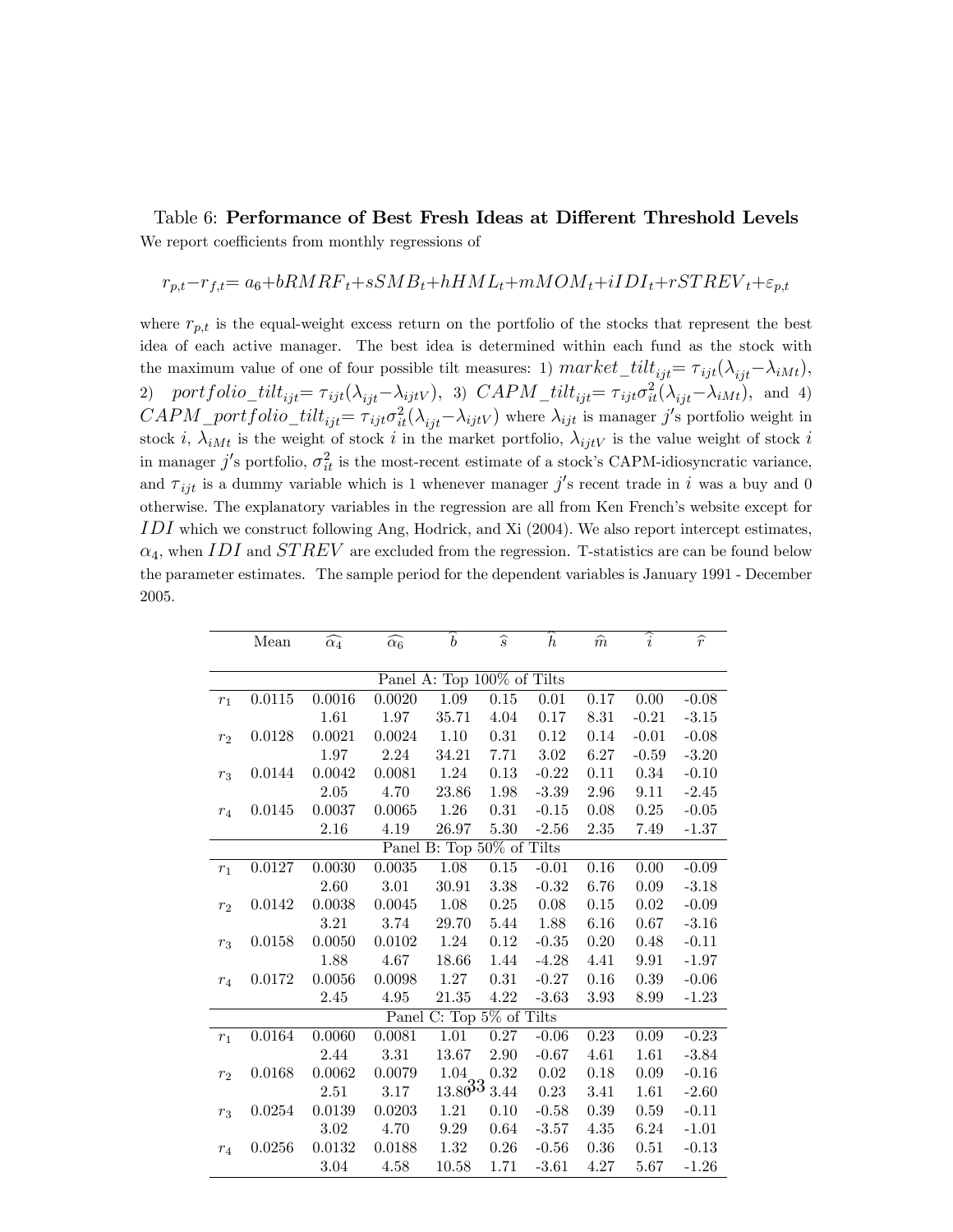#### Table 7: Performance of Best-Minus-Rest Portfolios

We report coefficients from monthly regressions of

# $spread_{p,t} = a_6 + bRMRF_t + sSMB_t + hHML_t + mMOM_t + iIDI_t + rSTREV_t + \varepsilon_{p,t}$

where  $spread_{p,t}$  is the return on an equal-weight long-short portfolio, long a dollar in each manager's best idea and short a dollar in each manager's investment-weight portfolio of the rest of their ideas. The best idea is determined within each fund as the stock with the maximum value of one of four possible tilt measures: 1)  $market\_tilt_{ijt} = \tau_{ijt}(\lambda_{ijt}-\lambda_{iMt}),$ 2) portfolio\_tilt<sub>ijt</sub>=  $\tau_{ijt}(\lambda_{ijt}-\lambda_{ijtV})$ , 3)  $CAPM\_tilt_{ijt} = \tau_{ijt}\sigma_{it}^2(\lambda_{ijt}-\lambda_{iMt})$ , and 4)  $CAPM\_portfolio\_tilt_{ijt} = \tau_{ijt}\sigma_{it}^2(\lambda_{ijt}-\lambda_{ijtV})$  where  $\lambda_{ijt}$  is manager j's portfolio weight in stock i,  $\lambda_{iMt}$  is the weight of stock i in the market portfolio,  $\lambda_{ijtV}$  is the value weight of stock i in manager  $j'$ s portfolio,  $\sigma_{it}^2$  is the most-recent estimate of a stock's CAPM-idiosyncratic variance, and  $\tau_{ijt}$  is a dummy variable which is 1 whenever manager j's recent trade in i was a buy and 0 otherwise. We set  $\tau_{ijt}=1$  throughout the analysis of Panel A. The explanatory variables in the regression are all from Ken French's website except for  $IDI$  which we construct following Ang, Hodrick, and Xi (2004). We also report intercept estimates,  $\alpha_4$ , when IDI and STREV are excluded from the regression. We restrict the analysis to those managers whose maximum tilt is in the top 25% of all maximum tilts at the time. T-statistics are can be found below the parameter estimates. The sample period for the dependent variables is January 1991 - December 2005.

|                     | Mean   | $\widehat{\alpha_4}$ | $\widehat{\alpha_6}$ | $\boldsymbol{b}$ | $\widehat{s}$             | $\boldsymbol{h}$ | $\widehat{m}$ | i    | $\widehat{r}$ |
|---------------------|--------|----------------------|----------------------|------------------|---------------------------|------------------|---------------|------|---------------|
|                     |        |                      |                      |                  |                           |                  |               |      |               |
|                     |        |                      |                      |                  | Panel A: Best Ideas       |                  |               |      |               |
| spread <sub>1</sub> | 0.0046 | 0.0015               | 0.0027               | 0.03             | 0.10                      | 0.01             | 0.26          | 0.06 | $-0.10$       |
|                     |        | 1.32                 | 2.39                 | 0.84             | 2.47                      | 0.30             | 11.22         | 2.62 | $-3.70$       |
| spread <sub>2</sub> | 0.0069 | 0.0029               | 0.0039               | 0.03             | 0.31                      | 0.18             | 0.20          | 0.05 | $-0.09$       |
|                     |        | 2.42                 | 3.26                 | 0.87             | 6.86                      | 4.08             | 8.30          | 2.07 | $-3.00$       |
| spread <sub>3</sub> | 0.0085 | 0.0053               | 0.0103               | 0.11             | $-0.01$                   | $-0.20$          | 0.24          | 0.48 | $-0.07$       |
|                     |        | 1.93                 | 4.51                 | 1.52             | $-0.13$                   | $-2.28$          | 5.08          | 9.57 | $-1.21$       |
| spread <sub>4</sub> | 0.0107 | 0.0063               | 0.0103               | 0.16             | 0.29                      | $-0.12$          | 0.21          | 0.38 | $-0.07$       |
|                     |        | 2.62                 | 4.89                 | 2.44             | 3.58                      | $-1.56$          | 4.80          | 8.10 | $-1.35$       |
|                     |        |                      |                      |                  | Panel B: Best Fresh Ideas |                  |               |      |               |
| spread <sub>1</sub> | 0.0057 | 0.0026               | 0.0036               | 0.04             | 0.15                      | 0.02             | 0.22          | 0.05 | $-0.09$       |
|                     |        | 1.89                 | 2.55                 | 0.99             | 2.80                      | 0.46             | 7.67          | 1.53 | $-2.71$       |
| spread              | 0.0080 | 0.0041               | 0.0050               | 0.05             | 0.34                      | 0.18             | 0.17          | 0.04 | $-0.10$       |
|                     |        | 2.95                 | 3.56                 | 1.10             | 6.46                      | 3.32             | 5.76          | 1.27 | $-2.77$       |
| spread <sub>3</sub> | 0.0092 | 0.0064               | 0.0118               | 0.13             | $-0.05$                   | $-0.21$          | 0.18          | 0.51 | $-0.08$       |
|                     |        | 2.03                 | 4.36                 | 1.60             | $-0.50$                   | $-2.08$          | 3.17          | 8.63 | $-1.27$       |
| spread <sub>4</sub> | 0.0113 | 0.0072               | 0.0117               | 0.20             | 0.25                      | $-0.13$          | 0.14          | 0.42 | $-0.08$       |
|                     |        | 2.53                 | 4.58                 | 2.53             | 2.54                      | $-1.32$          | 2.68          | 7.48 | $-1.28$       |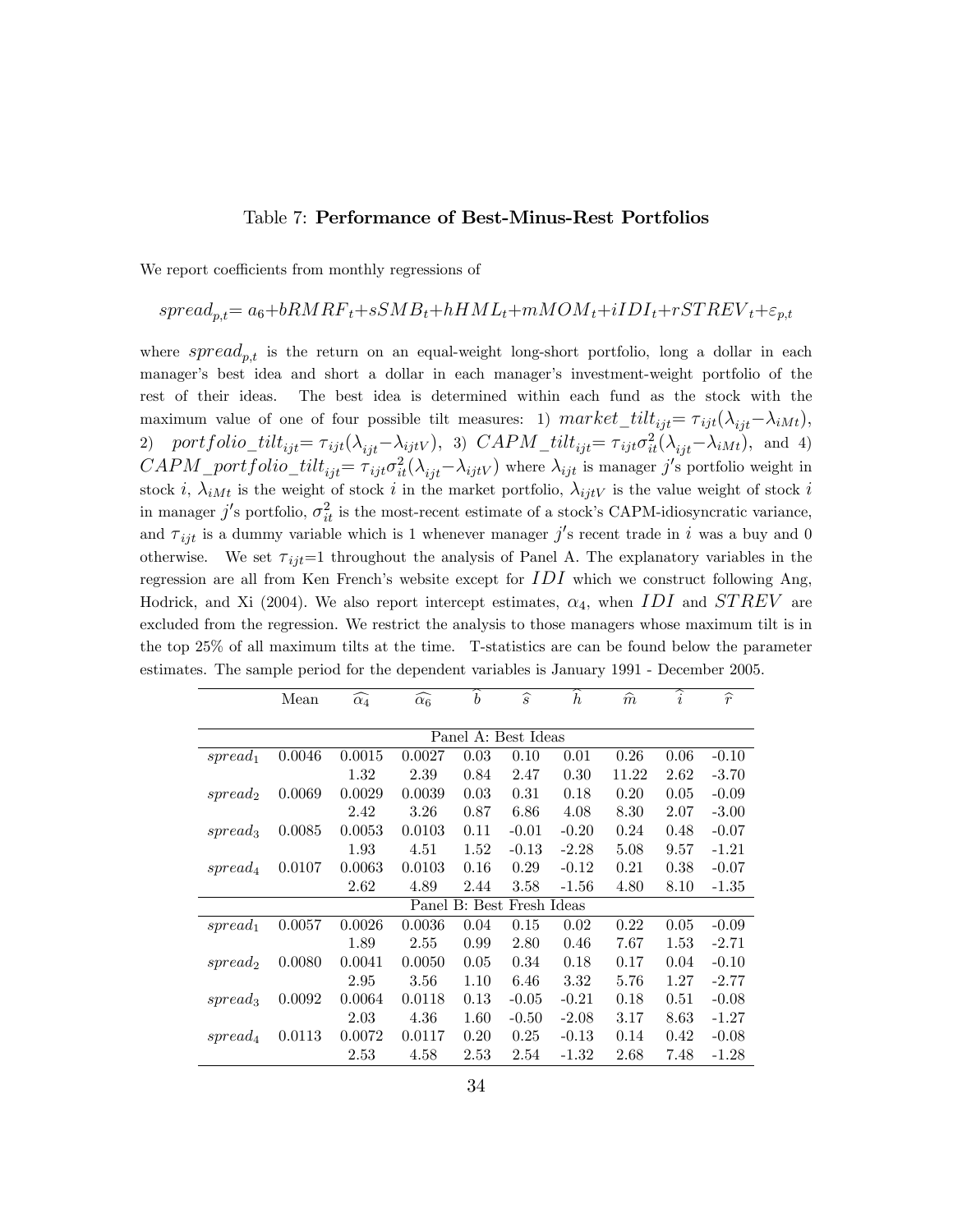#### Table 8: Performance of Best-Minus-Rest Portfolios: Top Three / Top Five

We report coefficients from monthly regressions of

### $r_{p,t}-r_{f,t}= a_6+bRMRF_t+sSMB_t+hHML_t+mMOM_t+iIDI_t+rSTREV_t+\varepsilon_{p,t}$

where  $spread_{p,t}$  is the return on an equal-weight long-short portfolio, long a dollar in each manager's best ideas and short a dollar in each manager's investmentweight portfolio of the rest of their ideas. The best ideas are determined within each fund as the top three (Panel A) or top five (Panel B) stocks with the maximum value of one of four possible tilt measures: 1)  $market\_tilt_{ijt} = \tau_{ijt}(\lambda_{ijt}-\lambda_{iMt}),$ 2) portfolio\_tilt<sub>ijt</sub>=  $\tau_{ijt}(\lambda_{ijt}-\lambda_{ijtV})$ , 3)  $CAPM\_tilt_{ijt} = \tau_{ijt}\sigma_{it}^2(\lambda_{ijt}-\lambda_{iMt})$ , and 4)  $CAPM\_portfolio\_tilt_{ijt} = \tau_{ijt}\sigma_{it}^2(\lambda_{ijt}-\lambda_{ijtV})$  where  $\lambda_{ijt}$  is manager j's portfolio weight in stock i,  $\lambda_{iMt}$  is the weight of stock i in the market portfolio,  $\lambda_{ijtV}$  is the value weight of stock i in manager  $j'$ s portfolio,  $\sigma_{it}^2$  is the most-recent estimate of a stock's CAPM-idiosyncratic variance, and  $\tau_{iit}$  is a dummy variable which is set to 1 throughout the analysis. The explanatory variables in the regression are all from Ken French's website except for  $IDI$  which we construct following Ang, Hodrick, and Xi (2004). We also report intercept estimates,  $\alpha_4$ , when IDI and STREV are excluded from the regression. We restrict the analysis to those managers whose maximum tilt is in the top 25% of all maximum tilts at the time. T-statistics are can be found below the parameter estimates. The sample period for the dependent variables is January 1991 - December 2005.

|                     | Mean   | $\widehat{\alpha_4}$ | $\widehat{\alpha_6}$ | ⌒<br>$\boldsymbol{b}$ | $\widehat{s}$             | $\widehat{\phantom{1}}$<br>$\boldsymbol{h}$ | $\widehat{m}$ | $\widehat{i}$ | $\widehat{r}$ |
|---------------------|--------|----------------------|----------------------|-----------------------|---------------------------|---------------------------------------------|---------------|---------------|---------------|
|                     |        |                      |                      |                       |                           |                                             |               |               |               |
|                     |        |                      |                      |                       | Panel A: Best Three Ideas |                                             |               |               |               |
| spread <sub>1</sub> | 0.0037 | 0.0008               | 0.0016               | 0.02                  | 0.15                      | 0.07                                        | 0.21          | 0.04          | $-0.08$       |
|                     |        | 0.99                 | 1.98                 | 0.73                  | 4.92                      | 2.40                                        | 12.34         | 2.09          | $-3.97$       |
| spread <sub>2</sub> | 0.0058 | 0.0017               | 0.0023               | 0.05                  | 0.36                      | 0.24                                        | 0.15          | 0.02          | $-0.06$       |
|                     |        | 1.73                 | 2.26                 | 1.54                  | 9.47                      | 6.20                                        | 7.05          | 1.04          | $-2.55$       |
| spread <sub>3</sub> | 0.0067 | 0.0036               | 0.0074               | 0.09                  | 0.12                      | $-0.10$                                     | 0.17          | 0.39          | $-0.01$       |
|                     |        | 1.74                 | 4.47                 | 1.75                  | 1.91                      | $-1.55$                                     | 5.08          | 10.71         | $-0.20$       |
| $spread_4$          | 0.0093 | 0.0054               | 0.0083               | 0.12                  | 0.36                      | $-0.02$                                     | 0.12          | 0.30          | 0.01          |
|                     |        | 2.97                 | 5.18                 | 2.40                  | 5.97                      | $-0.31$                                     | 3.75          | 8.44          | 0.18          |
|                     |        |                      |                      |                       | Panel B: Best Five Ideas  |                                             |               |               |               |
| spread <sub>1</sub> | 0.0033 | 0.0005               | 0.0010               | 0.03                  | 0.16                      | 0.11                                        | 0.17          | 0.02          | $-0.06$       |
|                     |        | 0.75                 | 1.51                 | 1.23                  | 6.27                      | 4.29                                        | 11.78         | 1.42          | $-3.41$       |
| spread <sub>2</sub> | 0.0050 | 0.0012               | 0.0016               | 0.05                  | 0.38                      | 0.28                                        | 0.11          | 0.02          | $-0.05$       |
|                     |        | 1.28                 | 1.70                 | 1.61                  | 10.38                     | 7.65                                        | 5.39          | 0.77          | $-2.14$       |
| spread <sub>3</sub> | 0.0055 | 0.0023               | 0.0057               | 0.10                  | 0.15                      | $-0.07$                                     | 0.15          | 0.35          | $-0.01$       |
|                     |        | 1.35                 | 4.29                 | 2.35                  | 3.07                      | $-1.38$                                     | 5.48          | 11.78         | $-0.16$       |
| $spread_4$          | 0.0079 | 0.0044               | 0.0069               | 0.11                  | 0.39                      | 0.01                                        | 0.08          | 0.25          | 0.00          |
|                     |        | 2.85                 | 5.13                 | $\frac{2.60}{35}$     | 7.63                      | 0.23                                        | 3.01          | 8.64          | 0.00          |
|                     |        |                      |                      |                       |                           |                                             |               |               |               |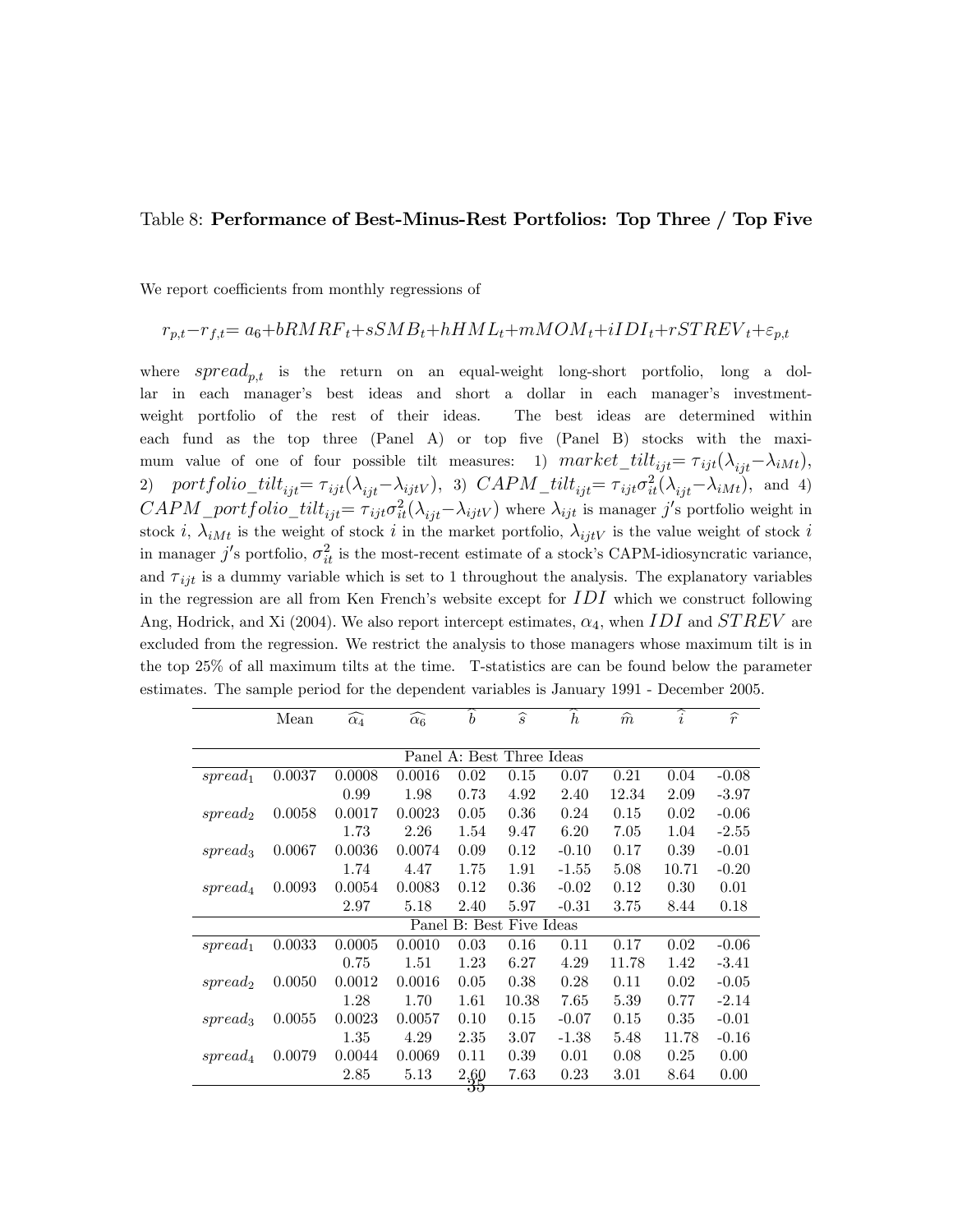#### Table 9: Performance of Best Ideas by Liquidity

We estimate coefficients from monthly regressions of

## $r_{n.t} - r_{f.t} = a_6 + bRMRF_t + sSMB_t + hHML_t + mMOM_t + iIDI_t + rSTREV_t + \varepsilon_{p,t}$

where  $r_{p,t}$  is the equal-weight excess return on the portfolio of the stocks that represent the best idea of each active manager. The best idea is determined within each fund as the stock with the maximum value of one of four possible tilt measures: 1)  $market\_tilt_{ijt} = \tau_{ijt}(\lambda_{ijt}-\lambda_{iMt}),$ 2) portfolio\_tilt<sub>ijt</sub>=  $\tau_{ijt}(\lambda_{ijt}-\lambda_{ijtV})$ , 3)  $CAPM\_tilt_{ijt} = \tau_{ijt}\sigma_{it}^2(\lambda_{ijt}-\lambda_{iMt})$ , and 4)  $CAPM\_portfolio\_tilt_{ijt} = \tau_{ijt}\sigma_{it}^2(\lambda_{ijt}-\lambda_{ijtV})$  where  $\lambda_{ijt}$  is manager j's portfolio weight in stock i,  $\lambda_{iMt}$  is the weight of stock i in the market portfolio,  $\lambda_{ijtV}$  is the value weight of stock i in manager  $j'$ s portfolio,  $\sigma_{it}^2$  is the most-recent estimate of a stock's CAPM-idiosyncratic variance, and  $\tau_{ijt}$  is a dummy variable which is 1 whenever manager j's recent trade in i was a buy and 0 otherwise. We set  $\tau_{ijt}=1$  throughout this table. The explanatory variables in the regression are all from Ken French's website except for  $IDI$  which we construct following Ang, Hodrick, and Xi (2004). We also report intercept estimates,  $\alpha_4$ , when IDI and STREV are excluded from the regression. We report decompositions of these coefficients based on whether the best idea stock is above,  $r_{p,high,t}$ , or below,  $r_{p,low,t}$ , the portfolio's median bid-ask spread. T-statistics are below the parameter estimates. Sample period for the dependent variables is January 1991 - December 2005.

|              | Mean   | $\widehat{\alpha_4}$ | $\widehat{\alpha_6}$               | $\widetilde{b}$ | $\widehat{s}$ | $\boldsymbol{h}$ | $\widehat{m}$ | $\overline{\hat{i}}$ | $\widehat{r}$ |
|--------------|--------|----------------------|------------------------------------|-----------------|---------------|------------------|---------------|----------------------|---------------|
|              |        |                      | Low and High Bid-Ask Spread Splits |                 |               |                  |               |                      |               |
| $r_{1,low}$  | 0.0139 | 0.0019               | 0.0041                             | 1.18            | 0.15          | $-0.15$          | 0.36          | 0.16                 | $-0.11$       |
|              |        | 1.16                 | 2.64                               | 25.22           | 2.60          | $-2.61$          | 11.18         | 4.84                 | $-2.89$       |
| $r_{1.high}$ | 0.0081 | $-0.0004$            | $-0.0018$                          | 0.97            | 0.13          | 0.17             | 0.08          | $-0.15$              | 0.00          |
|              |        | $-0.36$              | $-1.86$                            | 33.35           | 3.55          | 4.79             | 4.02          | $-6.90$              | $-0.09$       |
| $r_{2,low}$  | 0.0143 | 0.0015               | 0.0034                             | 1.22            | 0.34          | $-0.06$          | 0.31          | 0.13                 | $-0.12$       |
|              |        | 0.94                 | 2.17                               | 25.55           | 5.62          | $-0.99$          | 9.33          | 3.69                 | $-3.15$       |
| $r_{2.high}$ | 0.0094 | 0.0001               | $-0.0013$                          | 0.97            | 0.25          | 0.33             | 0.04          | $-0.15$              | 0.00          |
|              |        | 0.15                 | $-1.41$                            | 35.32           | 7.38          | 9.60             | 2.31          | $-7.40$              | $-0.13$       |
| $r_{3,low}$  | 0.0146 | 0.0037               | 0.0092                             | 1.29            | 0.11          | $-0.42$          | 0.19          | 0.54                 | $-0.04$       |
|              |        | 1.22                 | 3.69                               | 17.17           | 1.23          | $-4.55$          | 3.77          | 9.97                 | $-0.61$       |
| $r_{3,high}$ | 0.0118 | 0.0013               | 0.0030                             | 1.15            | 0.14          | 0.14             | 0.09          | 0.10                 | $-0.12$       |
|              |        | 0.86                 | 1.95                               | 24.85           | 2.47          | 2.41             | 2.82          | 3.13                 | $-3.12$       |
| $r_{4,low}$  | 0.0157 | 0.0042               | 0.0089                             | 1.33            | 0.31          | $-0.42$          | 0.17          | 0.46                 | $-0.04$       |
|              |        | 1.65                 | 4.13                               | 20.27           | 3.85          | $-5.12$          | 3.72          | 9.63                 | $-0.78$       |
| $r_{4.high}$ | 0.0117 | 0.0007               | 0.0009                             | 1.15            | 0.30          | 0.28             | 0.05          | 0.00                 | $-0.03$       |
|              |        | 0.58                 | 0.71                               | 30.36           | 6.44          | 5.90             | 1.94          | 0.14                 | $-0.92$       |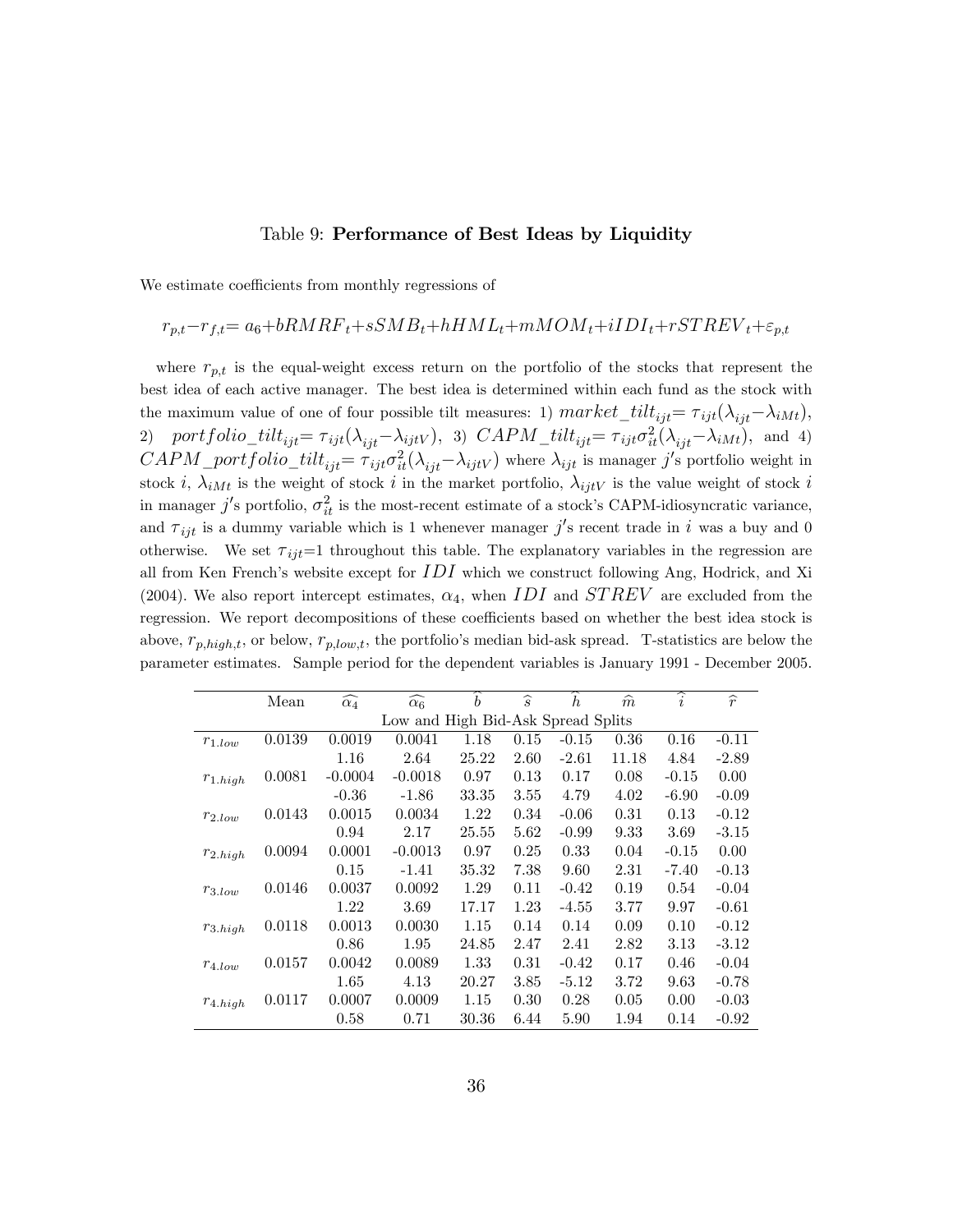#### Table 10: Performance of Best Ideas by Popularity

We estimate coefficients from monthly regressions of

# $r_{p,t}-r_{f,t}= a_6+bRMRF_t+sSMB_t+hHML_t+mMOM_t+iIDI_t+rSTREV_t+\varepsilon_{p,t}$

where  $r_{p,t}$  is the equal-weight excess return on the portfolio of the stocks that represent the best idea of each active manager. The best idea is determined within each fund as the stock with the maximum value of one of four possible tilt measures: 1)  $market\_tilt_{ijt} = \tau_{ijt}(\lambda_{ijt}-\lambda_{iMt}),$ 2) portfolio\_tilt<sub>ijt</sub>=  $\tau_{ijt}(\lambda_{ijt}-\lambda_{ijtV})$ , 3)  $CAPM\_tilt_{ijt} = \tau_{ijt}\sigma_{it}^2(\lambda_{ijt}-\lambda_{iMt})$ , and 4)  $CAPM\_portfolio\_tilt_{ijt} = \tau_{ijt}\sigma_{it}^2(\lambda_{ijt}-\lambda_{ijtV})$  where  $\lambda_{ijt}$  is manager j's portfolio weight in stock i,  $\lambda_{iMt}$  is the weight of stock i in the market portfolio,  $\lambda_{ijtV}$  is the value weight of stock i in manager  $j'$ s portfolio,  $\sigma_{it}^2$  is the most-recent estimate of a stock's CAPM-idiosyncratic variance, and  $\tau_{ijt}$  is a dummy variable which is 1 whenever manager j's recent trade in i was a buy and 0 otherwise. We set  $\tau_{ijt}=1$  throughout this table. The explanatory variables in the regression are all from Ken French's website except for  $IDI$  which we construct following Ang, Hodrick, and Xi (2004). We also report intercept estimates,  $\alpha_4$ , when IDI and STREV are excluded from the regression. We report decompositions of these estimates based on whether the best idea stock is above,  $r_{p,high,t}$ , or below,  $r_{p,low,t}$ , the portfolio's median popularity. Popularity is defined as follows: Within each portfolio we rank each stock by the tilt measure in question and assign a percentage rank to it. To arrive at the tilt-stock-specific popularity measure we cumulate this statistic over the cross-section of managers. T-statistics are below the parameter estimates. Sample period for the dependent variables is January 1991 - December 2005.

|              | Mean   | $\widehat{\alpha_4}$ | $\widehat{\alpha_6}$ | $\boldsymbol{b}$               | $\widehat{s}$ | h       | $\widehat{m}$ | $\widehat{i}$ | $\widehat{r}$ |
|--------------|--------|----------------------|----------------------|--------------------------------|---------------|---------|---------------|---------------|---------------|
|              |        |                      |                      | Low and High Popularity Splits |               |         |               |               |               |
| $r_{1,low}$  | 0.0145 | 0.0017               | 0.0027               | 1.08                           | 0.37          | 0.21    | 0.30          | 0.05          | $-0.08$       |
|              |        | 1.32                 | 2.00                 | 26.73                          | 7.36          | 4.12    | 10.84         | 1.70          | $-2.50$       |
| $r_{1.high}$ | 0.0077 | $-0.0001$            | $-0.0002$            | 1.08                           | $-0.08$       | $-0.19$ | 0.14          | $-0.03$       | $-0.03$       |
|              |        | $-0.10$              | $-0.21$              | 32.09                          | $-2.02$       | $-4.43$ | 6.11          | $-1.27$       | $-1.20$       |
| $r_{2,low}$  | 0.0139 | 0.0022               | 0.0023               | 1.06                           | 0.50          | 0.25    | 0.15          | $-0.01$       | $-0.06$       |
|              |        | 2.06                 | 2.19                 | 32.68                          | 12.37         | 6.21    | 6.75          | $-0.60$       | $-2.33$       |
| $r_{2,high}$ | 0.0099 | $-0.0004$            | $-0.0001$            | 1.13                           | 0.09          | 0.02    | 0.20          | 0.00          | $-0.06$       |
|              |        | $-0.35$              | $-0.08$              | 32.45                          | 2.06          | 0.46    | 8.34          | $-0.16$       | $-2.25$       |
| $r_{3,low}$  | 0.0164 | 0.0038               | 0.0080               | 1.21                           | 0.42          | $-0.16$ | 0.24          | 0.39          | $-0.06$       |
|              |        | 1.70                 | 4.19                 | 21.04                          | 5.82          | $-2.28$ | 6.19          | 9.41          | $-1.24$       |
| $r_{3,high}$ | 0.0106 | 0.0016               | 0.0045               | 1.24                           | $-0.15$       | $-0.11$ | 0.04          | 0.25          | $-0.09$       |
|              |        | 0.72                 | 2.21                 | 20.03                          | $-1.91$       | $-1.42$ | 0.94          | 5.69          | -1.72         |
| $r_{4,low}$  | 0.0172 | 0.0049               | 0.0068               | 1.21                           | 0.63          | $-0.02$ | 0.12          | 0.21          | 0.02          |
|              |        | 3.13                 | 4.73                 | 27.92                          | 11.53         | $-0.36$ | 4.06          | 6.69          | 0.64          |
| $r_{4,high}$ | 0.0108 | 0.0006               | 0.0036               | 1.26                           | 0.00          | $-0.11$ | 0.10          | 0.25          | $-0.09$       |
|              |        | 0.31                 | 1.88                 | 22.15                          | 0.00          | $-1.60$ | 2.50          | 6.05          | $-1.93$       |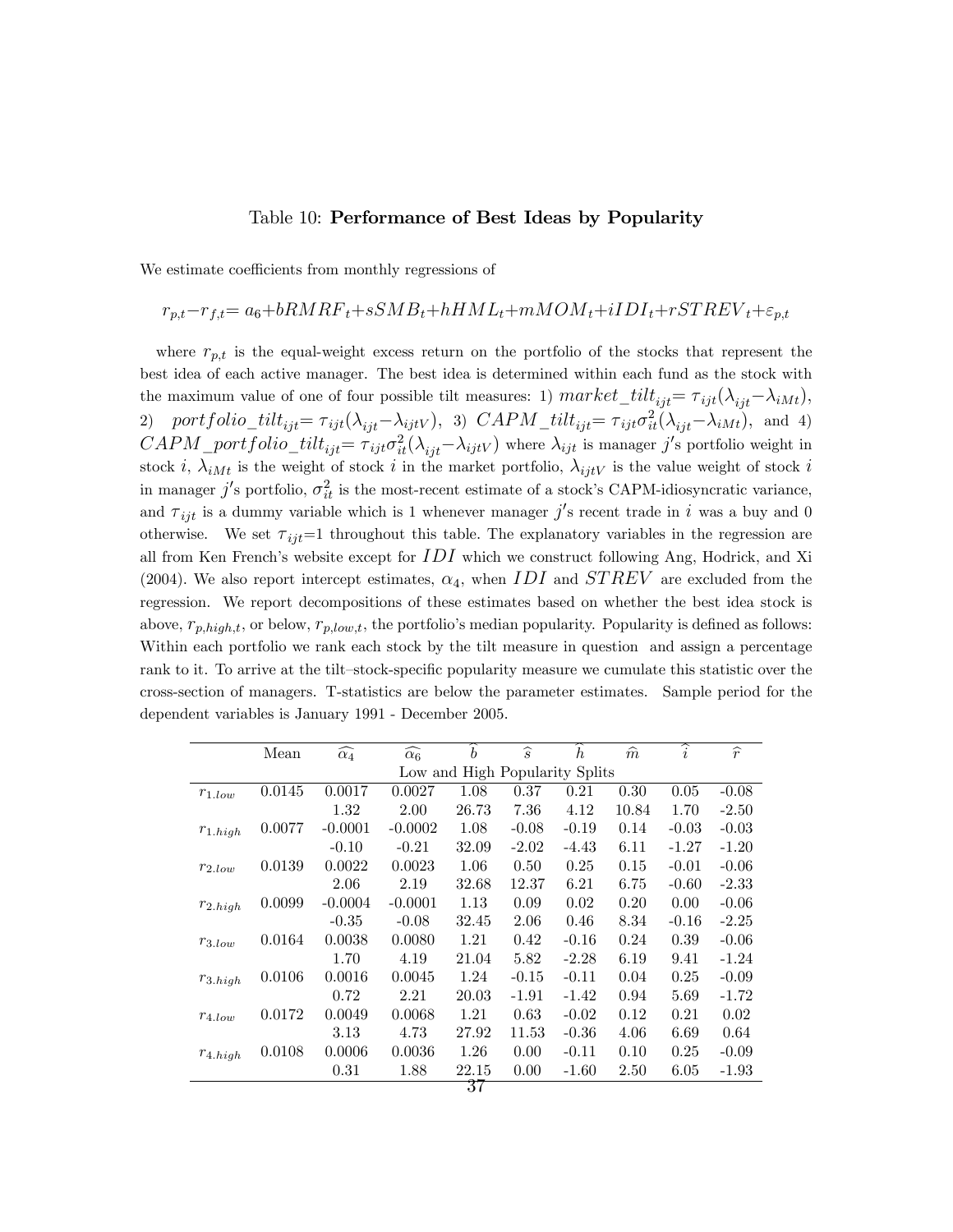#### Table 11: Best Ideas by Concentration of Portfolio

We estimate coefficients from monthly regressions of

# $r_{p,t}-r_{f,t}= a_6+bRMRF_t+sSMB_t+hHML_t+mMOM_t+iIDI_t+rSTREV_t+\varepsilon_{p,t}$

where  $r_{p,t}$  is the equal-weight excess return on the portfolio of the stocks that represent the best idea of each active manager. The best idea is determined within each fund as the stock with the maximum value of one of four possible tilt measures: 1)  $market\_tilt_{ijt} = \tau_{ijt}(\lambda_{ijt}-\lambda_{iMt}),$ 2) portfolio\_tilt<sub>ijt</sub>=  $\tau_{ijt}(\lambda_{ijt}-\lambda_{ijtV})$ , 3)  $CAPM\_tilt_{ijt} = \tau_{ijt}\sigma_{it}^2(\lambda_{ijt}-\lambda_{iMt})$ , and 4)  $CAPM\_portfolio\_tilt_{ijt} = \tau_{ijt}\sigma_{it}^2(\lambda_{ijt}-\lambda_{ijtV})$  where  $\lambda_{ijt}$  is manager j's portfolio weight in stock i,  $\lambda_{iMt}$  is the weight of stock i in the market portfolio,  $\lambda_{ijtV}$  is the value weight of stock i in manager  $j'$ s portfolio,  $\sigma_{it}^2$  is the most-recent estimate of a stock's CAPM-idiosyncratic variance, and  $\tau_{ijt}$  is a dummy variable which is 1 whenever manager j's recent trade in i was a buy and 0 otherwise. We set  $\tau_{ijt}=1$  throughout the analysis of Panel A, meaning that all best ideas are considered. The explanatory variables in the regression are all from Ken French's website except for  $IDI$  which we construct following Ang, Hodrick, and Xi (2004). We also report intercept estimates,  $\alpha_4$ , when IDI and STREV are excluded from the regression. We restrict the analysis to those managers whose maximum tilt is in the top 25% of all maximum tilts at the time. We report decompositions of these estimates based on how concentrated are the holdings of the fund manager. We measure concentration as the normalized Herfindahl index of the fund, sorting managers into tritles (Panel A: low, Panel B: medium, Panel C: high, Panel D: high-minus-low) based on this measure. T-statistics are can be found below the parameter estimates. The sample period for the dependent variables is January 1991 - December 2005.

|                | Mean   | $\widehat{\alpha_4}$ | $\widehat{\alpha_6}$ | ⌒<br>$\boldsymbol{b}$ | $\widehat{s}$ | ∼<br>$\boldsymbol{h}$ | $\widehat{m}$ | $\widehat{i}$ | $\widehat{r}$ |
|----------------|--------|----------------------|----------------------|-----------------------|---------------|-----------------------|---------------|---------------|---------------|
|                |        |                      |                      |                       |               |                       |               |               |               |
|                |        |                      |                      | Panel A: Low          |               |                       |               |               |               |
| $r_{1,low}$    | 0.0113 | $-0.0004$            | $-0.0002$            | 1.12                  | 0.26          | 0.14                  | 0.25          | $-0.02$       | $-0.07$       |
|                |        | $-0.40$              | $-0.18$              | 34.06                 | 6.41          | $3.36\,$              | 11.28         | $-0.64$       | $-2.67$       |
| $r_{2,low}$    | 0.0112 | $-0.0007$            | $-0.0008$            | 1.13                  | 0.41          | 0.24                  | 0.17          | $-0.04$       | $-0.06$       |
|                |        | $-0.65$              | $-0.69$              | 32.61                 | 9.47          | 5.67                  | 7.20          | $-1.53$       | $-2.16$       |
| $r_{3,low}$    | 0.0124 | 0.0008               | 0.0046               | 1.30                  | 0.20          | $-0.18$               | 0.15          | 0.35          | $-0.08$       |
|                |        | 0.36                 | 2.35                 | 21.92                 | 2.69          | $-2.40$               | 3.66          | 8.09          | $-1.59$       |
| $r_{4,low}$    | 0.0128 | 0.0009               | 0.0033               | 1.33                  | 0.41          | $-0.09$               | 0.09          | 0.23          | $-0.02$       |
|                |        | 0.53                 | 1.94                 | 26.09                 | 6.39          | $-1.45$               | 2.48          | 6.15          | $-0.40$       |
|                |        |                      |                      | Panel B: Medium       |               |                       |               |               |               |
| $r_{1.medium}$ | 0.0105 | 0.0006               | 0.0007               | 1.10                  | 0.14          | $-0.05$               | 0.20          | $-0.03$       | $-0.05$       |
|                |        | 0.72                 | 0.71                 | 39.54                 | 3.98          | $-1.46$               | 10.56         | $-1.32$       | $-2.18$       |
| $r_{2,medium}$ | 0.0120 | 0.0011               | 0.0011               | 1.11                  | 0.31          | 0.12                  | 0.17          | $-0.04$       | $-0.08$       |
|                |        | 1.06                 | 1.08                 | 35.15                 | 7.79          | 3.01                  | 7.71          | $-1.79$       | $-3.07$       |
| $r_{3.medium}$ | 0.0127 | 0.0023               | 0.0057               | 1.24                  | 0.13          | $-0.17$               | 0.10          | 0.30          | $-0.09$       |
|                |        | 1.10                 | 3.10                 | 38.25                 | 1.90          | $-2.41$               | 2.68          | 7.42          | $-2.07$       |
| $r_{4,medium}$ | 0.0130 | 0.0020               | 0.0043               | 1.27                  | 0.33          | $-0.10$               | 0.07          | 0.21          | $-0.06$       |
|                |        | 1.14                 | 2.63                 | 25.30                 | 5.26          | $-1.57$               | 2.14          | 5.67          | $-1.59$       |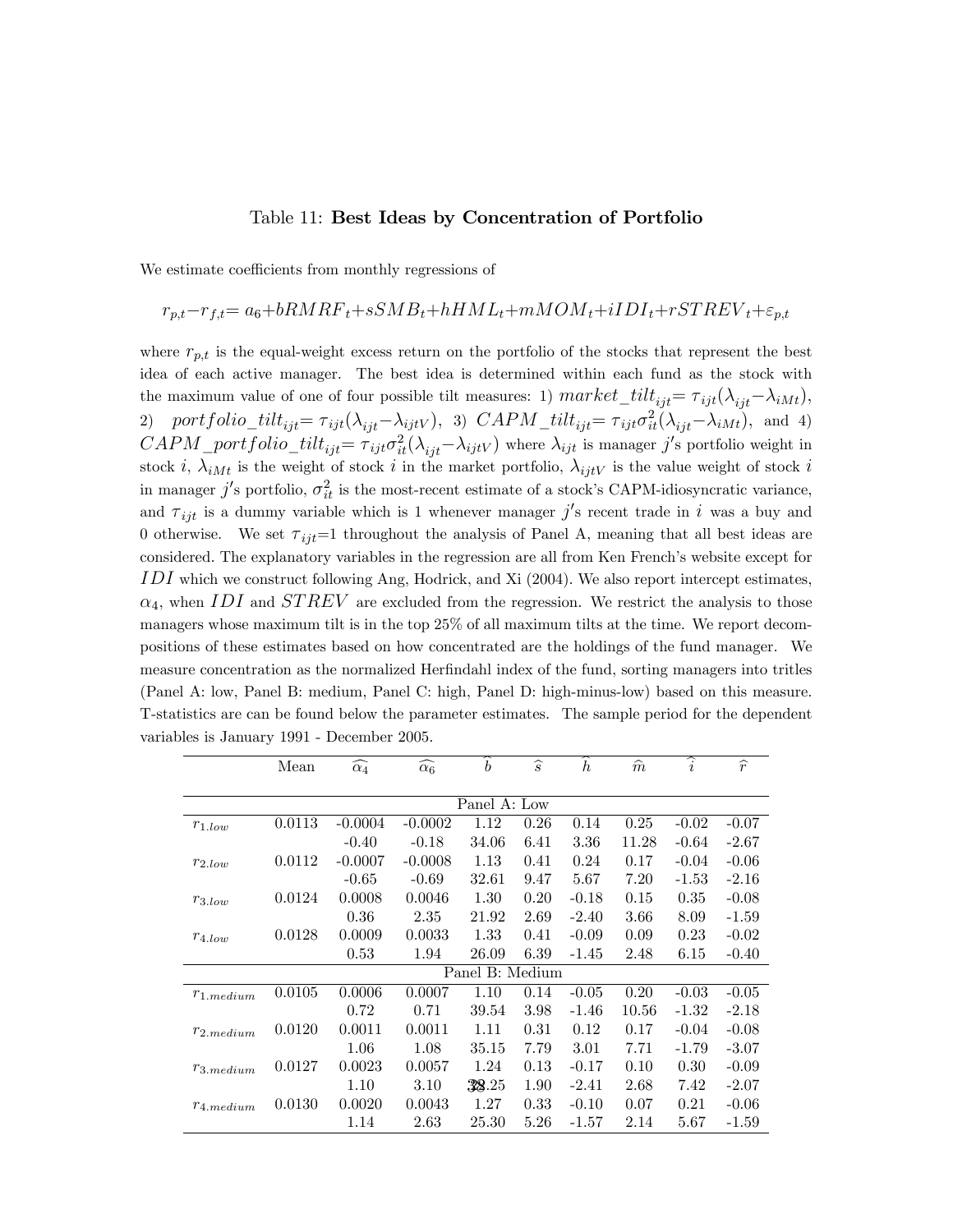|                   | Mean   | $\widehat{\alpha_4}$ | $\widehat{\alpha_6}$ | $\widehat{b}$     | $\widehat{s}$ | $\boldsymbol{h}$ | $\widehat{m}$ | $\widehat{i}$ | $\widehat{r}$ |
|-------------------|--------|----------------------|----------------------|-------------------|---------------|------------------|---------------|---------------|---------------|
|                   |        |                      |                      |                   |               |                  |               |               |               |
|                   |        |                      |                      | Panel C: High     |               |                  |               |               |               |
| $r_{1.high}$      | 0.0114 | 0.0022               | 0.0032               | 1.02              | 0.03          | $-0.06$          | 0.21          | 0.07          | $-0.06$       |
|                   |        | 1.85                 | 2.64                 | 28.19             | 0.56          | $-1.34$          | 8.51          | 2.52          | $-2.00$       |
| $r_{2.high}$      | 0.0125 | 0.0025               | 0.0032               | 1.05              | 0.16          | 0.03             | 0.19          | 0.05          | $-0.05$       |
|                   |        | 2.18                 | 2.84                 | 30.47             | 3.67          | 0.72             | 8.14          | 2.06          | $-1.88$       |
| $r_{3. high}$     | 0.0156 | 0.0052               | 0.0087               | 1.12              | 0.06          | $-0.07$          | 0.18          | 0.32          | $-0.05$       |
|                   |        | 2.74                 | 5.37                 | 22.93             | 1.02          | $-1.15$          | 5.25          | 9.16          | $-1.36$       |
| $r_{4.high}$      | 0.0163 | 0.0054               | 0.0081               | 1.12              | 0.20          | $-0.02$          | 0.17          | 0.26          | $-0.03$       |
|                   |        | 3.24                 | 5.45                 | 25.02             | $3.55\,$      | $-0.32$          | 5.61          | 7.98          | $-0.69$       |
|                   |        |                      |                      | Panel D: High-Low |               |                  |               |               |               |
| $r_{1.high-low}$  | 0.0001 | 0.0026               | 0.0034               | $-0.09$           | $-0.24$       | $-0.20$          | $-0.04$       | 0.08          | 0.01          |
|                   |        | 2.02                 | 2.54                 | $-2.36$           | $-4.75$       | $-3.96$          | $-1.53$       | 2.81          | 0.38          |
| $r_{2.high-low}$  | 0.0013 | 0.0032               | 0.0040               | $-0.07$           | $-0.25$       | $-0.21$          | 0.02          | 0.09          | 0.01          |
|                   |        | 2.75                 | 3.46                 | $-2.07$           | $-5.68$       | $-4.85$          | 0.93          | 3.52          | 0.27          |
| $r_{3. high-low}$ | 0.0032 | 0.0044               | 0.0040               | $-0.19$           | $-0.14$       | 0.11             | 0.03          | $-0.03$       | 0.02          |
|                   |        | 2.67                 | 2.36                 | $-3.59$           | $-2.14$       | 1.67             | 0.74          | $-0.67$       | 0.55          |
| $r_{4. high-low}$ | 0.0035 | 0.0045               | 0.0049               | $-0.20$           | $-0.21$       | 0.07             | 0.09          | 0.03          | $-0.01$       |
|                   |        | 3.00                 | 3.14                 | -4.33             | $-3.54$       | 1.27             | 2.71          | 0.98          | $-0.23$       |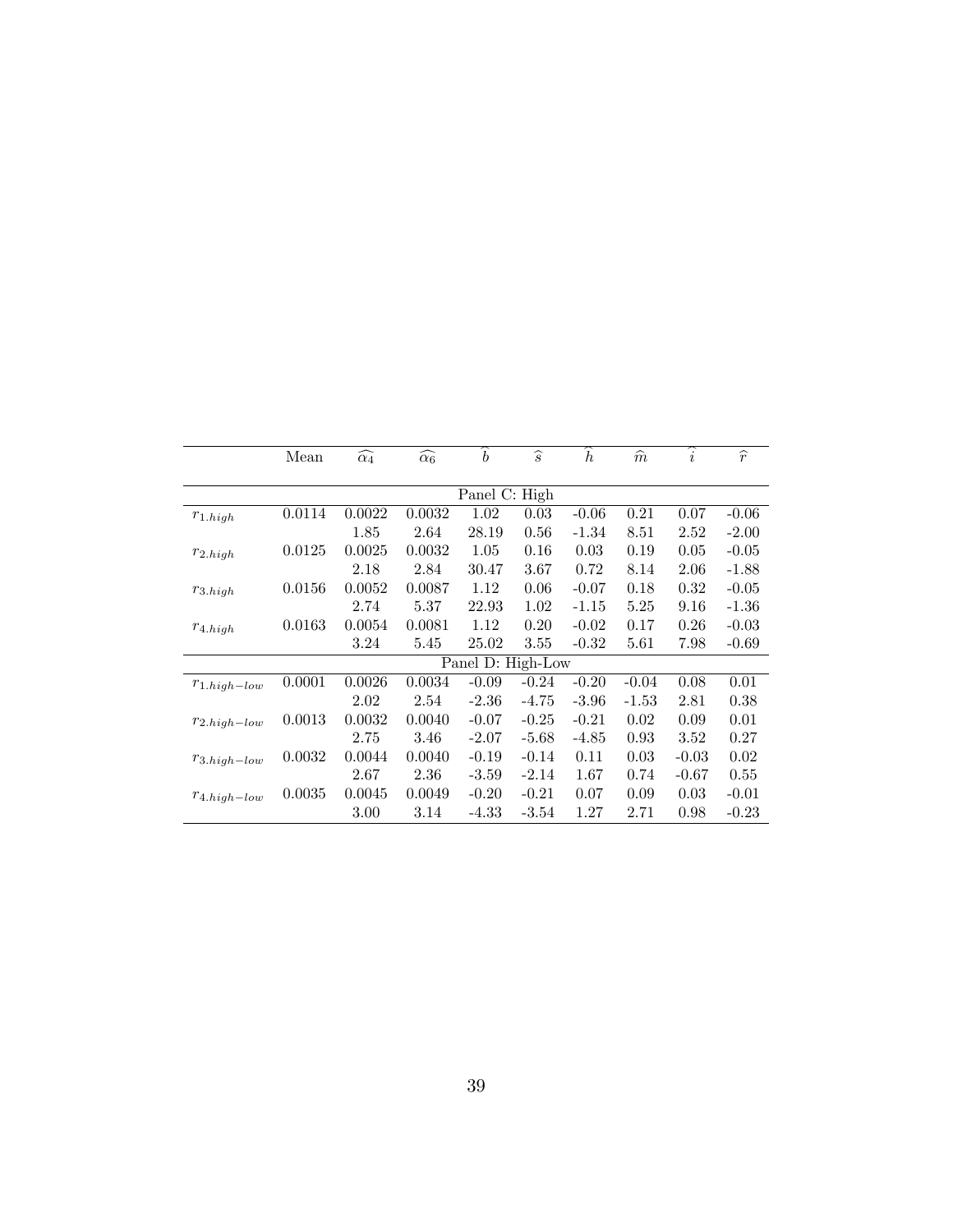#### Table 12: Best Ideas by Focus of Portfolio

We report coefficients from monthly regressions of

# $r_{p,t}-r_{f,t}= a_6+bRMRF_t+sSMB_t+hHML_t+mMOM_t+iIDI_t+rSTREV_t+\varepsilon_{p,t}$

where  $r_{p,t}$  is the equal-weight excess return on the portfolio of the stocks that represent the best idea of each active manager. The best idea is determined within each fund as the stock with the maximum value of one of four possible tilt measures: 1)  $market\_tilt_{ijt} = \tau_{ijt}(\lambda_{ijt}-\lambda_{iMt}),$ 2) portfolio\_tilt<sub>ijt</sub>=  $\tau_{ijt}(\lambda_{ijt}-\lambda_{ijtV})$ , 3)  $CAPM\_tilt_{ijt} = \tau_{ijt}\sigma_{it}^2(\lambda_{ijt}-\lambda_{iMt})$ , and 4)  $CAPM\_portfolio\_tilt_{ijt} = \tau_{ijt}\sigma_{it}^2(\lambda_{ijt}-\lambda_{ijtV})$  where  $\lambda_{ijt}$  is manager j's portfolio weight in stock i,  $\lambda_{iMt}$  is the weight of stock i in the market portfolio,  $\lambda_{ijtV}$  is the value weight of stock i in manager  $j'$ s portfolio,  $\sigma_{it}^2$  is the most-recent estimate of a stock's CAPM-idiosyncratic variance, and  $\tau_{ijt}$  is a dummy variable which is 1 whenever manager j's recent trade in i was a buy and 0 otherwise. We set  $\tau_{ij}=1$  throughout the analysis of Panel A, meaning that all best ideas are considered. The explanatory variables in the regression are all from Ken French's website except for  $IDI$  which we construct following Ang, Hodrick, and Xi (2004). We also report intercept estimates,  $\alpha_4$ , when IDI and STREV are excluded from the regression. We restrict the analysis to those managers whose maximum tilt is in the top 25% of all maximum tilts at the time. We report decompositions of these estimates based on how focused are the holdings of the fund manager. We measure focus as the number of assets within the fund, sorting managers into tritles (Panel A: low, Panel B: medium, Panel C: high, Panel D: high-minus-low) based on this measure. T-statistics are can be found below the parameter estimates. The sample period for the dependent variables is January 1991 - December 2005.

|                | Mean         | $\widehat{\alpha_4}$ | $\widehat{\alpha_6}$ | $\overline{\hat{b}}$ | $\widehat{s}$ | $\widetilde{h}$ | $\widehat{m}$ | $\widehat{\widehat{i}}$ | $\widehat{r}$ |  |
|----------------|--------------|----------------------|----------------------|----------------------|---------------|-----------------|---------------|-------------------------|---------------|--|
|                | Panel A: Low |                      |                      |                      |               |                 |               |                         |               |  |
| $r_{1,low}$    | 0.0110       | 0.0003               | 0.0012               | 1.09                 | 0.09          | $-0.05$         | 0.30          | 0.05                    | $-0.06$       |  |
|                |              | 0.31                 | 1.08                 | 33.43                | 2.21          | $-1.33$         | 13.25         | 2.16                    | $-2.35$       |  |
| $r_{2,low}$    | 0.0124       | 0.0008               | 0.0014               | 1.13                 | 0.27          | 0.11            | 0.23          | 0.01                    | $-0.10$       |  |
|                |              | 0.68                 | 1.24                 | $32.51\,$            | 6.20          | 2.49            | 9.81          | 0.58                    | $-3.35$       |  |
| $r_{3,low}$    | 0.0129       | 0.0014               | 0.0063               | 1.26                 | 0.04          | $-0.25$         | 0.25          | 0.42                    | $-0.15$       |  |
|                |              | 0.56                 | 3.07                 | 20.35                | 0.55          | $-3.20$         | 5.94          | 9.32                    | $-3.02$       |  |
| $r_{4,low}$    | 0.0138       | 0.0015               | 0.0049               | 1.30                 | 0.27          | $-0.16$         | 0.22          | 0.30                    | $-0.10$       |  |
|                |              | 0.75                 | 2.85                 | 24.88                | 4.19          | $-2.51$         | 6.06          | 7.83                    | $-2.44$       |  |
|                |              |                      |                      | Panel B: Medium      |               |                 |               |                         |               |  |
| $r_{1.medium}$ | 0.0109       | 0.0008               | 0.0009               | 1.12                 | 0.14          | $-0.04$         | 0.21          | $-0.02$                 | $-0.05$       |  |
|                |              | 0.78                 | 0.86                 | 37.16                | 3.69          | $-1.02$         | 10.07         | $-0.87$                 | $-2.18$       |  |
| $r_{2,medium}$ | 0.0115       | 0.0006               | 0.0007               | 1.12                 | 0.28          | 0.11            | 0.17          | $-0.02$                 | $-0.07$       |  |
|                |              | 0.58                 | 0.68                 | 34.68                | 7.00          | 2.66            | 7.50          | $-1.05$                 | $-2.55$       |  |
| $r_{3.medium}$ | 0.0138       | 0.0034               | 0.0070               | 1.23                 | 0.10          | $-0.18$         | 0.12          | 0.34                    | $-0.04$       |  |
|                |              | 1.67                 | 3.91                 | 20090                | 1.50          | $-2.69$         | 3.21          | 8.62                    | $-0.99$       |  |
| $r_{4,medium}$ | 0.0135       | 0.0026               | 0.0052               | 1.25                 | 0.25          | $-0.10$         | 0.10          | 0.26                    | 0.00          |  |
|                |              | 1.44                 | 3.16                 | 25.21                | 4.09          | $-1.62$         | 2.82          | 7.35                    | $-0.01$       |  |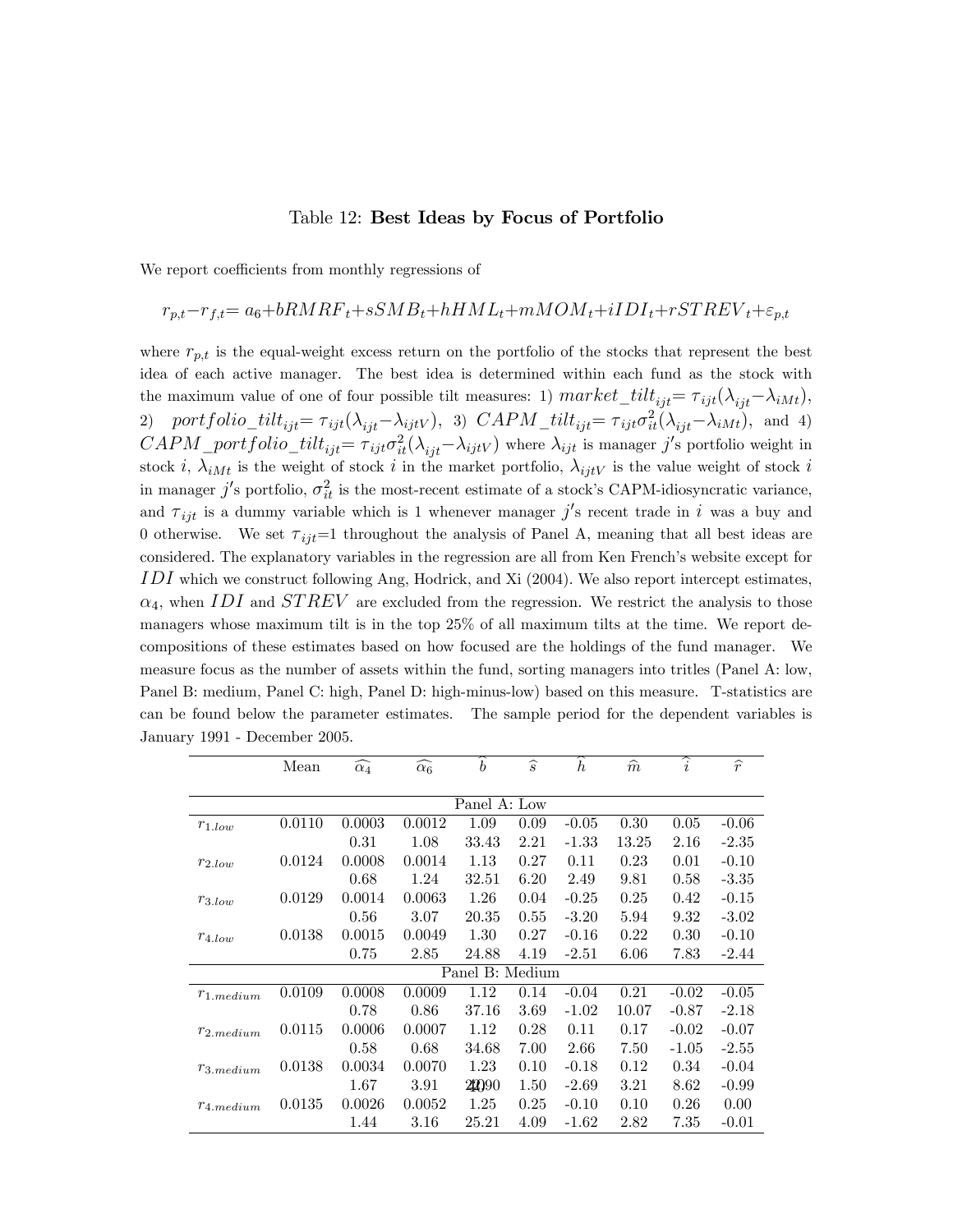|                   | Mean          | $\widehat{\alpha_4}$ | $\widehat{\alpha_6}$ | $\widehat{b}$     | $\widehat{s}$ | $\widehat{h}$ | $\widehat{m}$ | $\widehat{i}$ | $\widehat{r}$ |  |  |
|-------------------|---------------|----------------------|----------------------|-------------------|---------------|---------------|---------------|---------------|---------------|--|--|
|                   |               |                      |                      |                   |               |               |               |               |               |  |  |
|                   | Panel C: High |                      |                      |                   |               |               |               |               |               |  |  |
| $r_{1.high}$      | 0.0113        | 0.0013               | 0.0016               | 1.02              | 0.20          | 0.12          | 0.16          | $-0.01$       | $-0.06$       |  |  |
|                   |               | 1.42                 | 1.67                 | 35.71             | 5.52          | 3.31          | 8.19          | $-0.39$       | $-2.71$       |  |  |
| $r_{2.high}$      | 0.0119        | 0.0014               | 0.0013               | 1.04              | 0.33          | 0.19          | 0.13          | $-0.02$       | $-0.03$       |  |  |
|                   |               | 1.40                 | 1.30                 | 34.07             | 8.80          | 5.00          | 6.08          | $-0.99$       | $-1.20$       |  |  |
| $r_{3. high}$     | 0.0137        | 0.0033               | 0.0055               | 1.17              | 0.26          | 0.02          | 0.05          | 0.21          | $-0.03$       |  |  |
|                   |               | 2.06                 | 3.72                 | 25.97             | 4.59          | 0.30          | 1.69          | 6.53          | $-0.74$       |  |  |
| $r_{4.high}$      | 0.0147        | 0.0042               | 0.0054               | 1.17              | 0.41          | 0.06          | 0.01          | 0.13          | 0.00          |  |  |
|                   |               | 3.04                 | 3.99                 | 28.37             | 8.06          | 1.17          | 0.46          | 4.29          | 0.04          |  |  |
|                   |               |                      |                      | Panel D: High-Low |               |               |               |               |               |  |  |
| $r_{1.high-low}$  | 0.0003        | 0.0010               | 0.0004               | $-0.07$           | 0.11          | 0.17          | $-0.14$       | $-0.06$       | 0.00          |  |  |
|                   |               | 1.03                 | 0.43                 | $-2.39$           | 2.92          | 4.69          | $-6.75$       | $-2.77$       | $-0.02$       |  |  |
| $r_{2.high-low}$  | $-0.0005$     | 0.0006               | $-0.0001$            | $-0.09$           | 0.07          | 0.08          | $-0.11$       | $-0.04$       | 0.07          |  |  |
|                   |               | 0.63                 | $-0.11$              | $-3.21$           | 1.82          | 2.30          | $-5.42$       | $-1.75$       | 2.77          |  |  |
| $r_{3. high-low}$ | 0.0008        | 0.0019               | $-0.0008$            | $-0.09$           | 0.21          | 0.26          | $-0.20$       | $-0.21$       | 0.13          |  |  |
|                   |               | 1.10                 | $-0.47$              | $-1.92$           | 3.50          | 4.31          | $-5.96$       | $-5.79$       | 3.14          |  |  |
| $r_{4. high-low}$ | 0.0010        | 0.0027               | 0.0005               | $-0.13$           | 0.14          | 0.22          | $-0.20$       | $-0.17$       | 0.11          |  |  |
|                   |               | 1.78                 | 0.36                 | $-3.02$           | 2.60          | 4.12          | $-6.85$       | $-5.35$       | 2.97          |  |  |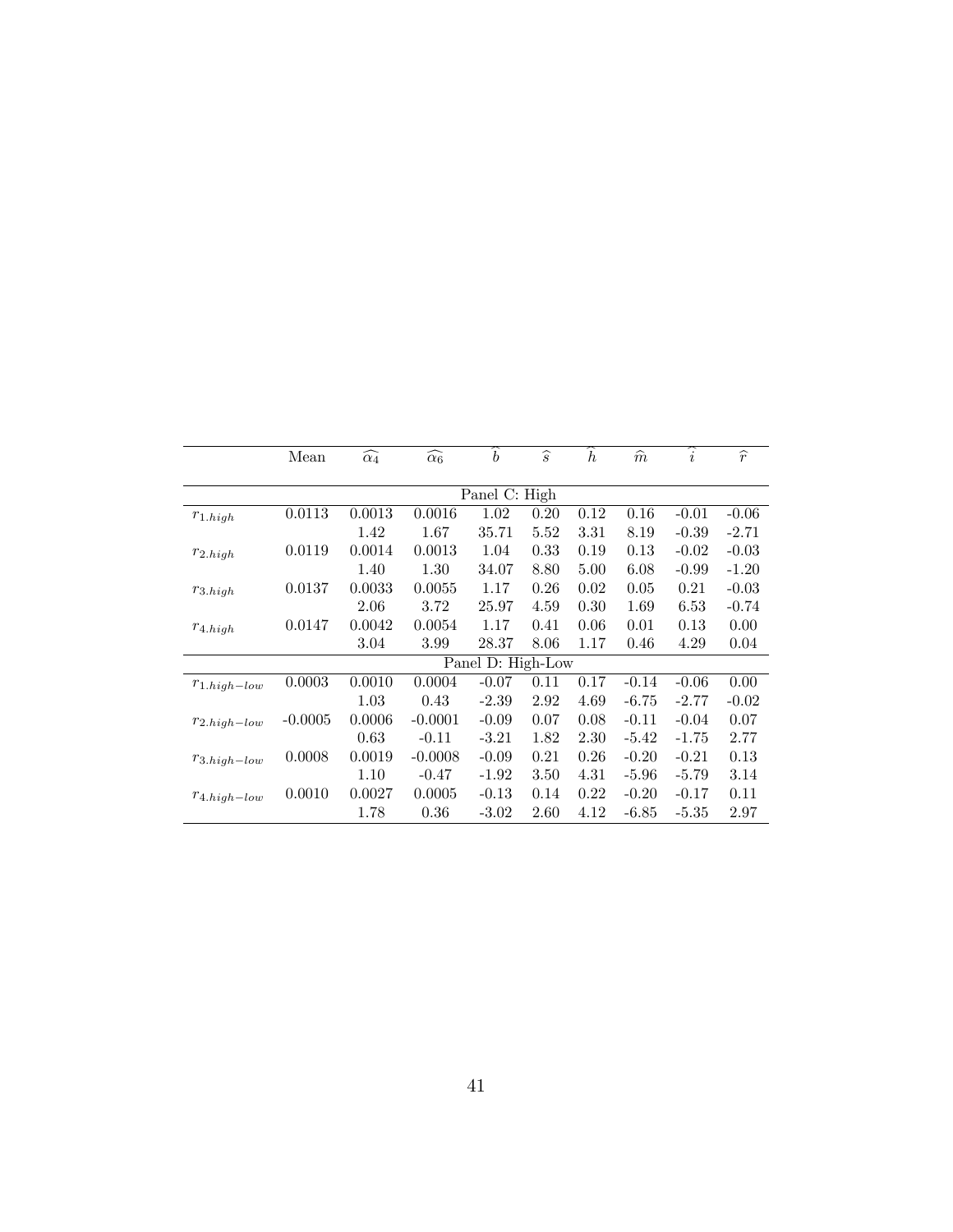#### Table 13: Best Ideas by Size of Portfolio

We report coefficients from monthly regressions of

# $r_{p,t}-r_{f,t}= a_6+bRMRF_t+sSMB_t+hHML_t+mMOM_t+iIDI_t+rSTREV_t+\varepsilon_{p,t}$

where  $r_{p,t}$  is the equal-weight excess return on the portfolio of the stocks that represent the best idea of each active manager. The best idea is determined within each fund as the stock with the maximum value of one of four possible tilt measures: 1)  $market\_tilt_{ijt} = \tau_{ijt}(\lambda_{ijt}-\lambda_{iMt}),$ 2) portfolio\_tilt<sub>ijt</sub>=  $\tau_{ijt}(\lambda_{ijt}-\lambda_{ijtV})$ , 3)  $CAPM\_tilt_{ijt} = \tau_{ijt}\sigma_{it}^2(\lambda_{ijt}-\lambda_{iMt})$ , and 4)  $CAPM\_portfolio\_tilt_{ijt} = \tau_{ijt}\sigma_{it}^2(\lambda_{ijt}-\lambda_{ijtV})$  where  $\lambda_{ijt}$  is manager j's portfolio weight in stock i,  $\lambda_{iMt}$  is the weight of stock i in the market portfolio,  $\lambda_{ijtV}$  is the value weight of stock i in manager  $j'$ s portfolio,  $\sigma_{it}^2$  is the most-recent estimate of a stock's CAPM-idiosyncratic variance, and  $\tau_{ijt}$  is a dummy variable which is 1 whenever manager j's recent trade in i was a buy and 0 otherwise. We set  $\tau_{ij}=1$  throughout the analysis of Panel A, meaning that all best ideas are considered. The explanatory variables in the regression are all from Ken French's website except for  $IDI$  which we construct following Ang, Hodrick, and Xi (2004). We also report intercept estimates,  $\alpha_4$ , when IDI and STREV are excluded from the regression. We restrict the analysis to those managers whose maximum tilt is in the top 25% of all maximum tilts at the time. We report decompositions of these estimates based on how large is the manager's fund. We measure size as Assets under management, sorting managers into tritles (Panel A: low, Panel B: medium, Panel C: high, Panel D: high-minus-low) based on this measure. T-statistics are can be found below the parameter estimates. The sample period for the dependent variables is January 1991 - December 2005.

|                | Mean         | $\widehat{\alpha_4}$ | $\widehat{\alpha_6}$ | ∽<br>$\boldsymbol{b}$ | $\widehat{s}$ | ∽<br>$\boldsymbol{h}$ | $\widehat{m}$ | $\widehat{i}$ | $\widehat{r}$ |
|----------------|--------------|----------------------|----------------------|-----------------------|---------------|-----------------------|---------------|---------------|---------------|
|                |              |                      |                      |                       |               |                       |               |               |               |
|                | Panel A: Low |                      |                      |                       |               |                       |               |               |               |
| $r_{1,low}$    | 0.0122       | 0.0021               | 0.0021               | 1.03                  | 0.26          | 0.02                  | 0.20          | $-0.02$       | $-0.05$       |
|                |              | 1.63                 | 1.63                 | 26.27                 | 5.26          | 0.49                  | 7.53          | $-0.72$       | $-1.50$       |
| $r_{2,low}$    | 0.0132       | 0.0029               | 0.0029               | 1.02                  | 0.37          | 0.11                  | 0.14          | $-0.03$       | $-0.04$       |
|                |              | 2.23                 | 2.13                 | 25.22                 | 7.39          | 2.22                  | 5.00          | $-0.98$       | $-1.33$       |
| $r_{3,low}$    | 0.0150       | 0.0035               | 0.0061               | 1.26                  | 0.40          | $-0.06$               | 0.08          | 0.23          | $-0.08$       |
|                |              | 1.64                 | 3.02                 | 20.50                 | 5.27          | $-0.82$               | 1.80          | 5.14          | $-1.66$       |
| $r_{4,low}$    | 0.0156       | 0.0043               | 0.0061               | 1.22                  | 0.51          | $-0.02$               | 0.05          | 0.17          | $-0.05$       |
|                |              | 2.36                 | 3.46                 | 22.81                 | 7.65          | $-0.25$               | 1.38          | 4.33          | $-1.04$       |
|                |              |                      |                      | Panel B: Medium       |               |                       |               |               |               |
| $r_{1.medium}$ | 0.0118       | 0.0013               | 0.0017               | 1.06                  | 0.17          | 0.01                  | 0.25          | 0.01          | $-0.06$       |
|                |              | 1.11                 | 1.40                 | 28.16                 | 3.59          | 0.29                  | 9.68          | 0.21          | $-2.08$       |
| $r_{2.medium}$ | 0.0123       | 0.0015               | 0.0018               | 1.05                  | 0.31          | 0.12                  | 0.20          | $-0.01$       | $-0.07$       |
|                |              | 1.15                 | 1.36                 | 26.97                 | 6.26          | 2.39                  | 7.40          | $-0.27$       | $-2.19$       |
| $r_{3.medium}$ | 0.0142       | 0.0033               | 0.0073               | 1.15                  | 0.13          | $-0.16$               | 0.21          | 0.36          | $-0.08$       |
|                |              | 1.48                 | 3.66                 | 19.16                 | 1.70          | $-2.18$               | 5.13          | 8.21          | $-1.65$       |
| $r_{4.medium}$ | 0.0147       | 0.0037               | 0.0063               | $42_{17}$             | 0.32          | $-0.10$               | 0.15          | 0.25          | $-0.05$       |
|                |              | 1.93                 | $3.58\,$             | 21.84                 | 4.79          | $-1.51$               | 4.20          | 6.39          | $-1.06$       |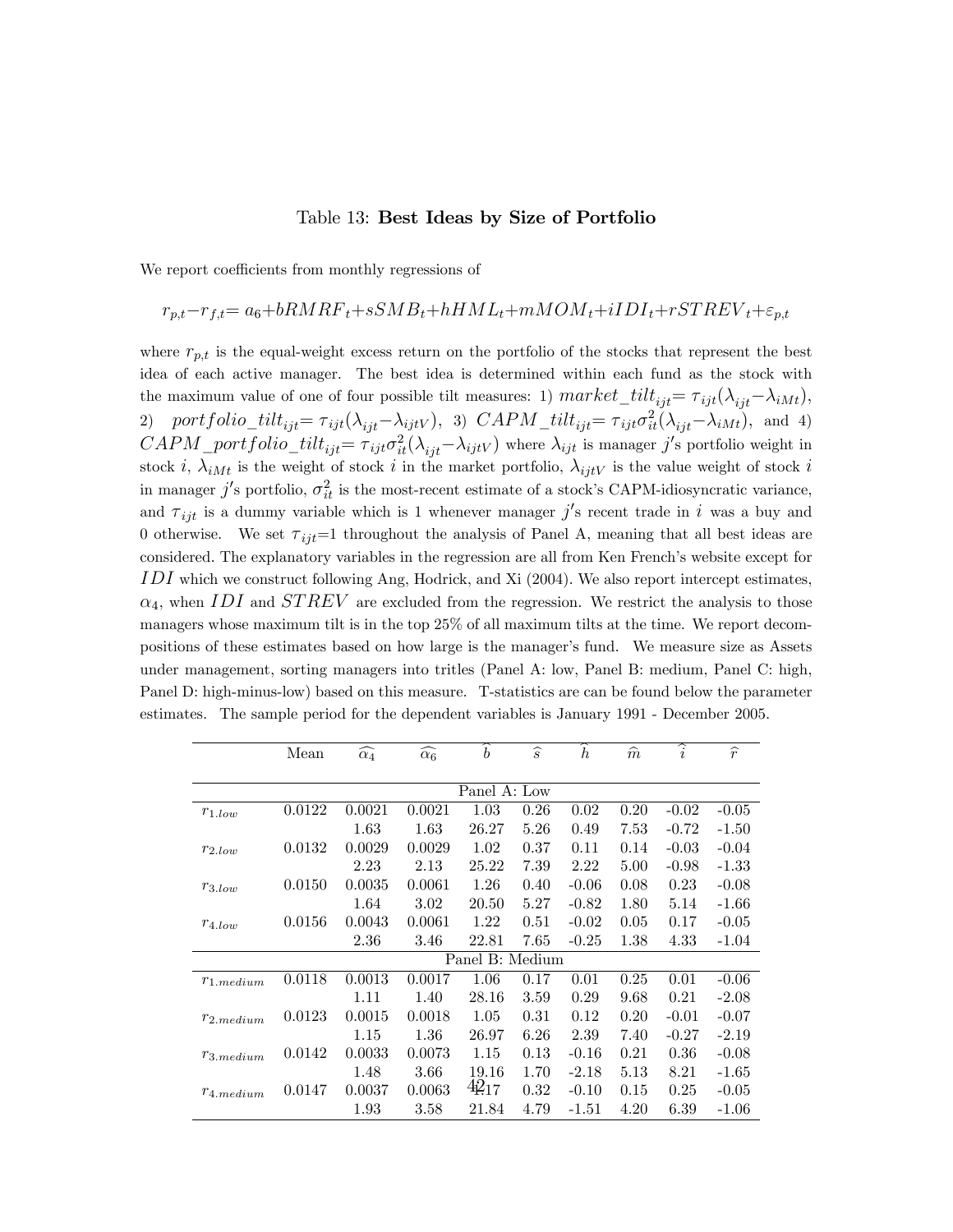|                   | Mean          | $\widehat{\alpha_4}$ | $\widehat{\alpha_6}$ | $\widehat{b}$     | $\widehat{s}$ | $\boldsymbol{h}$ | $\widehat{m}$ | $\widehat{i}$ | $\widehat{r}$ |  |  |
|-------------------|---------------|----------------------|----------------------|-------------------|---------------|------------------|---------------|---------------|---------------|--|--|
|                   |               |                      |                      |                   |               |                  |               |               |               |  |  |
|                   | Panel C: High |                      |                      |                   |               |                  |               |               |               |  |  |
| $r_{1.high}$      | 0.0092        | $-0.0005$            | 0.0001               | 1.09              | 0.06          | $-0.06$          | 0.22          | 0.02          | $-0.07$       |  |  |
|                   |               | $-0.59$              | 0.08                 | 41.79             | 1.76          | $-1.75$          | 12.43         | 1.10          | $-3.34$       |  |  |
| $r_{2.high}$      | 0.0116        | 0.0011               | 0.0016               | 1.03              | 0.21          | 0.08             | 0.23          | 0.02          | $-0.07$       |  |  |
|                   |               | 0.77                 | 1.12                 | 23.34             | 3.86          | 1.52             | 7.56          | 0.57          | $-1.88$       |  |  |
| $r_{3. high}$     | 0.0114        | 0.0009               | 0.0047               | 1.25              | 0.00          | $-0.17$          | 0.15          | 0.35          | $-0.08$       |  |  |
|                   |               | 0.44                 | 2.73                 | 23.74             | 0.00          | $-2.56$          | 4.15          | 9.19          | $-1.76$       |  |  |
| $r_{4.high}$      | 0.0118        | 0.0005               | 0.0031               | 1.30              | 0.18          | $-0.10$          | 0.13          | 0.25          | $-0.02$       |  |  |
|                   |               | 0.28                 | 1.97                 | 27.20             | 3.09          | $-1.70$          | 4.07          | 7.38          | $-0.59$       |  |  |
|                   |               |                      |                      | Panel D: High-Low |               |                  |               |               |               |  |  |
| $r_{1.high-low}$  | $-0.0029$     | $-0.0026$            | $-0.0020$            | 0.05              | $-0.20$       | $-0.08$          | 0.02          | 0.04          | $-0.02$       |  |  |
|                   |               | $-2.12$              | $-1.64$              | 1.39              | $-4.27$       | $-1.72$          | 0.71          | 1.51          | $-0.73$       |  |  |
| $r_{2.high-low}$  | $-0.0015$     | $-0.0018$            | $-0.0012$            | 0.01              | $-0.16$       | $-0.03$          | 0.09          | 0.05          | $-0.02$       |  |  |
|                   |               | $-1.47$              | $-0.97$              | 0.14              | $-3.40$       | $-0.60$          | 3.42          | 1.70          | $-0.76$       |  |  |
| $r_{3. high-low}$ | $-0.0035$     | $-0.0026$            | $-0.0014$            | $-0.01$           | $-0.40$       | $-0.11$          | 0.07          | 0.12          | 0.01          |  |  |
|                   |               | $-1.51$              | $-0.83$              | $-0.23$           | $-6.27$       | $-1.63$          | 2.08          | 3.24          | 0.18          |  |  |
| $r_{4.high-low}$  | $-0.0038$     | $-0.0038$            | $-0.0030$            | 0.07              | $-0.33$       | $-0.08$          | 0.08          | 0.09          | 0.02          |  |  |
|                   |               | $-2.36$              | $-1.87$              | 1.48              | $-5.38$       | $-1.38$          | 2.45          | 2.43          | 0.57          |  |  |